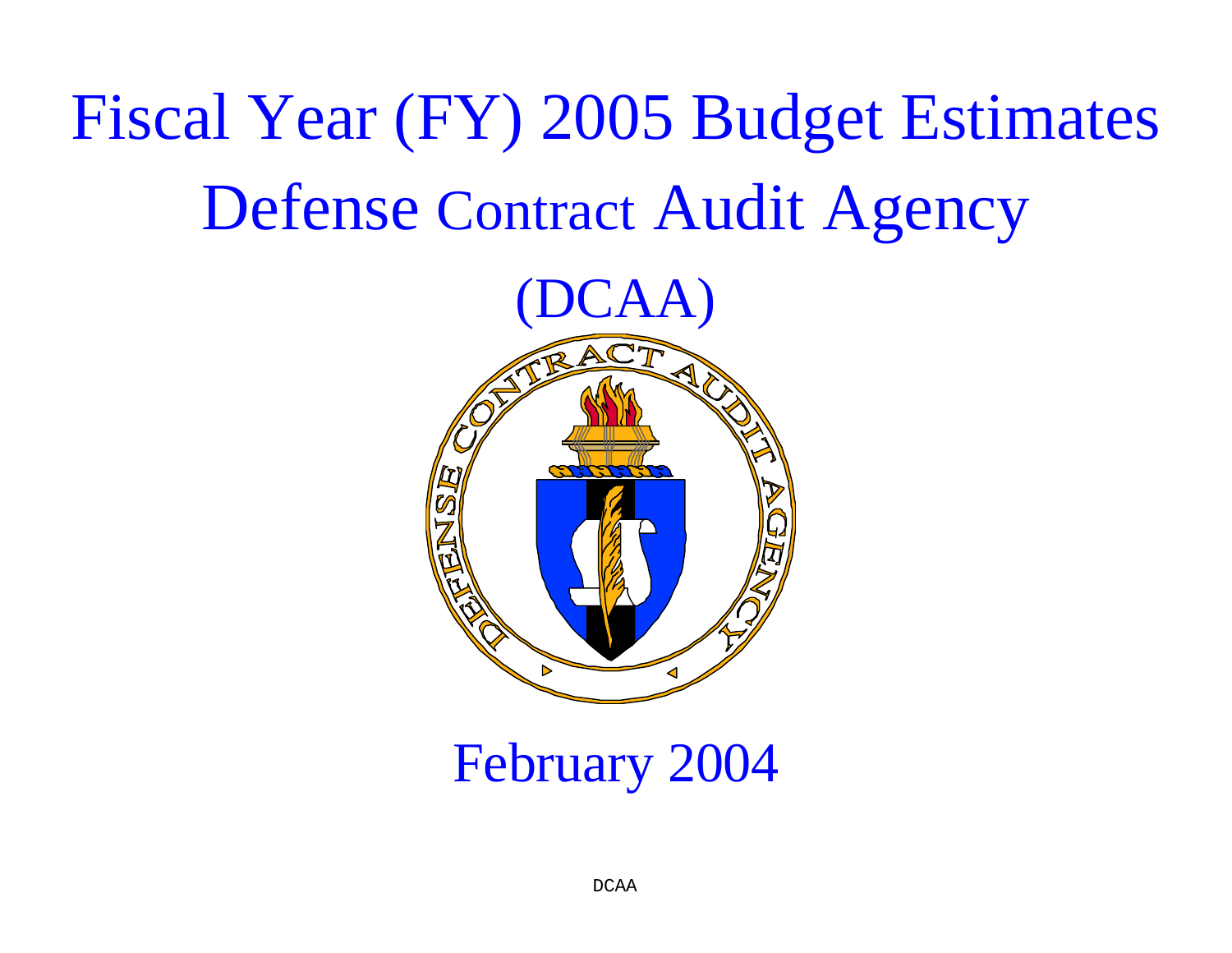#### **DEFENSE CONTRACT AUDIT AGENCY Operations And Maintenance, Defense-Wide Fiscal Year (FY) 2005 Budget Estimates APPROPRIATION HIGHLIGHTS**

(Dollars in Millions)

|                                                                 | FY 2003*<br>Actuals | Price<br>Change | Program<br>Change | FY 2004**<br>Estimate | Price<br>Change | Program<br>Change        | <b>FY 2005</b><br>Estimate |
|-----------------------------------------------------------------|---------------------|-----------------|-------------------|-----------------------|-----------------|--------------------------|----------------------------|
|                                                                 |                     |                 |                   | (Dollars in Millions) |                 |                          |                            |
| Appropriation Summary:                                          | 352.9               | 15.3            | (7.4)             | 360.9                 | 9.7             | 2.8                      | 373.4                      |
| Budget Activity 4:<br>Administration and Servicewide Activities | 347.8               | 15.1            | (7.3)             | 355.7                 | 9.6             | 2.8                      | 368.1                      |
| Budget Activity 3:<br>Training and Recruiting                   | 5.1                 | 0.2             | (0.1)             | 5.2                   | 0.1             | $\overline{\phantom{m}}$ | 5.3                        |

\* Fiscal Year (FY) 2003 includes \$2.2 million for Operation Iraqi Freedom.

\*\* Fiscal Year (FY) 2004 excludes Operation Iraqi Freedom Supplemental funding of \$8.0 million.

#### **Description of Operations Financed:**

#### **Budget Activity 4**

The Defense Contract Audit Agency (DCAA) provides audit services and financial advice to all Department of Defense (DoD) acquisition officials to assist them in achieving fair and reasonable contract prices and assuring compliance with contractual terms and conditions. DCAA responds to specific acquisition official requests for services across the entire spectrum of contract financial and business matters and performs recurring audit work required to monitor cost performance and approve contract payments.

Contract audit services produce savings to the Government that far exceed the cost of DCAA operations. In FY 2003, DCAA reported \$2.234 billion in net savings resulting from audits of \$98.5 billion of incurred cost and reviews of forward pricing proposals (9,829 proposals valued at \$120.4 billion), yielding **\$5.50 in return on taxpayers' investment for each dollar** of DCAA's operating costs (\$405 million).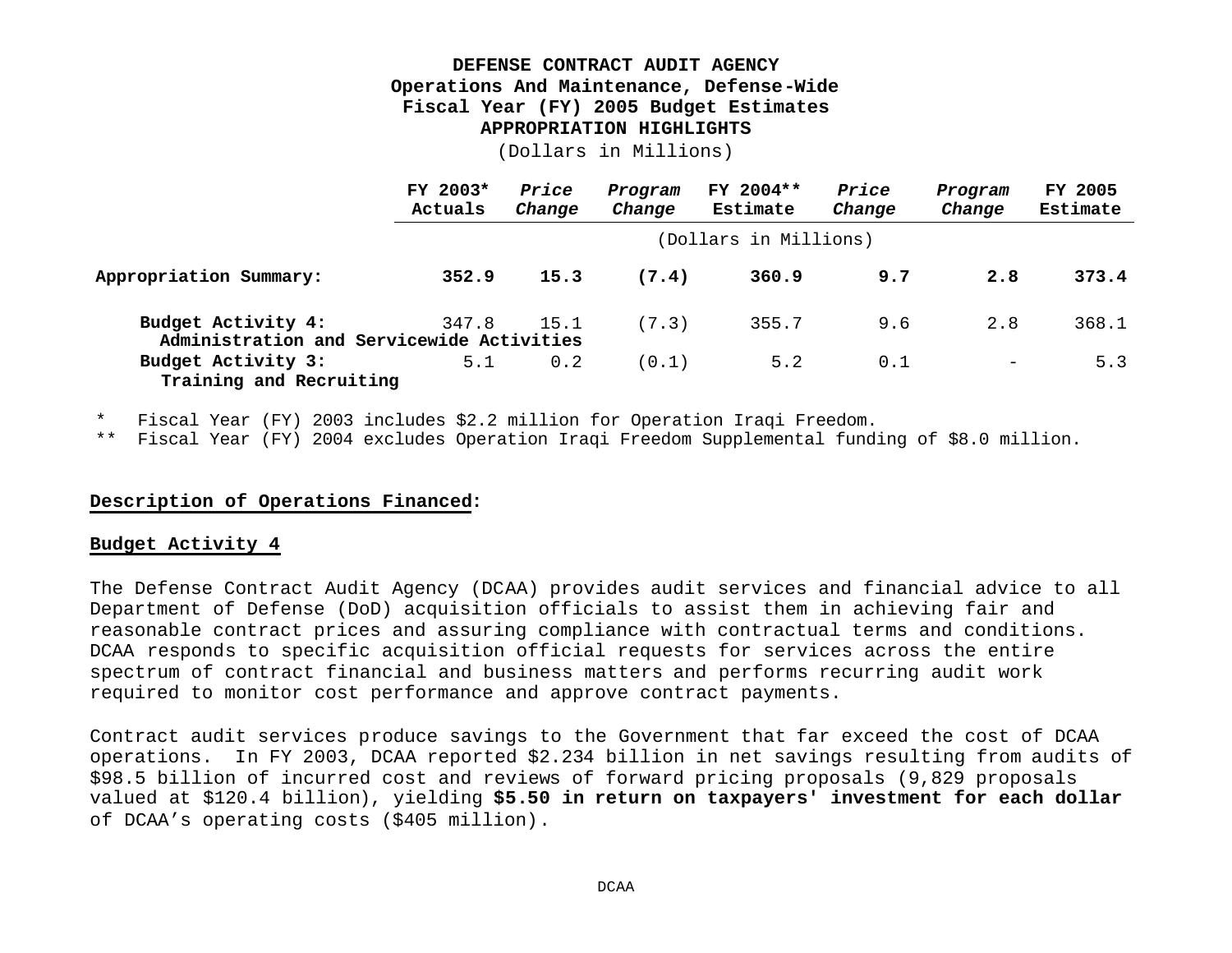#### **DEFENSE CONTRACT AUDIT AGENCY Operations And Maintenance, Defense-Wide Fiscal Year (FY) 2005 Budget Estimates APPROPRIATION HIGHLIGHTS**

(Dollars in Millions)

#### **Budget Activity 3**

The Defense Contract Audit Institute (DCAI), an element of the Defense Contract Audit Agency, develops and delivers training for approximately 3,400 auditors in the contract auditing field and is an affiliated member of the Defense Acquisition University. The Institute:

- directs and controls the development and delivery of classroom courses, one and two-day seminars, and computer based self-study courses. Development of new classroom courses, seminars, and self-study courses, as well as maintenance of established courses, is a key responsibility.
- has program management responsibility for training and career development in the Defense Contract Audit Agency. It assures that programs of instruction, courses, and training materials meet DoD standards and Generally Accepted Government Auditing Standards (GAGAS).
- provides policy guidance to the regional offices and field audit offices, where appropriate, regarding training and education, and provides overall monitoring and evaluation of Agency training not conducted by the Institute.
- produces videos to support training and for the Agency to provide basic information or highlight current events.

The Institute, located on the south campus of the University of Memphis, also serves as a meeting center for DCAA. The Institute is co-located with the DCAA Information Technology Division and Technical Audit Services Center in Memphis, Tennessee.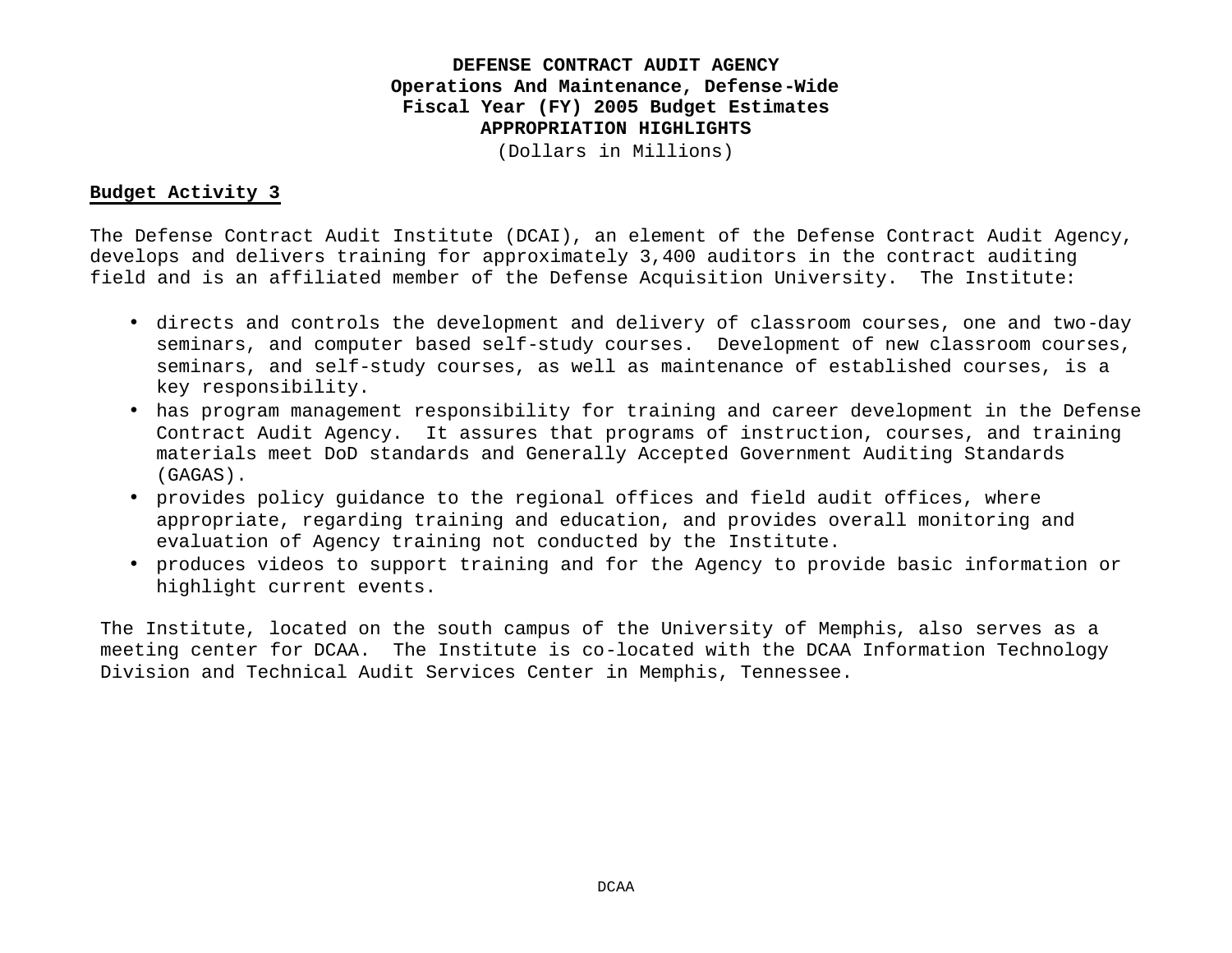## **DEFENSE CONTRACT AUDIT AGENCY Operation and Maintenance, Defense-Wide Summary Of Increases and Decreases Fiscal Year (FY) FY 2005 Budget Estimates (Dollars in Thousands)**

|                                                                                                                                                                                                                                                                                                                        | $BA-3$ | $BA-4$                                   | Total                                    |
|------------------------------------------------------------------------------------------------------------------------------------------------------------------------------------------------------------------------------------------------------------------------------------------------------------------------|--------|------------------------------------------|------------------------------------------|
| FY 2004 President's Budget Request<br>1. Congressional Adjustment(s)                                                                                                                                                                                                                                                   | 5,517  | 359,011                                  | 364,528                                  |
| a) Distributed Adjustment<br>Undistributed Adjustment(s)<br>b)<br>General Provisions<br>$\cap$ )                                                                                                                                                                                                                       |        |                                          |                                          |
| Section 8094 - Support Services<br>i)<br>ii) Section 8101 - Cost Growth IT<br>iii) Section 8126 - Management Efficiencies<br>d) Congressional Earmarks - Indian Lands Environmental Impact                                                                                                                             |        | $-2.044$<br>$-180$<br>$-1,742$<br>$-224$ | $-2,044$<br>$-180$<br>$-1,742$<br>$-224$ |
| FY 2004 Appropriated Amount (subtotal)                                                                                                                                                                                                                                                                                 | 5,517  | 354,821                                  | 360,338                                  |
| 2. Emergency Supplemental<br>a) Emergency Supplemental Funding Carryover<br>b) FY 2004 Emergency Supplemental Appropriations Act (P.L. 108-106)<br>DCAA is providing contract audit support on reconstruction and<br>humanitarian efforts to all DoD components, as well as US AID and<br>the Army Corps of Engineers. |        | 8,009                                    | 8,009                                    |
| 3. Fact-of-Life Changes                                                                                                                                                                                                                                                                                                | $-317$ | 867                                      | 550                                      |

a) Functional Transfers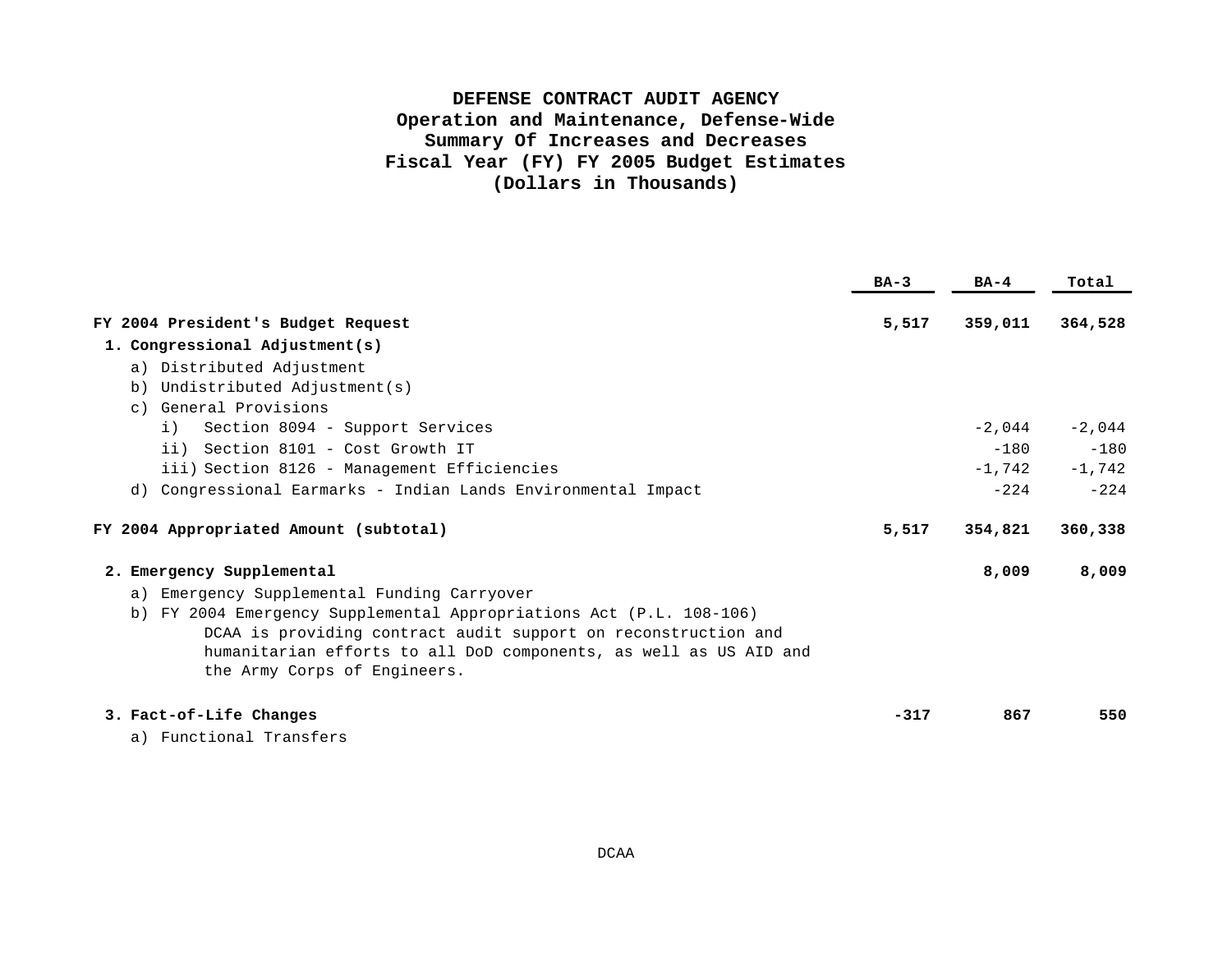## **DEFENSE CONTRACT AUDIT AGENCY Operation and Maintenance, Defense-Wide Summary Of Increases and Decreases Fiscal Year (FY) FY 2005 Budget Estimates (Dollars in Thousands)**

|                                                                                                                  | $BA-3$ | $BA-4$   | Total    |
|------------------------------------------------------------------------------------------------------------------|--------|----------|----------|
| b) Technical Adjustments                                                                                         |        |          |          |
| Increases<br>1)                                                                                                  |        |          |          |
| a) Price Change for change to pay raise (FY 03: $3.1\text{--}4.1\text{--}8$ )                                    | 29     | 2,843    | 2,872    |
| b) Price Change for change to pay raise (FY 04: $2.0$ 8-4.1%)                                                    | 50     | 4,590    | 4,640    |
| c) Transfer from Budget Activity 3 to adjust for FY 2003 actuals                                                 | $-317$ | 317      |          |
| and revised FY 2004 requirements                                                                                 |        |          |          |
| d) Internal reprogramming from RDT&E                                                                             |        | 550      | 550      |
|                                                                                                                  |        |          |          |
| 2) Decreases                                                                                                     |        |          |          |
| Reduction for change in pay raise - communications, supplies<br>and materials, equipment and other support costs | $-79$  | $-7,433$ | $-7.512$ |
| c) Emergent Requirements                                                                                         |        |          |          |
| <b>Baseline Funding</b>                                                                                          | 5,200  | 363,697  | 368,897  |
| 4. Reprogrammings (Requiring 1415 Actions)                                                                       |        |          |          |
| Revised FY 2004 Estimate                                                                                         | 5,200  | 363,697  | 368,897  |
| 5. Less: Emergency Supplemental Funding                                                                          |        | $-8,009$ | $-8,009$ |
| Normalized Current Estimate for FY 2004                                                                          | 5,200  | 355,688  | 360,888  |
| 6. Price Change                                                                                                  | 99     | 9,635    | 9,734    |
|                                                                                                                  |        |          |          |

#### **7. Functional Transfers**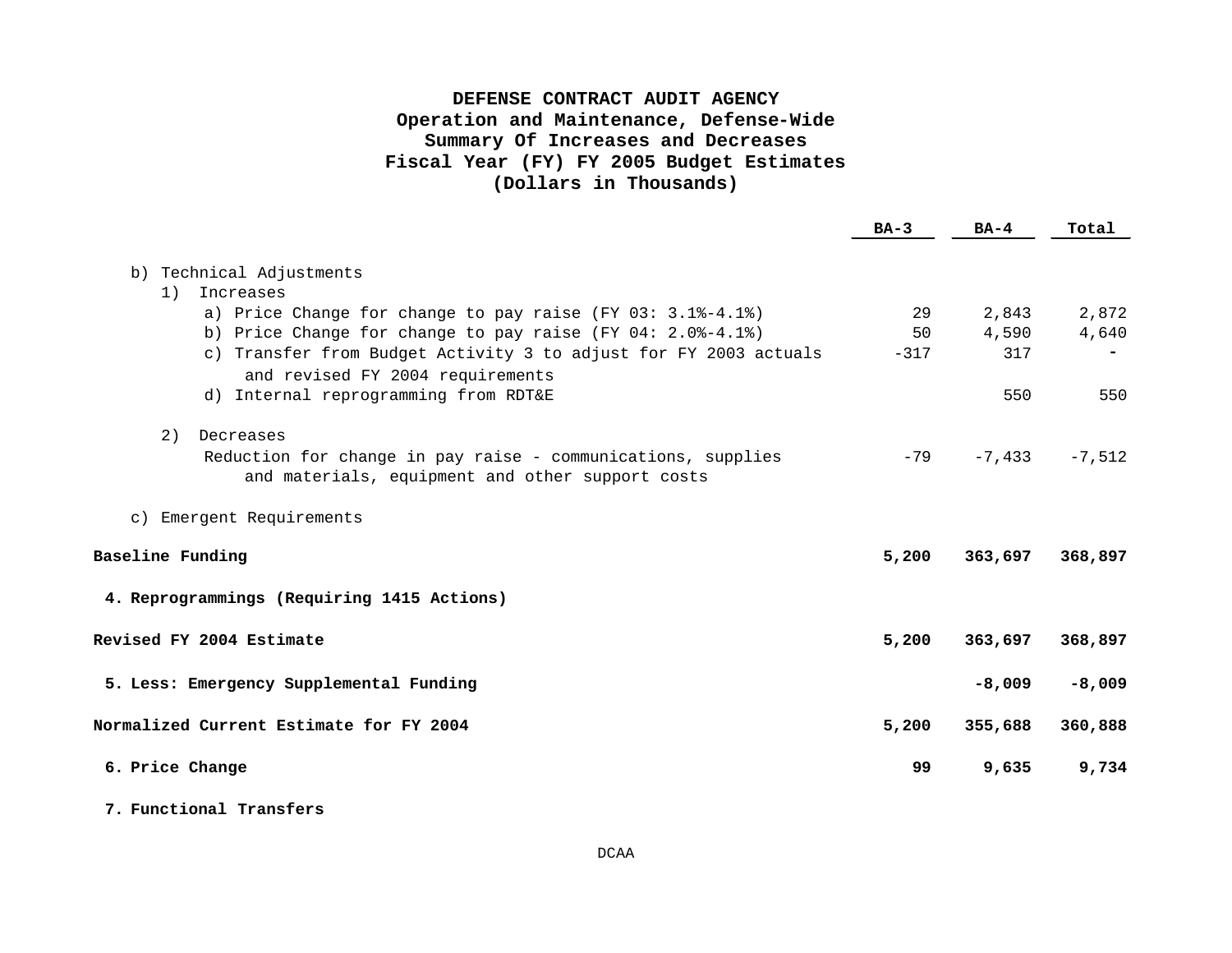## **DEFENSE CONTRACT AUDIT AGENCY Operation and Maintenance, Defense-Wide Summary Of Increases and Decreases Fiscal Year (FY) FY 2005 Budget Estimates (Dollars in Thousands)**

|                                                                                     | $BA-3$ | $BA-4$    | Total    |
|-------------------------------------------------------------------------------------|--------|-----------|----------|
| 8. Other Transfers (Non-Functional Transfers)                                       |        |           |          |
| 9. Program Increases                                                                | 10     | 6,070     | 6,080    |
| a) Annualization of New FY 2004 Program                                             |        |           |          |
| b) One-Time FY 2005 Costs                                                           |        |           |          |
| c) Program Growth in FY 2005                                                        |        |           |          |
| 1) Increase of 32 Direct workyears previously dedicated to                          |        | 2,780     | 2,780    |
| Iraq support<br>2) Increase of 26 Direct workyears - this includes overall workyear |        | 2,259     | 2,259    |
| increase of 11 from 3982 to 3993 plus 15 workyears                                  |        |           |          |
| previously dedicated to reimbursable workload                                       |        |           |          |
| 3) Increase in DoL Worker's Compensation Estimate                                   |        | 191       | 191      |
| 4) Increase in Travel                                                               |        | 443       | 443      |
| 5) Increase in Communications                                                       |        | 96        | 96       |
| 6) Other program growth                                                             | 10     | 301       | 311      |
| 10. Program Decreases                                                               | $-13$  | $-3,274$  | $-3,287$ |
| a) One-Time FY 2005 Costs                                                           |        |           |          |
| b) Program Decreases in FY 2005                                                     |        |           |          |
| 1) One less paid day                                                                | $-13$  | $-1, 143$ | $-1,156$ |
| 2) Decrease in planned IT purchases and other support costs to                      |        | $-2.131$  | $-2,131$ |
| support workyear requirements                                                       |        |           |          |
| FY 2005 Budget Request                                                              | 5,296  | 368,119   | 373,415  |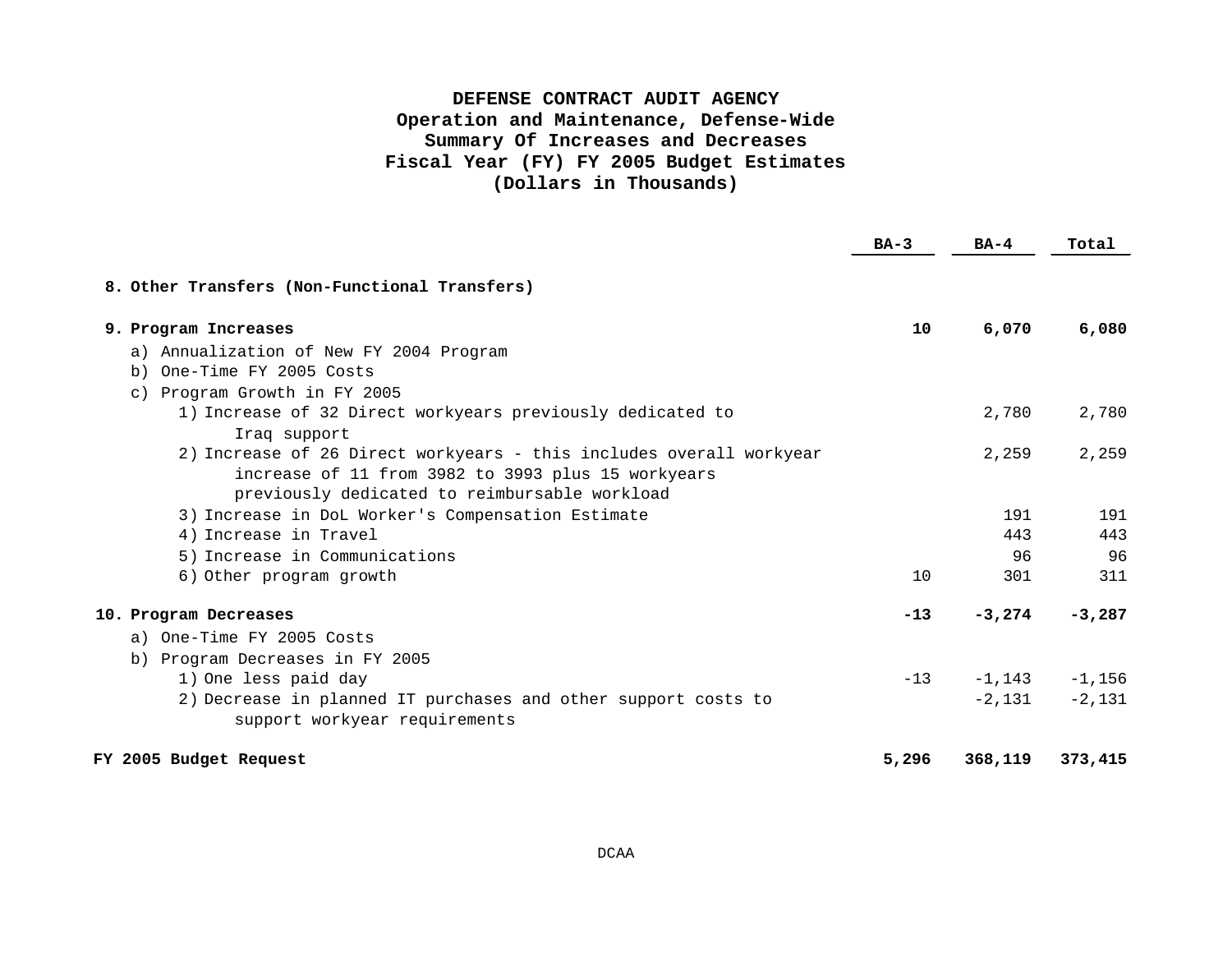## **DEFENSE CONTRACT AUDIT AGENCY Operations and Maintenance, Defense-Wide Fiscal Year (FY) 2005 Budget Estimates Manpower Changes in Full-time Equivalent FY 2003 through FY 2005**

|    |                                                     |                  |   | Foreign National          |              |
|----|-----------------------------------------------------|------------------|---|---------------------------|--------------|
|    |                                                     | U.S. Direct Hire |   | Direct Hire Indirect Hire | Total        |
|    | 1. FY 2003 Full-Time Equivalents (Authorized) 4,023 |                  | 1 | 4                         | 4,028        |
|    | Civilian Manpower Change                            | (78)             |   |                           | (78)         |
|    | 2. FY 2004 Full-Time Equivalents (Authorized) 3,944 |                  | 1 | 5                         | 3,950        |
|    | Civilian Manpower Change                            | 43               |   |                           | 43           |
|    | 3. FY 2005 Full-Time Equivalents (Authorized) 3,987 |                  | 1 | 5                         | 3,993        |
| 4. | FY 2003                                             |                  |   |                           | 4,028        |
|    | O&M Total                                           |                  |   |                           | 4,028        |
|    | Direct Funded<br>Reimbursable Funded                |                  |   |                           | 3,519<br>509 |
|    |                                                     |                  |   |                           |              |
|    | FY 2004                                             |                  |   |                           | 3,950        |
|    | O&M Total                                           |                  |   |                           | 3,950        |
|    | Direct Funded                                       |                  |   |                           | 3,419        |
|    | Reimbursable Funded                                 |                  |   |                           | 531          |
|    | FY 2005                                             |                  |   |                           | 3,993        |
|    | O&M Total                                           |                  |   |                           | 3,993        |
|    | Direct Funded                                       |                  |   |                           | 3,477        |
|    | Reimbursable Funded                                 |                  |   |                           | 516          |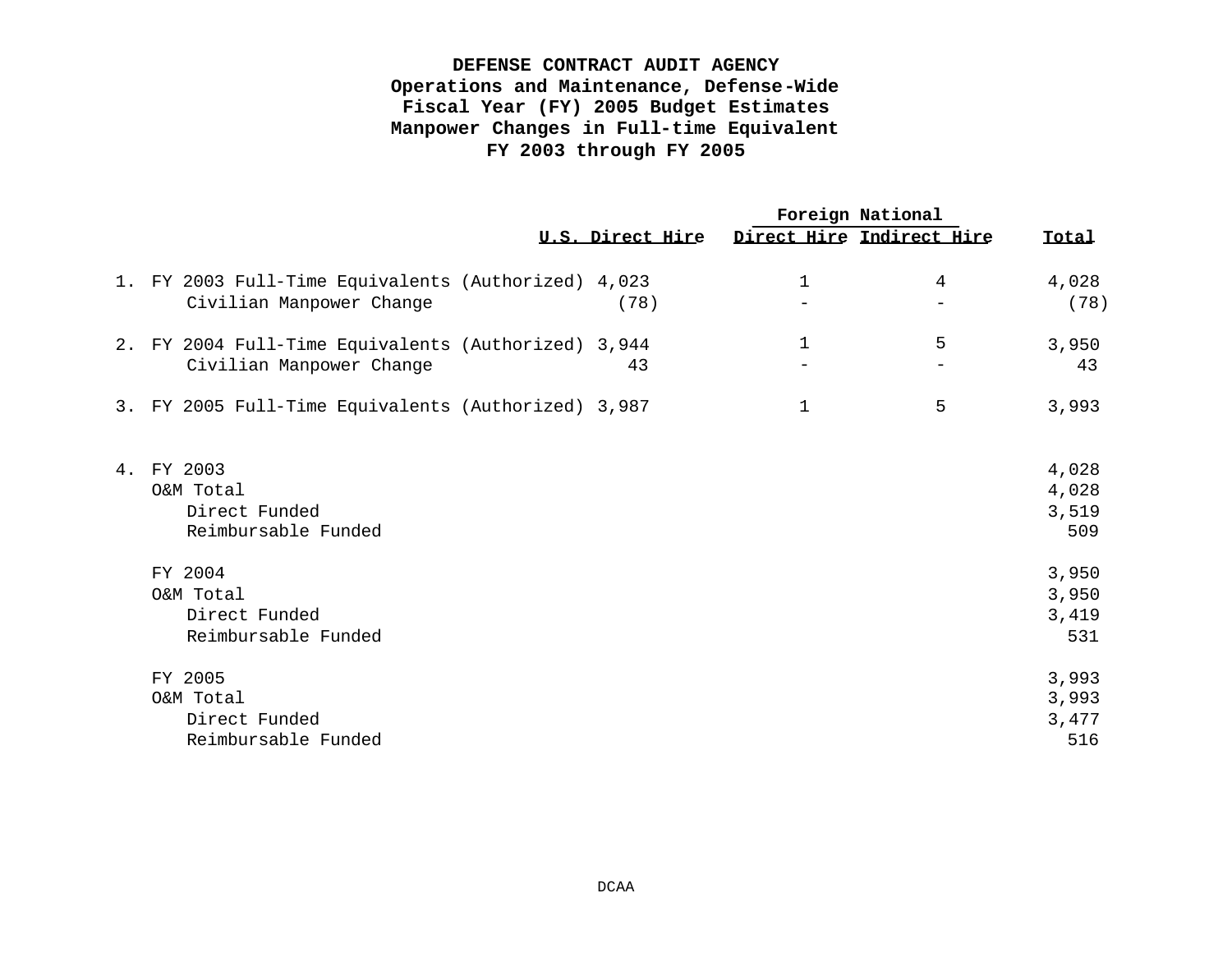**DEFENSE CONTRACT AUDIT AGENCY Operations and Maintenance, Defense-Wide Fiscal Year (FY) 2005 Budget Estimates Manpower Changes in Full-time Equivalent FY 2003 through FY 2005**

With nominal adjustments in all areas, the principal manpower change results from continued emphasis on incurred cost audits and increased support for special audits related to resolution of contractor claims and terminations, financial capability, and progress payment reviews.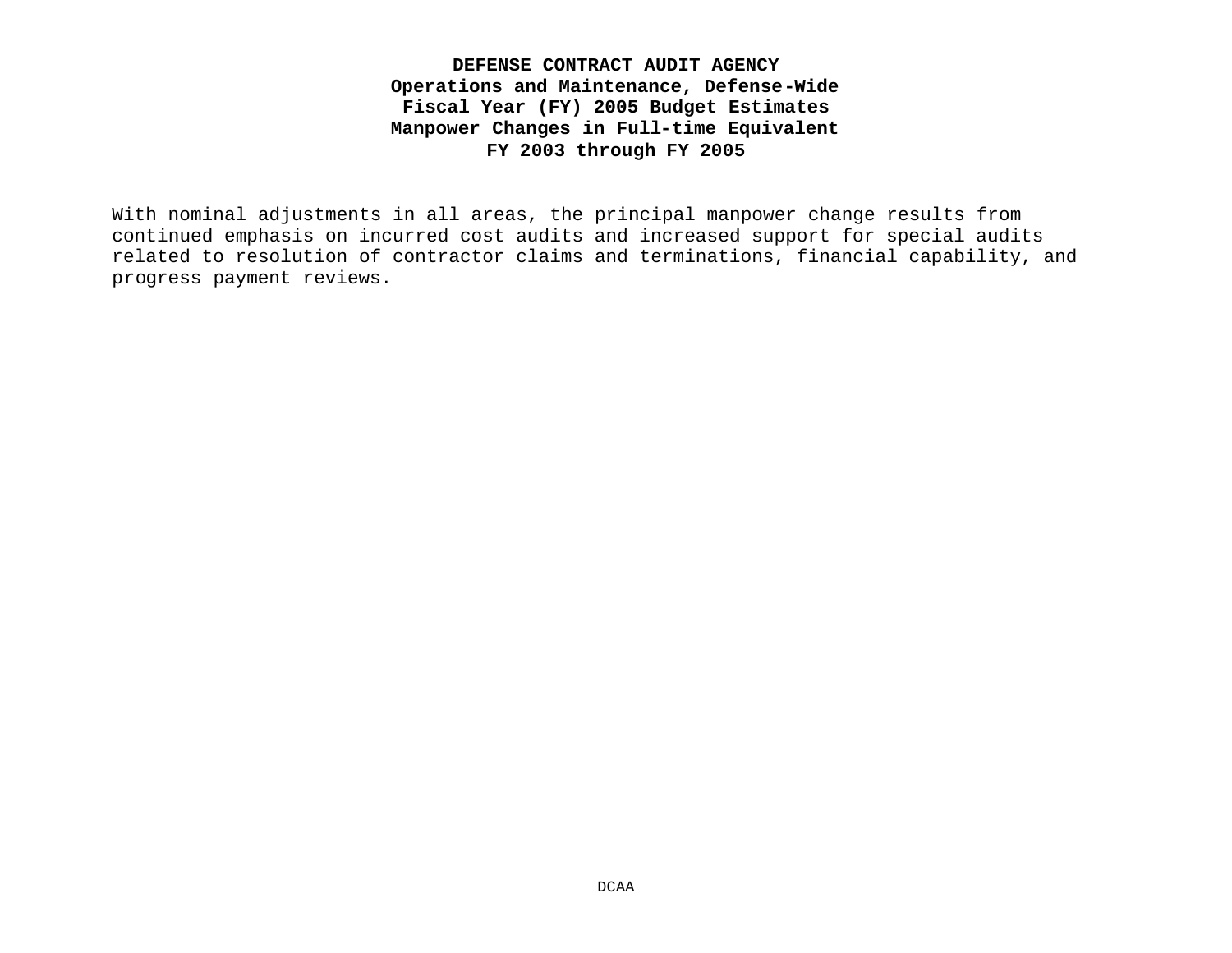|                                               | FY 2003 | FY 2004 | FY 2005 |
|-----------------------------------------------|---------|---------|---------|
| Civilian End Strength (Total)                 | 4,063   | 4,033   | 4,077   |
| U.S. Direct Hire                              | 4,058   | 4,027   | 4,071   |
| Foreign National Direct Hire                  |         |         |         |
| Total Direct Hire                             | 4,059   | 4,028   | 4,072   |
| Foreign National Indirect Hire                | 4       | 5       | 5       |
| (Reimbursable Civilians Included Above (Memo) | 509     | 531     | 516     |
|                                               |         |         |         |
| Civilian FTEs (Total)                         | 4,028   | 3,950   | 3,993   |
| U.S. Direct Hire                              | 4,023   | 3,944   | 3,987   |
| Foreign National Direct Hire                  |         |         |         |
| Total Direct Hire                             | 4,024   | 3,945   | 3,988   |
| Foreign National Indirect Hire                | 4       | 5       | 5       |
| (Reimbursable Civilians Included Above (Memo) | 509     | 531     | 516     |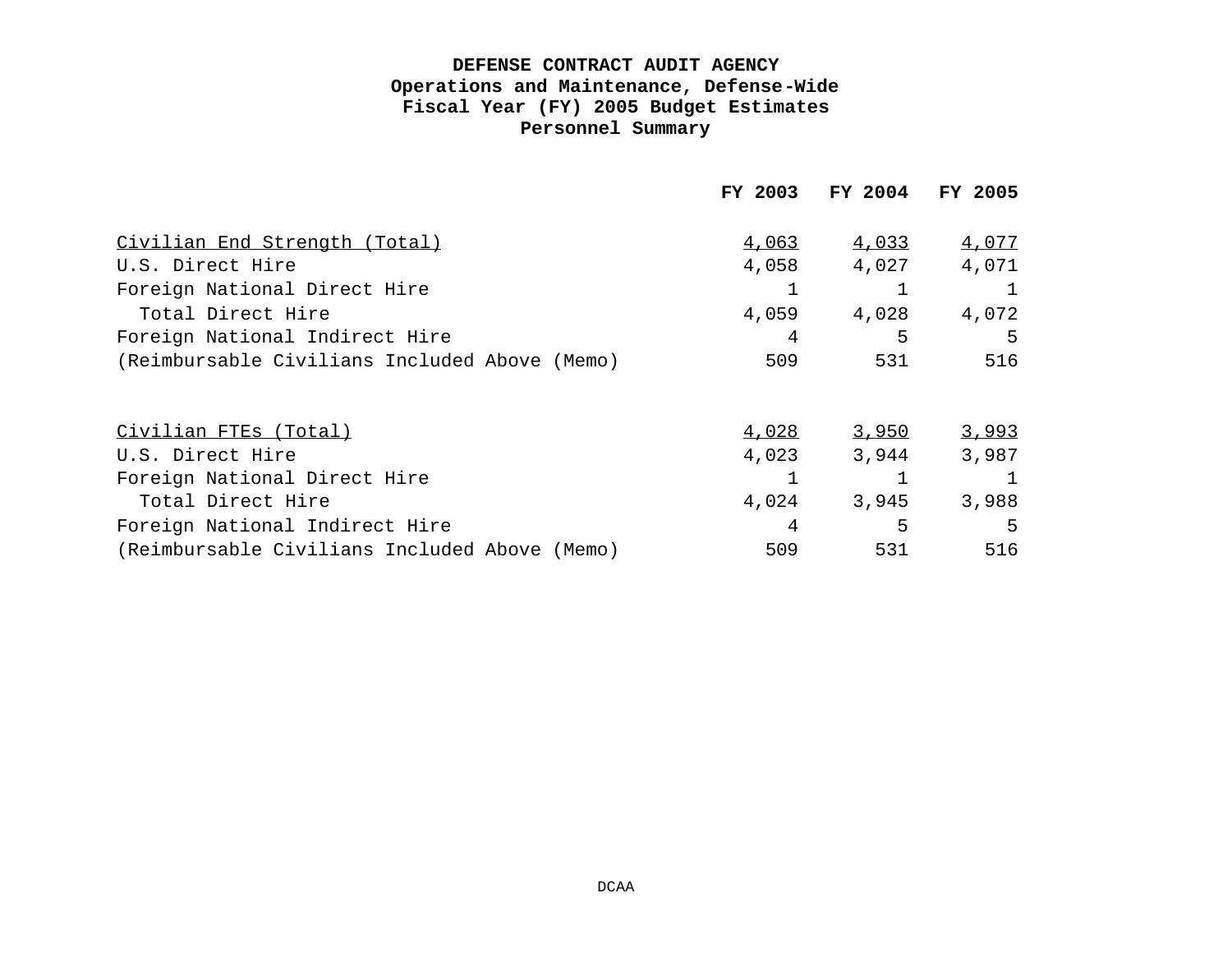#### **Agency Summary**

(Dollars in Thousands)

|                                         |                          |                          | Change From<br>FY 2003 - FY 2004 |                          | Change From<br>FY 2004 - FY 2005 |                          |                          |
|-----------------------------------------|--------------------------|--------------------------|----------------------------------|--------------------------|----------------------------------|--------------------------|--------------------------|
|                                         | FY 2003                  | Price                    | Program                          | FY 2004                  | Price                            | Program                  | FY 2005                  |
|                                         | Actuals                  | Growth                   | Growth                           | Estimate                 | Growth                           | Growth                   | Estimate                 |
| CIVILIAN PERSONNEL COMPENSATION         |                          |                          |                                  |                          |                                  |                          |                          |
| Executive, General & Special Schedules  | 298,059                  | 14,334                   | (6, 577)                         | 305,816                  | 8,932                            | 4,240                    | 318,988                  |
| Wage Board                              | 82                       | 5                        |                                  | 87                       | $\mathbf{1}$                     |                          | 88                       |
| Foreign National Direct Hire (FNDH)     | 49                       | 2                        |                                  | 51                       | $\mathbf{1}$                     |                          | 52                       |
| Separation Liability (FNDH)             |                          | $\overline{\phantom{a}}$ |                                  | $\overline{\phantom{a}}$ | $\overline{\phantom{a}}$         |                          |                          |
| Benefits to Former Employees            | 58                       | 3                        | (61)                             | $\overline{\phantom{a}}$ |                                  | ÷                        |                          |
| Voluntary Separation Incentive Payments | 15                       |                          | 52                               | 67                       |                                  | (67)                     | $\overline{\phantom{a}}$ |
| Disability Compensation                 | 1,516                    |                          | 55                               | 1,571                    |                                  | 191                      | 1,762                    |
| Total Civilian Personnel Compensation   | 299,779                  | 14,344                   | (6, 531)                         | 307,592                  | 8,934                            | 4,364                    | 320,890                  |
| TRAVEL                                  |                          |                          |                                  |                          |                                  |                          |                          |
| Travel of Persons                       | 11,577                   | 141                      | (629)                            | 11,089                   | 198                              | 443                      | 11,730                   |
| Total Travel                            | 11,577                   | 141                      | (629)                            | 11,089                   | 198                              | 443                      | 11,730                   |
| OTHER FUND PURCHASES                    |                          |                          |                                  |                          |                                  |                          |                          |
| Defense Financing & Accounting Service  | 1,944                    | 276                      | (1)                              | 2,219                    | 54                               | (1)                      | 2,272                    |
| Total Purchases                         | 1,944                    | 276                      | (1)                              | 2,219                    | 54                               | (1)                      | 2,272                    |
| <b>TRANSPORTATION</b>                   |                          |                          |                                  |                          |                                  |                          |                          |
| Commercial Transportation               | 534                      | $7\phantom{.}$           | 55                               | 596                      | 8                                | $\overline{\phantom{a}}$ | 604                      |
| Total Transportation                    | 534                      | $7\overline{ }$          | 55                               | 596                      | 8                                |                          | 604                      |
| OTHER PURCHASES                         |                          |                          |                                  |                          |                                  |                          |                          |
| Rental Payments to GSA (SLUC)           | 8,655                    | 161                      | $\overline{\phantom{a}}$         | 8,816                    | 132                              | $\mathbf{1}$             | 8,949                    |
| Purchased Utilities (Non-Fund)          | 53                       | $\mathbf{1}$             | (22)                             | 32                       | $\mathbf{1}$                     |                          | 33                       |
| Purchased Communications (Non-Fund)     | 4,056                    | 51                       | (18)                             | 4,089                    | 58                               | 96                       | 4,243                    |
| Rents (Non-GSA)                         | 893                      | 12                       | 166                              | 1,071                    | 15                               | (1)                      | 1,085                    |
| Postal Services (U.S.P.S.)              | 55                       | $\mathbf{1}$             | 64                               | 120                      | $\overline{2}$                   | $\overline{a}$           | 122                      |
| Supplies & Materials (Non-Fund)         | 4,739                    | 62                       | 1,269                            | 6,070                    | 86                               | (2,033)                  | 4,123                    |
| Printing & Reproduction                 | $\overline{\phantom{0}}$ | $\overline{\phantom{0}}$ | $\overline{\phantom{0}}$         | $\overline{\phantom{a}}$ | $\sim$                           | ÷                        |                          |
| Equipment Maintenance by Contract       | 52                       | $\mathbf{1}$             | 39                               | 92                       | $\mathbf{1}$                     |                          | 93                       |
| Equipment Purchases (Non-Fund)          | 4,512                    | 59                       | (4, 114)                         | 457                      | $7\overline{ }$                  | 11                       | 475                      |
| Other Contracts                         | 15,151                   | 200                      | 1,991                            | 17,342                   | 238                              | (87)                     | 17,493                   |
| Other Costs                             | 953                      | $ \,$                    | 350                              | 1,303                    | $-$                              | $\overline{\phantom{a}}$ | 1,303                    |
| Total Other Purchases                   | 39,119                   | 548                      | (275)                            | 39,392                   | 540                              | (2,013)                  | 37,919                   |
| TOTAL                                   | 352,953                  | 15,316                   | (7, 381)                         | 360,888                  | 9,734                            | 2,793                    | 373,415                  |

Fiscal Year (FY) 2003 includes \$2,207,000 Operation Iraqi Freedom cost.

Fiscal Year (FY)2004 does not includes Operation Iraqi Freedom supplemental funding of \$8,009,000.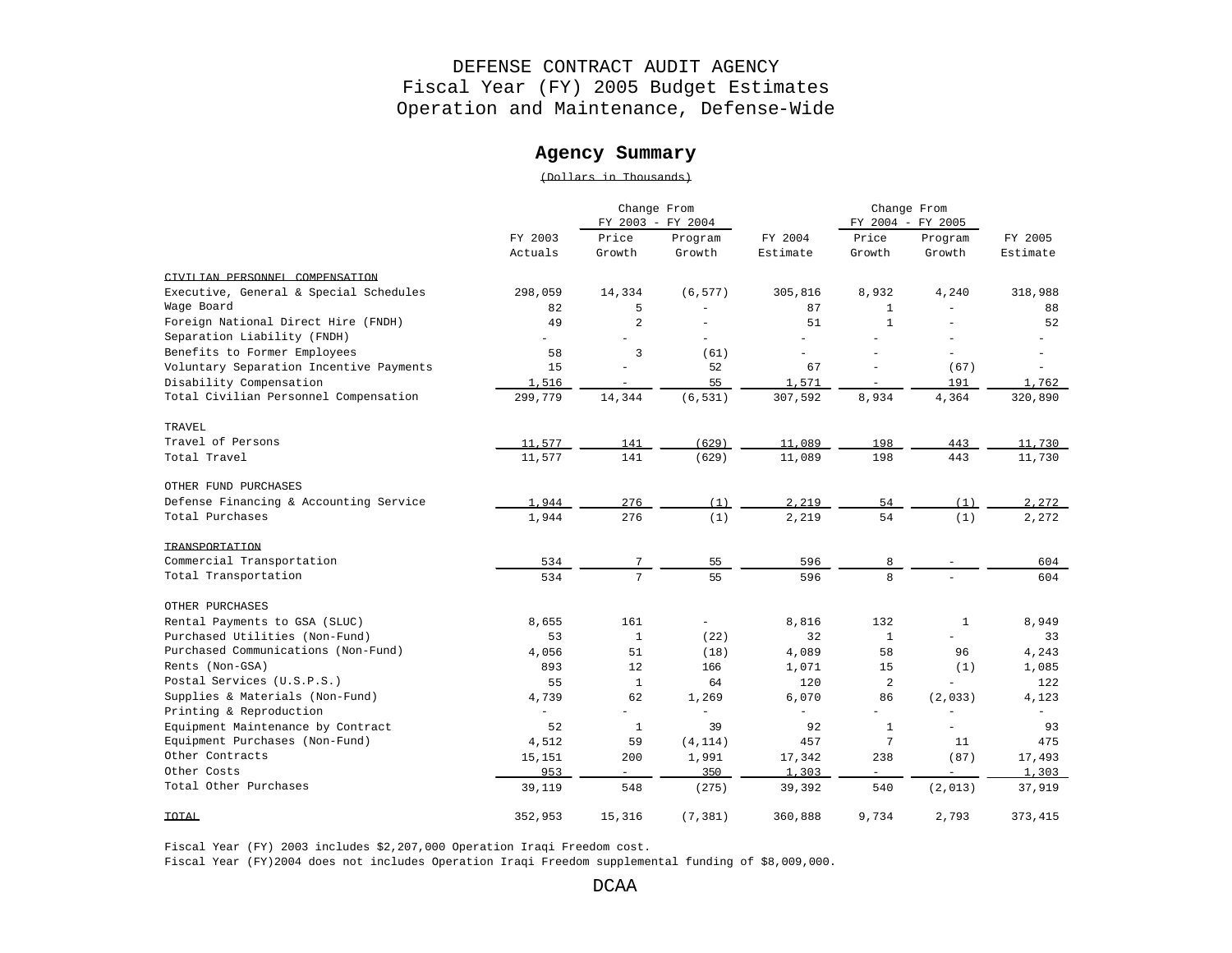#### Budget Activity-4 Administration and Servicewide Activities

FY 2004

|                                         |                          | Foreign           |            | Price Growth             |                          |                          |
|-----------------------------------------|--------------------------|-------------------|------------|--------------------------|--------------------------|--------------------------|
|                                         | FY 2003                  | Currency          |            |                          | Program                  | FY 2004                  |
|                                         | Actuals                  | Rate Diff Percent |            | Amount                   | Growth                   | <b>Estimate</b>          |
| CIVILIAN PERSONNEL COMPENSATION         |                          |                   |            |                          |                          |                          |
| Executive, General & Special Schedules  | 294,867                  |                   | 4.8%       | 14,205                   | (6, 696)                 | 302,376                  |
| Wage Board                              | 42                       |                   | 7.1%       | 3                        |                          | 45                       |
| Foreign National Direct Hire (FNDH)     | 49                       |                   | 4.1%       | $\overline{a}$           |                          | 51                       |
| Separation Liability (FNDH)             | $\overline{\phantom{a}}$ |                   |            | $\overline{\phantom{a}}$ | $\overline{\phantom{a}}$ |                          |
| Benefits to Former Employees            | 58                       |                   |            | 3                        | (61)                     |                          |
| Voluntary Separation Incentive Payments | 15                       |                   |            | $\overline{\phantom{a}}$ | 52                       | 67                       |
| Disability Compensation                 | 1,516                    |                   |            |                          | 55                       | 1,571                    |
| Total Civilian Personnel Compensation   | 296,547                  |                   |            | 14,213                   | (6, 650)                 | 304,110                  |
| TRAVEL                                  |                          |                   |            |                          |                          |                          |
| Travel of Persons                       | 11,303                   |                   | 1.2%       | 137                      | (631)                    | 10,809                   |
| Total Travel                            | 11,303                   |                   |            | 137                      | (631)                    | 10,809                   |
| OTHER FUND PURCHASES                    |                          |                   |            |                          |                          |                          |
| Defense Financing & Accounting Service  | 1,916                    |                   | 14.2%      | 272                      |                          | 2,188                    |
| Total Purchases                         | 1,916                    |                   |            | 272                      |                          | 2,188                    |
| TRANSPORTATION                          |                          |                   |            |                          |                          |                          |
| Commercial Transportation               | 530                      |                   | $1.3%$ $-$ | 7                        | 43                       | 580                      |
| Total Transportation                    | 530                      |                   |            | 7                        | 43                       | 580                      |
| OTHER PURCHASES                         |                          |                   |            |                          |                          |                          |
| Rental Payments to GSA (SLUC)           | 8,199                    |                   | 1.7%       | 140                      | $\overline{\phantom{a}}$ | 8,339                    |
| Purchased Utilities (Non-Fund)          | 53                       |                   | 1.9%       | $\mathbf{1}$             | (22)                     | 32                       |
| Purchased Communications (Non-Fund)     | 4,038                    |                   | 1.3%       | 51                       | (18)                     | 4,071                    |
| Rents (Non-GSA)                         | 893                      |                   | 1.3%       | 12                       | 166                      | 1,071                    |
| Postal Services (U.S.P.S.)              | 54                       |                   | 1.9%       | $\mathbf{1}$             | 64                       | 119                      |
| Supplies & Materials (Non-Fund)         | 4,063                    |                   | 1.3%       | 53                       | 1,268                    | 5,384                    |
| Printing & Reproduction                 | $\overline{\phantom{a}}$ |                   |            | $\overline{\phantom{a}}$ | $\overline{\phantom{a}}$ | $\overline{\phantom{a}}$ |
| Equipment Maintenance by Contract       | 52                       |                   | 1.9%       | $\mathbf{1}$             | 39                       | 92                       |
| Equipment Purchases (Non-Fund)          | 4,375                    |                   | 1.3%       | 57                       | (4, 111)                 | 321                      |
| Other Contracts                         | 14,873                   |                   |            | 199                      | 2,197                    | 17,269                   |
| Other Costs                             | 953                      |                   |            | $\overline{\phantom{a}}$ | 350                      | 1,303                    |
| Total Other Purchases                   | 37,553                   |                   | 1.4%       | 515                      | (67)                     | 38,001                   |
| TOTAL                                   | 347,849                  |                   | 4.4%       | 15,144                   | (7, 305)                 | 355,688                  |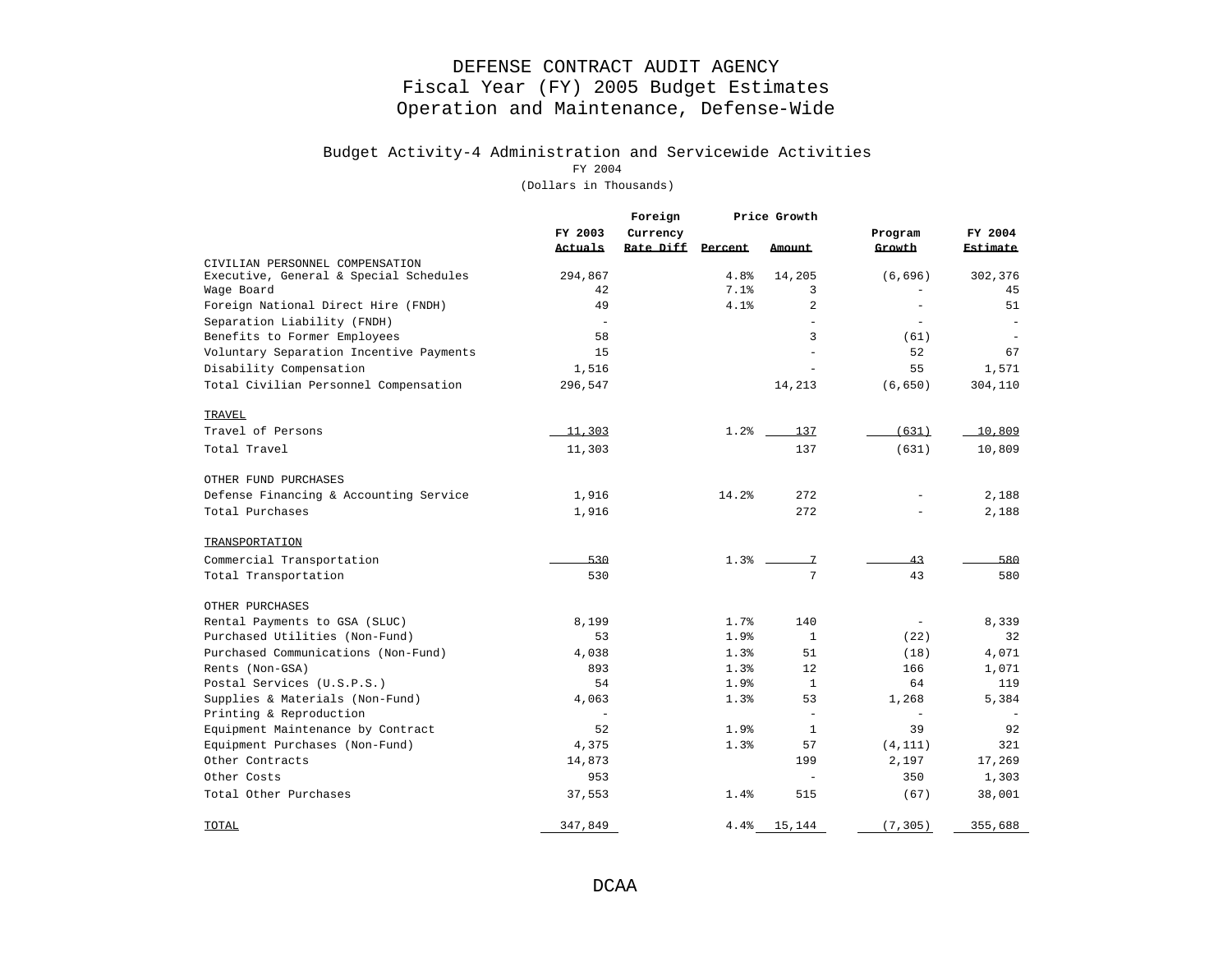# Budget Activity-4 Administration and Servicewide Activities

FY 2005

|      |                                         |                          | Foreign           |      | Price Growth             |                          |                 |
|------|-----------------------------------------|--------------------------|-------------------|------|--------------------------|--------------------------|-----------------|
|      |                                         | FY 2004                  | Currency          |      |                          | Program                  | FY 2005         |
|      |                                         | <b>Estimate</b>          | Rate Diff Percent |      | <b>Amount</b>            | Growth                   | <b>Estimate</b> |
|      | CIVILIAN PERSONNEL COMPENSATION         |                          |                   |      |                          |                          |                 |
| 101  | Executive, General & Special Schedules  | 302,376                  |                   | 2.9% | 8,861                    | 4,253                    | 315,490         |
| 103  | Wage Board                              | 45                       |                   |      |                          |                          | 45              |
| 104  | Foreign National Direct Hire (FNDH)     | 51                       |                   | 2.0% | 1                        | $\equiv$                 | 52              |
| 105  | Separation Liability (FNDH)             | $\overline{\phantom{a}}$ |                   |      | $\equiv$                 | $\sim$                   |                 |
| 106  | Benefits to Former Employees            | $\overline{\phantom{a}}$ |                   |      |                          | $\equiv$                 |                 |
| 107  | Voluntary Separation Incentive Payments | 67                       |                   |      |                          | (67)                     |                 |
| 111  | Disability Compensation                 | 1,571                    |                   |      |                          | 191                      | 1,762           |
| 199  | Total Civilian Personnel Compensation   | 304,110                  |                   |      | 8,862                    | 4,377                    | 317,349         |
|      | TRAVEL                                  |                          |                   |      |                          |                          |                 |
| 308  | Travel of Persons                       | 10,809                   |                   | 1.8% | 194                      | 443                      | 11,446          |
| 399  | Total Travel                            | 10,809                   |                   |      | 194                      | 443                      | 11,446          |
|      | OTHER FUND PURCHASES                    |                          |                   |      |                          |                          |                 |
| 673  | Defense Financing & Accounting Service  | 2,188                    |                   | 2.4% | 53                       |                          | 2,241           |
| 699  | Total Purchases                         | 2,188                    |                   |      | 53                       |                          | 2,241           |
|      | TRANSPORTATION                          |                          |                   |      |                          |                          |                 |
| 771  | Commercial Transportation               | 580                      |                   | 1.4% | $\mathsf{R}$             |                          | 588             |
| 799  | Total Transportation                    | 580                      |                   |      | 8                        |                          | 588             |
|      |                                         |                          |                   |      |                          |                          |                 |
|      | OTHER PURCHASES                         |                          |                   |      |                          |                          |                 |
| 912  | Rental Payments to GSA (SLUC)           | 8,339                    |                   | 1.5% | 125                      | $\overline{\phantom{a}}$ | 8,464           |
| 913  | Purchased Utilities (Non-Fund)          | 32                       |                   | 3.1% | $\mathbf{1}$             |                          | 33              |
| 914  | Purchased Communications (Non-Fund)     | 4,071                    |                   | 1.4% | 58                       | 96                       | 4,225           |
| 915  | Rents (Non-GSA)                         | 1,071                    |                   | 1.4% | 15                       | (1)                      | 1,085           |
| 917  | Postal Services (U.S.P.S.)              | 119                      |                   | 1.7% | $\overline{a}$           | $\equiv$                 | 121             |
| 920  | Supplies & Materials (Non-Fund)         | 5,384                    |                   | 1.4% | 76                       | (2,042)                  | 3,418           |
| 921  | Printing & Reproduction                 | $\overline{\phantom{a}}$ |                   |      | $\overline{\phantom{a}}$ | $\overline{\phantom{a}}$ |                 |
| 922  | Equipment Maintenance by Contract       | 92                       |                   | 1.1% | $\mathbf{1}$             | $\overline{\phantom{a}}$ | 93              |
| 925  | Equipment Purchases (Non-Fund)          | 321                      |                   | 1.6% | 5                        | 11                       | 337             |
| 989  | Other Contracts                         | 17,269                   |                   | 1.4% | 235                      | (88)                     | 17,416          |
| 998  | Other Costs                             | 1,303                    |                   |      | $\equiv$                 | $\overline{\phantom{a}}$ | 1,303           |
| 999  | Total Other Purchases                   | 38,001                   |                   | 1.4% | 518                      | (2,024)                  | 36,495          |
| 9999 | TOTAL                                   | 355,688                  |                   | 2.7% | 9,635                    | 2,796                    | 368,119         |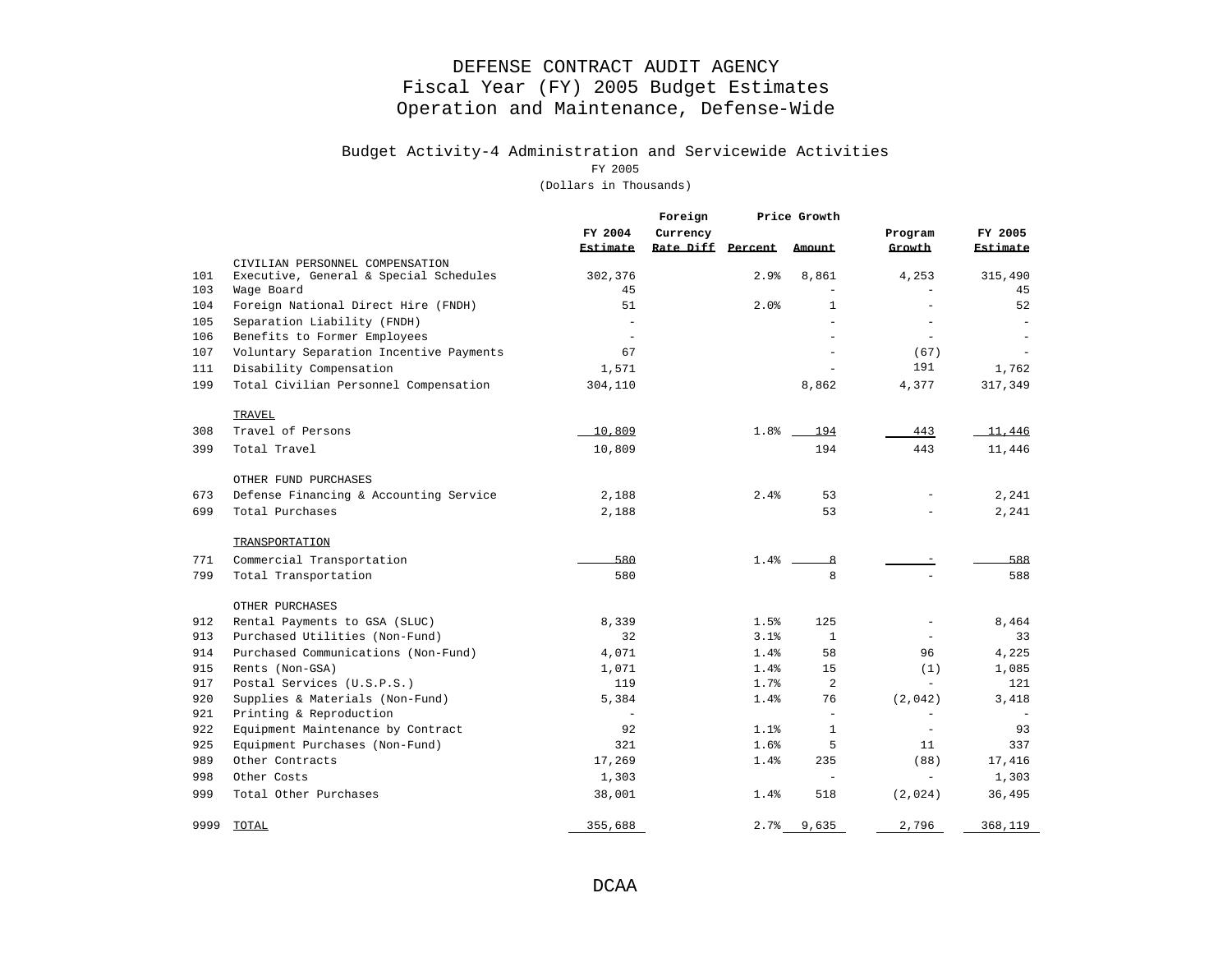#### Budget Activity-3 Training and Recruitment

FY 2004

|      |                                         |                                 | Foreign           |       | Price Growth   |                          |          |
|------|-----------------------------------------|---------------------------------|-------------------|-------|----------------|--------------------------|----------|
|      |                                         | FY 2003                         | Currency          |       |                | Program                  | FY 2004  |
|      |                                         | Actuals                         | Rate Diff Percent |       | Amount         | Growth                   | Estimate |
|      | CIVILIAN PERSONNEL COMPENSATION         |                                 |                   |       |                |                          |          |
| 101  | Executive, General & Special Schedules  | 3,192                           |                   | 4.0%  | 129            | 119                      | 3,440    |
| 103  | Wage Board                              | 40                              |                   | 5.0%  | $\overline{a}$ | $\equiv$                 | 42       |
| 104  | Foreign National Direct Hire (FNDH)     | $\equiv$                        |                   |       |                | $\equiv$                 |          |
| 105  | Separation Liability (FNDH)             |                                 |                   |       |                | $\equiv$                 |          |
| 106  | Benefits to Former Employees            |                                 |                   |       |                |                          |          |
| 107  | Voluntary Separation Incentive Payments |                                 |                   |       |                |                          |          |
| 111  | Disability Compensation                 |                                 |                   |       |                |                          |          |
| 199  | Total Civilian Personnel Compensation   | 3,232                           |                   |       | 131            | 119                      | 3,482    |
|      | TRAVEL                                  |                                 |                   |       |                |                          |          |
| 308  | Travel of Persons                       | 274                             |                   | 1.5%  | $\overline{4}$ | 2                        | 280      |
| 399  | Total Travel                            | 274                             |                   |       | $\overline{4}$ | 2                        | 280      |
|      | OTHER FUND PURCHASES                    |                                 |                   |       |                |                          |          |
| 673  | Defense Financing & Accounting Service  | 28                              |                   | 14.3% | $\overline{4}$ | (1)                      | 31       |
| 699  | Total Purchases                         | 28                              |                   |       | 4              | (1)                      | 31       |
|      | <b>TRANSPORTATION</b>                   |                                 |                   |       |                |                          |          |
| 771  | Commercial Transportation               | 4                               |                   |       |                | 12                       | 16       |
| 799  | Total Transportation                    | $\overline{4}$                  |                   |       |                | 12                       | 16       |
|      | OTHER PURCHASES                         |                                 |                   |       |                |                          |          |
| 912  | Rental Payments to GSA (SLUC)           | 456                             |                   | 4.6%  | 21             |                          | 477      |
| 913  | Purchased Utilities (Non-Fund)          | $\sim$                          |                   |       |                |                          |          |
| 914  | Purchased Communications (Non-Fund)     | 18                              |                   |       |                | $\overline{\phantom{a}}$ | 18       |
| 915  | Rents (Non-GSA)                         | $\sim$                          |                   |       |                | $\equiv$                 |          |
| 917  | Postal Services (U.S.P.S.)              | $\mathbf{1}$                    |                   |       |                |                          | 1        |
| 920  | Supplies & Materials (Non-Fund)         | 676                             |                   | 1.3%  | 9              | $\mathbf{1}$             | 686      |
| 921  | Printing & Reproduction                 | $\equiv$                        |                   |       |                |                          |          |
| 922  | Equipment Maintenance by Contract       | $\sim$                          |                   |       |                | $\sim$                   |          |
| 925  | Equipment Purchases (Non-Fund)          | 137                             |                   | 1.5%  | $\overline{a}$ | (3)                      | 136      |
| 989  | Other Contracts                         | 278                             |                   | 0.4%  | 1              | (206)                    | 73       |
| 998  | Other Costs                             | $\hspace{0.1mm}-\hspace{0.1mm}$ |                   |       |                | $\equiv$                 |          |
| 999  | Total Other Purchases                   | 1.566                           |                   | 2.1%  | 33             | (208)                    | 1.391    |
| 9999 | TOTAL                                   | 5,104                           |                   | 3.4%  | 172            | (76)                     | 5,200    |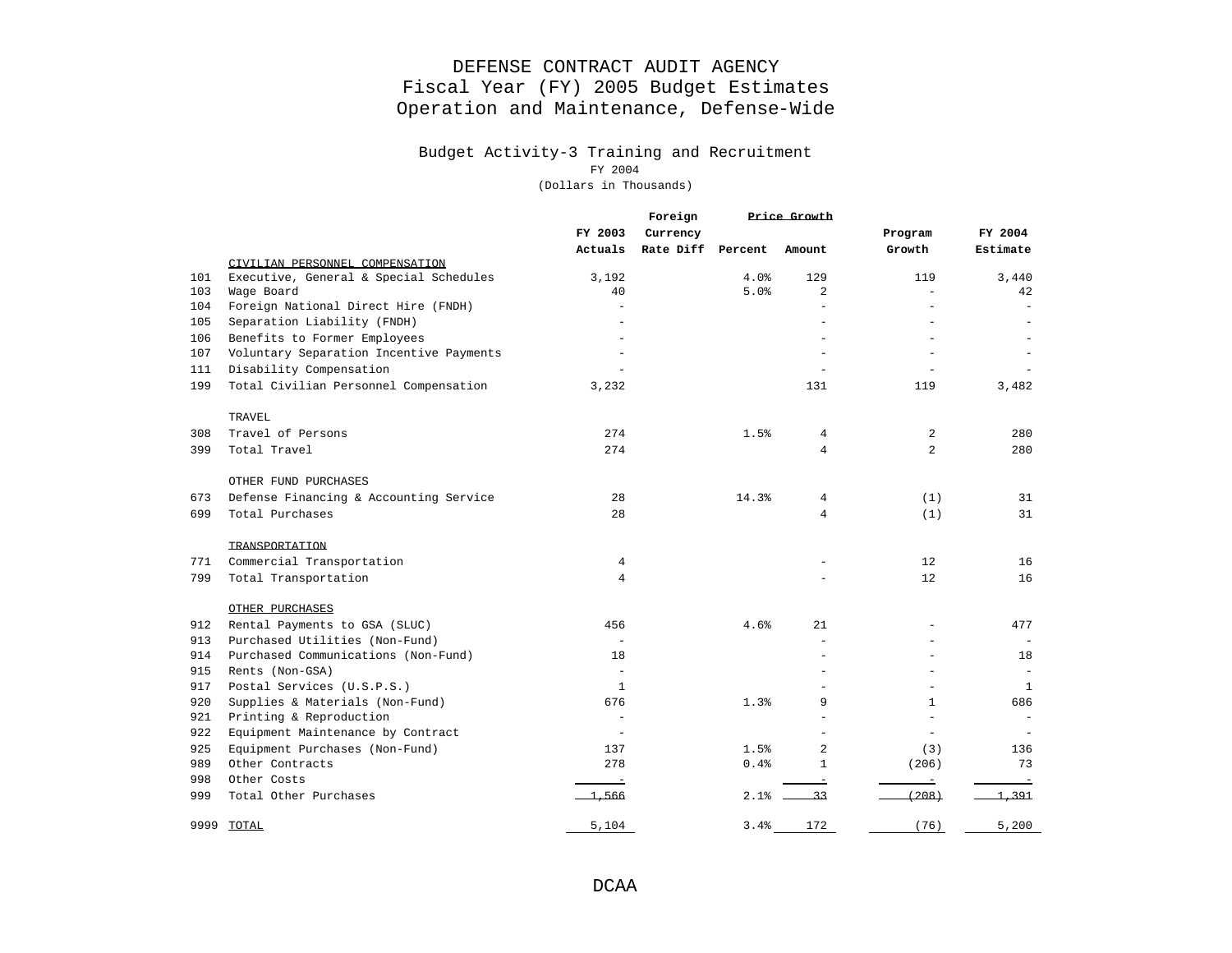#### Budget Activity-3 Training and Recruitment

FY 2005

|      |                                         |                          | Foreign                    |      | Price Growth             |                          |              |
|------|-----------------------------------------|--------------------------|----------------------------|------|--------------------------|--------------------------|--------------|
|      |                                         | FY 2004                  | Currency                   |      |                          | Program                  | FY 2005      |
|      |                                         |                          | Estimate Rate Diff Percent |      | Amount.                  | Growth                   | Estimate     |
|      | CIVILIAN PERSONNEL COMPENSATION         |                          |                            |      |                          |                          |              |
| 101  | Executive, General & Special Schedules  | 3,440                    |                            | 2.1% | 71                       | (13)                     | 3,498        |
| 103  | Wage Board                              | 42                       |                            | 2.4% | $\mathbf{1}$             | $\bar{a}$                | 43           |
| 104  | Foreign National Direct Hire (FNDH)     | $\overline{\phantom{a}}$ |                            |      |                          | $\equiv$                 |              |
| 105  | Separation Liability (FNDH)             |                          |                            |      |                          | $\overline{\phantom{a}}$ |              |
| 106  | Benefits to Former Employees            |                          |                            |      |                          |                          |              |
| 107  | Voluntary Separation Incentive Payments |                          |                            |      |                          |                          |              |
| 111  | Disability Compensation                 |                          |                            |      |                          |                          |              |
| 199  | Total Civilian Personnel Compensation   | 3,482                    |                            |      | 72                       | (13)                     | 3,541        |
|      | TRAVEL                                  |                          |                            |      |                          |                          |              |
| 308  | Travel of Persons                       | 280                      |                            | 1.4% | 4                        |                          | 284          |
| 399  | Total Travel                            | 280                      |                            |      | $\overline{4}$           |                          | 284          |
|      | OTHER FUND PURCHASES                    |                          |                            |      |                          |                          |              |
| 673  | Defense Financing & Accounting Service  | 31                       |                            | 3.2% | $\mathbf{1}$             | (1)                      | 31           |
| 699  | Total Purchases                         | 31                       |                            |      | $\mathbf{1}$             | (1)                      | 31           |
|      | TRANSPORTATION                          |                          |                            |      |                          |                          |              |
| 771  | Commercial Transportation               | 16                       |                            |      |                          |                          | 16           |
| 799  | Total Transportation                    | 16                       |                            |      |                          |                          | 16           |
|      | OTHER PURCHASES                         |                          |                            |      |                          |                          |              |
| 912  | Rental Payments to GSA (SLUC)           | 477                      |                            | 1.5% | 7                        | $\mathbf{1}$             | 485          |
| 913  | Purchased Utilities (Non-Fund)          | $\sim$                   |                            |      |                          |                          |              |
| 914  | Purchased Communications (Non-Fund)     | 18                       |                            |      |                          | $\overline{\phantom{a}}$ | 18           |
| 915  | Rents (Non-GSA)                         | $\sim$                   |                            |      | $\equiv$                 | $\sim$                   |              |
| 917  | Postal Services (U.S.P.S.)              | $\mathbf{1}$             |                            |      |                          |                          | $\mathbf{1}$ |
| 920  | Supplies & Materials (Non-Fund)         | 686                      |                            | 1.5% | 10                       | 9                        | 705          |
| 921  | Printing & Reproduction                 | ÷,                       |                            |      |                          |                          |              |
| 922  | Equipment Maintenance by Contract       | $\overline{\phantom{a}}$ |                            |      |                          | ÷.                       |              |
| 925  | Equipment Purchases (Non-Fund)          | 136                      |                            | 1.5% | $\overline{a}$           | $\overline{\phantom{a}}$ | 138          |
| 989  | Other Contracts                         | 73                       |                            | 4.1% | 3                        | $\mathbf{1}$             | 77           |
| 998  | Other Costs                             | $\overline{\phantom{a}}$ |                            |      | $\overline{\phantom{a}}$ | $\overline{\phantom{a}}$ |              |
| 999  | Total Other Purchases                   | 1,391                    |                            | 1.6% | 22                       | 11                       | 1,424        |
| 9999 | TOTAL                                   | 5,200                    |                            | 1.9% | 99                       | (3)                      | 5,296        |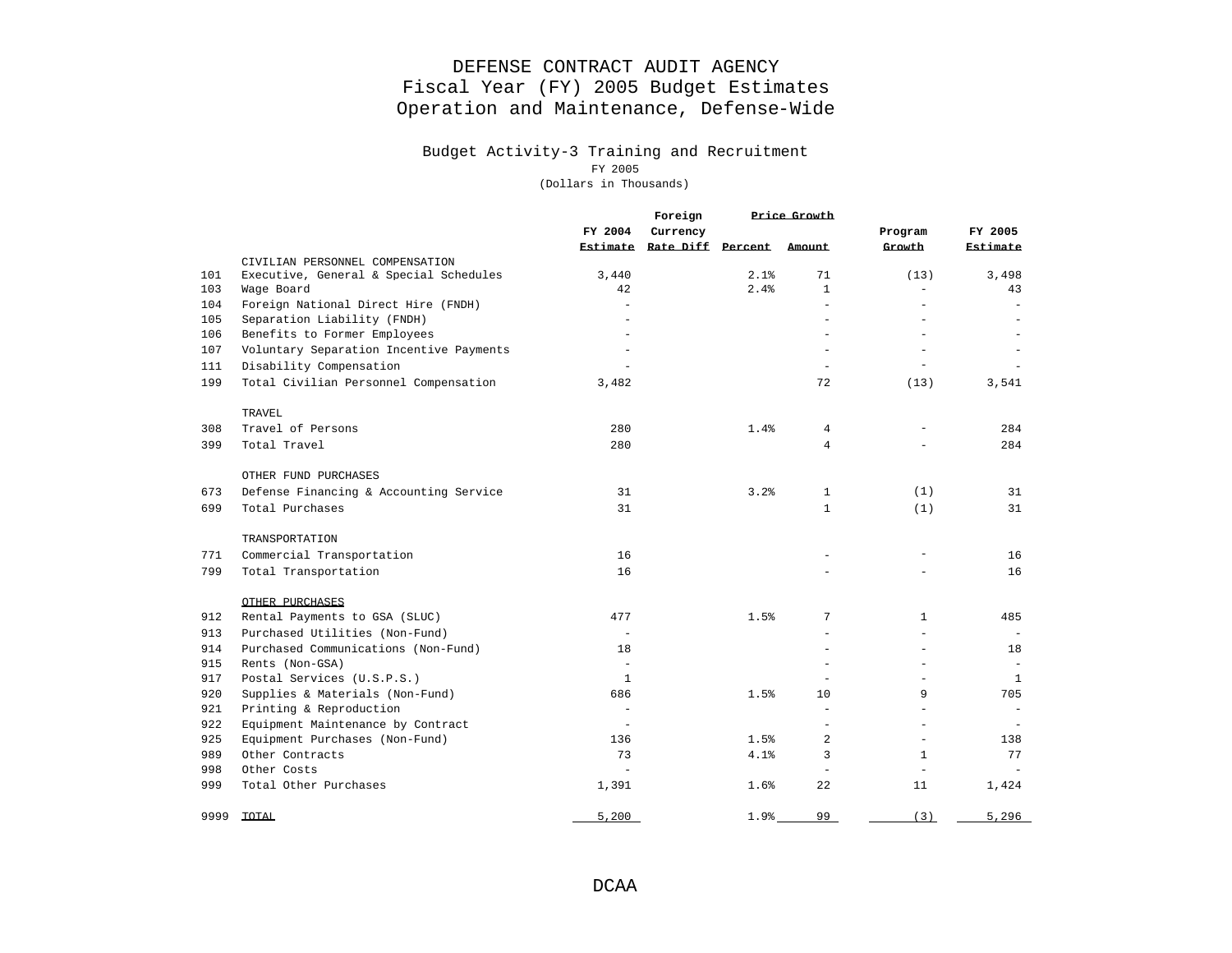|    |                                                                 | FY 2003<br>Actuals | Price<br>Change | Program<br>$Change*$ | FY 2004*<br>Estimate  | Price<br>Change | Program<br>Change | FY 2005<br>Estimate |
|----|-----------------------------------------------------------------|--------------------|-----------------|----------------------|-----------------------|-----------------|-------------------|---------------------|
|    |                                                                 |                    |                 |                      | (Dollars in Millions) |                 |                   |                     |
| I. | Appropriation Summary:                                          | 352.9              | 15.3            | $-7.4$               | 360.9                 | 9.7             | 2.8               | 373.4               |
| Α. | Budget Activity 4:<br>Administration and Servicewide Activities | 347.8              | 15.1            | $-7.3$               | 355.7                 | 9.6             | 2.8               | 368.1               |
| B. | Budget Activity 3:<br>Training and Recruiting                   | 5.1                | 0.2             | $-0.1$               | 5.2                   | 0.1             | $\qquad \qquad -$ | 5.3                 |

*NOTE: Numbers may not add due to rounding.*

Fiscal Year (FY) 2003 includes \$2.2 million for Operation Iraqi Freedom. Fiscal Year (FY) 2004 excludes Operation Iraqi Freedom Supplemental funding of \$8.0 million.

#### **II. Description of Operations Financed:**

#### **Budget Activity 4**

The Defense Contract Audit Agency (DCAA) provides audit services and financial advice to all Department of Defense (DoD) acquisition officials to assist them in achieving fair and reasonable contract prices and assuring compliance with contractual terms and conditions. DCAA responds to specific acquisition official requests for services across the entire spectrum of contract financial and business matters and performs recurring audit work required to monitor cost performance and approve contract payments.

Contract audit services produce savings to the Government that far exceed the cost of DCAA operations. In FY 2003, DCAA reported \$2.234 billion in net savings resulting from audits of \$98.5 billion of incurred cost and reviews of forward pricing proposals (9,829 proposals valued at \$120.4 billion), yielding **\$5.50 in return on taxpayers' investment for each dollar** of DCAA's operating costs (\$405 million).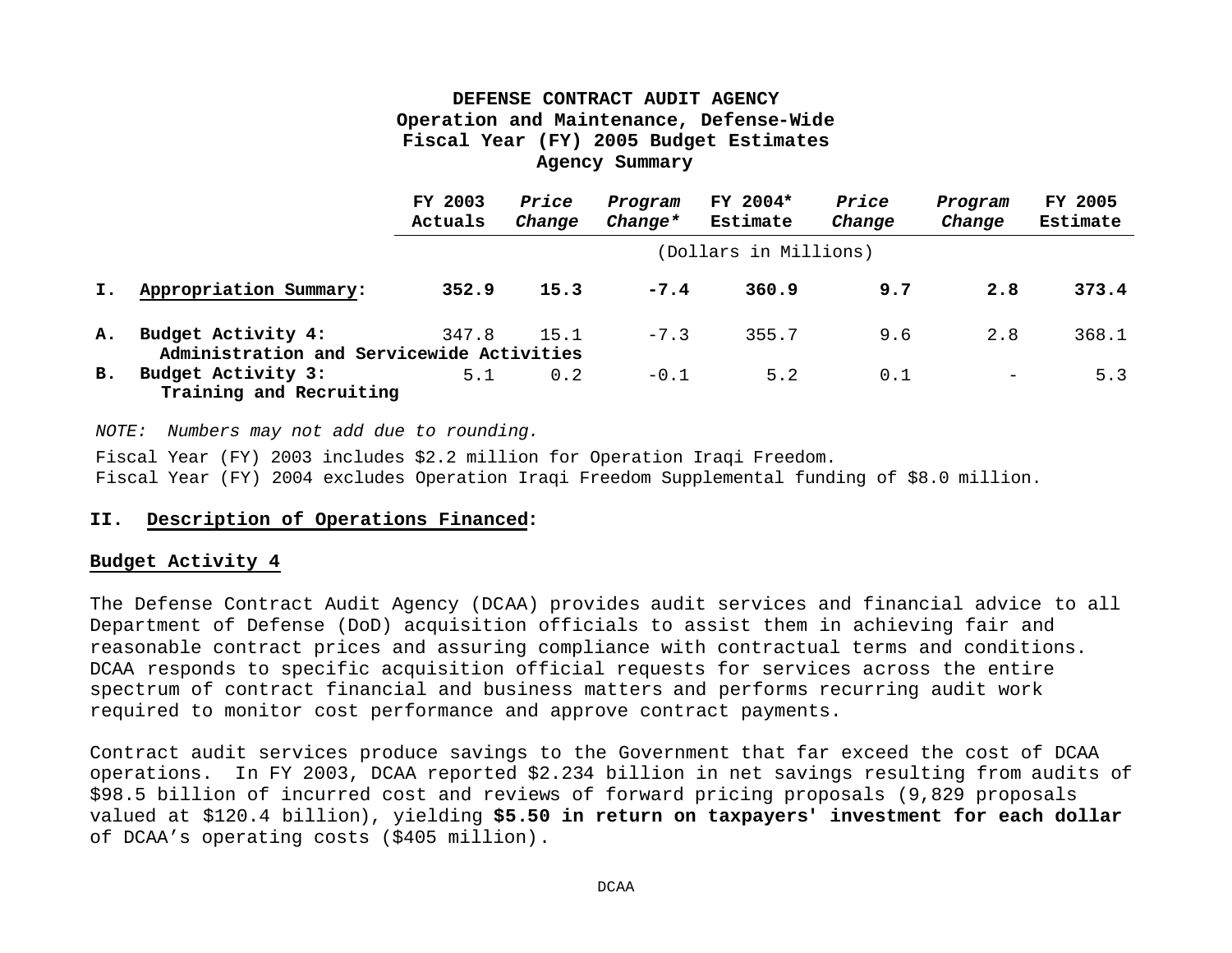#### **II. Description of Operations Financed: (continued)**

#### **Budget Activity 3**

The Defense Contract Audit Institute (DCAI), an element of the Defense Contract Audit Agency, develops and delivers training for approximately 3,400 auditors in the contract auditing field and is an affiliated member of the Defense Acquisition University. The Institute:

- directs and controls the development and delivery of classroom courses, one and two-day seminars, and computer based self-study courses. Development of new classroom courses, seminars, and self-study courses, as well as maintenance of established courses, is a key responsibility.
- has program management responsibility for training and career development in the Defense Contract Audit Agency. It assures that programs of instruction, courses, and training materials meet DoD standards and Generally Accepted Government Auditing Standards (GAGAS).
- provides policy guidance to the regional offices and field audit offices, where appropriate, regarding training and education, and provides overall monitoring and evaluation of Agency training not conducted by the Institute.
- produces videos to support training and for the Agency to provide basic information or highlight current events.

The Institute, located on the south campus of the University of Memphis, also serves as a meeting center for DCAA. The Institute is co-located with the DCAA Information Technology Division and Technical Audit Services Center in Memphis, Tennessee.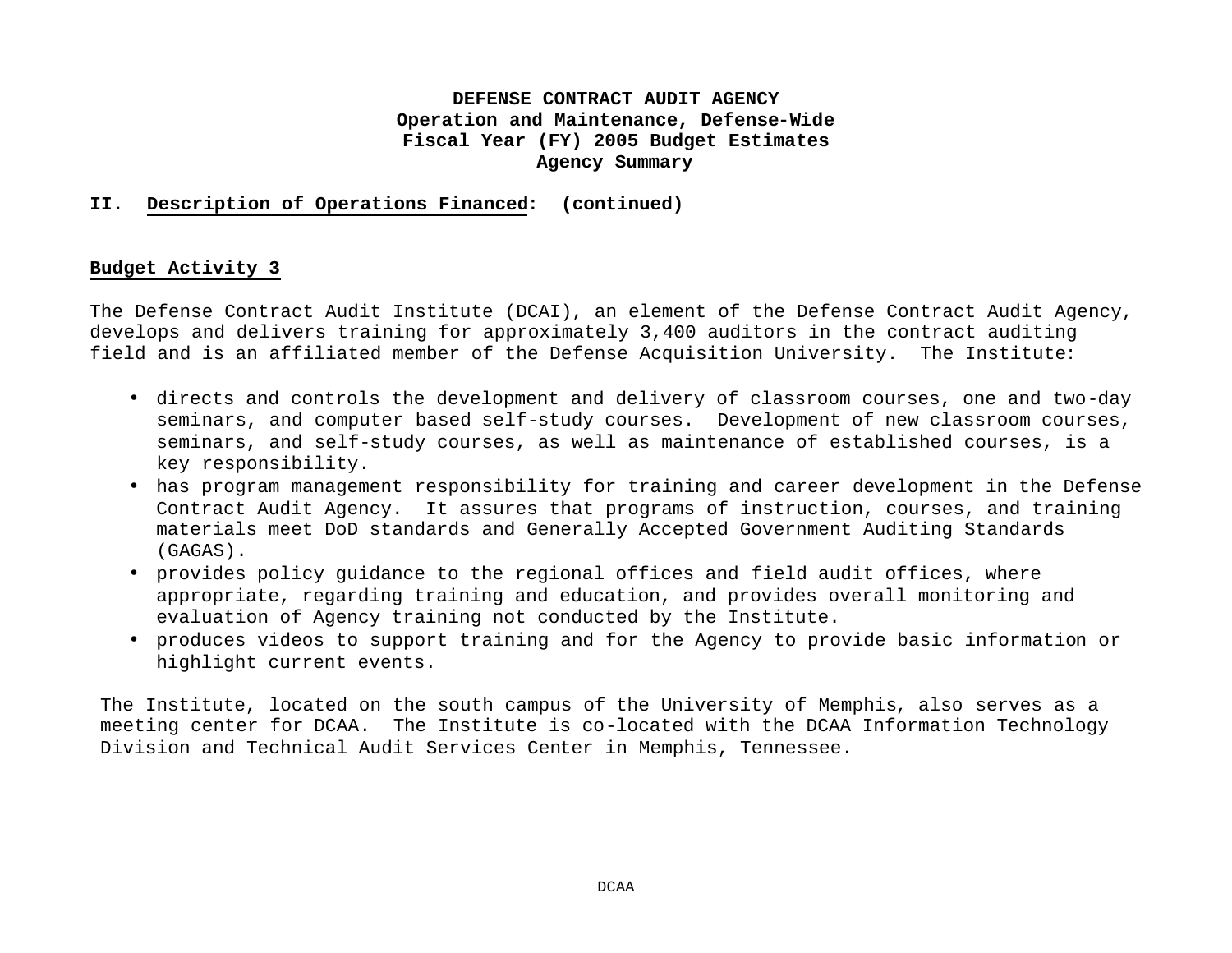#### **II. Force Structure Summary: See Budget Activity Detail**

#### **III. Financial Summary (\$ in Millions)**

|     |                                                   | FY 2003 | Budget  |        |                | Current  | FY 2005  |
|-----|---------------------------------------------------|---------|---------|--------|----------------|----------|----------|
| Α.  | Subactivity Group                                 | Actuals | Request |        | Appropriation  | Estimate | Estimate |
|     | BA 3: Training & Recruiting                       | 5.1     | 5.5     |        | 5.5            | 5.2      | 5.3      |
|     | BA 4: Admin & Service-Wide Activities             | 347.8   | 359.0   |        | 359.0          | 363.7    | 368.1    |
| в.  | Reconciliation Summary<br>(Dollars in Thousands): |         |         |        |                |          |          |
|     |                                                   |         |         | $BA-3$ | BA-4           | TOTAL    |          |
|     | FY 2004 President's Budget                        |         |         | 5,517  | 359,011        | 364,528  |          |
| 1.  | Congressional Adjustments                         |         |         |        | $-4,190$       | $-4,190$ |          |
|     | FY 2004 Appropriated Amount                       |         |         | 5,517  | 354,821        | 360,338  |          |
| 2.  | Emergency Supplemental                            |         |         |        | 8,009          | 8,009    |          |
| 3.  | Fact-of-Life Changes                              |         |         | $-317$ | 867            | 550      |          |
|     | Baseline Funding                                  |         |         | 5,200  | 363,697        | 368,897  |          |
| 4.  | Reprogrammings                                    |         |         |        | $\overline{0}$ | 0        |          |
|     | Revised FY 2004 Estimates                         |         |         | 5,200  | 363,697        | 368,897  |          |
| 5.  | Less: Emergency Supplemental Funding              |         |         |        | $-8,009$       | $-8,009$ |          |
|     | Normalized Current Estimate for FY 2004           |         |         | 5,200  | 355,688        | 360,888  |          |
| б.  | Price Change                                      |         |         | 99     | 9,629          | 9,728    |          |
| 7.  | Functional Transfers                              |         |         |        |                |          |          |
| 8.  | Other Transfers                                   |         |         |        | 0              | 0        |          |
| 9.  | Program Increases                                 |         |         | 10     | 6,076          | 6,086    |          |
| 10. | Program Decreases                                 |         |         | $-13$  | $-3,274$       | $-3,287$ |          |
|     |                                                   |         |         |        |                |          |          |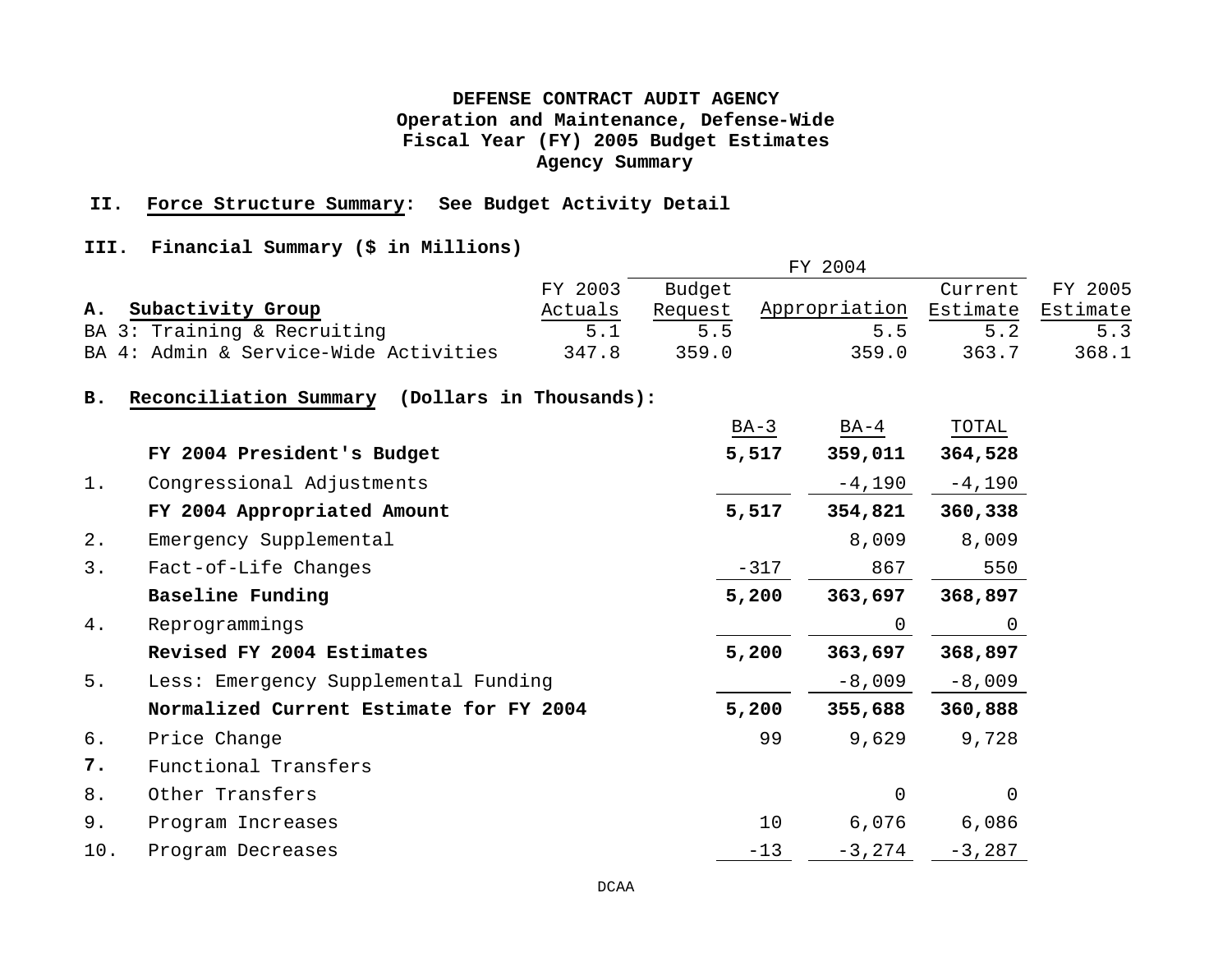|                        | B. Reconciliation Summary (Dollars in Thousands): |        |                 |       |
|------------------------|---------------------------------------------------|--------|-----------------|-------|
|                        |                                                   | $BA-3$ | BA-4            | TOTAL |
| FY 2005 Budget Request |                                                   | 5,296  | 368,119 373,415 |       |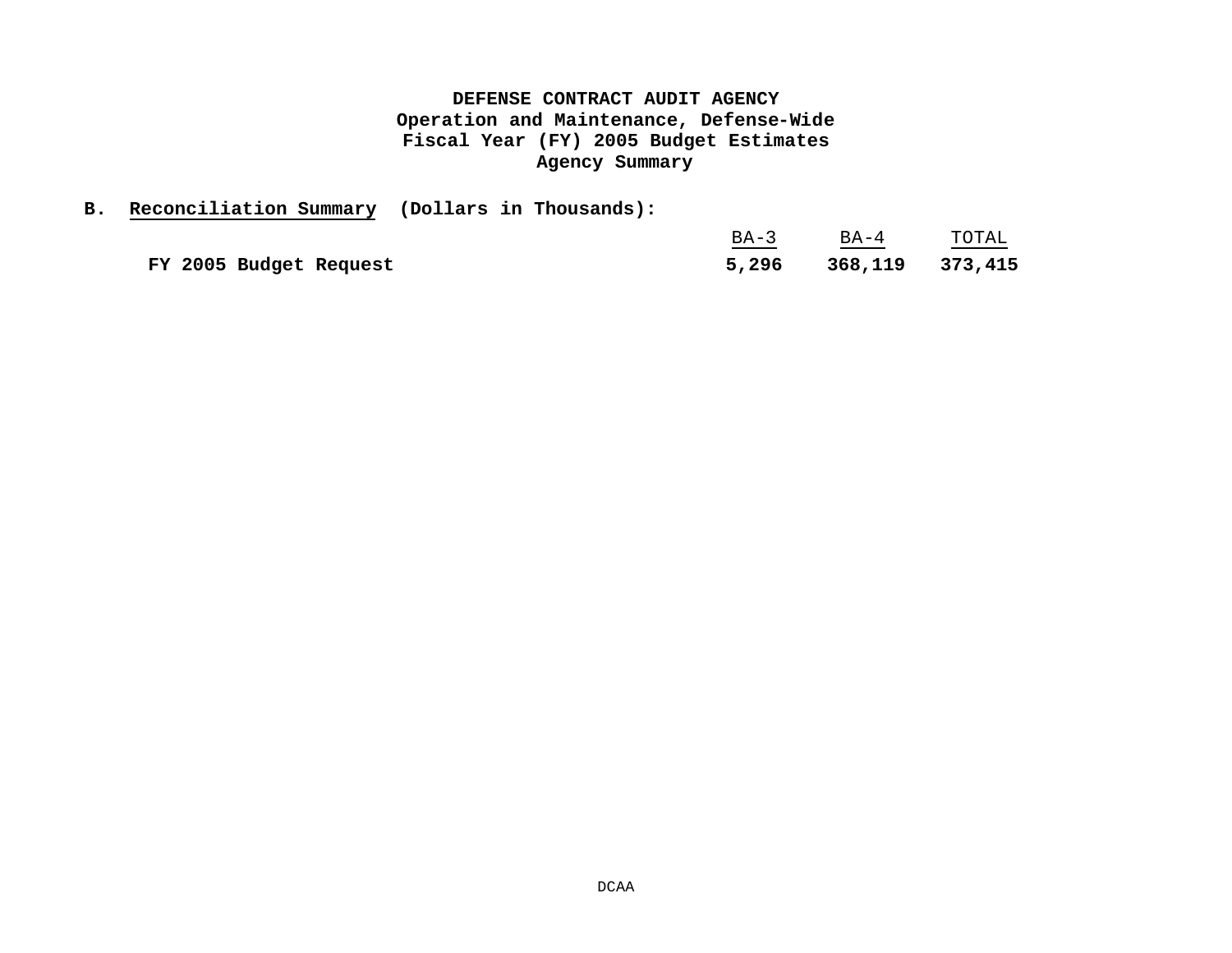| v. | Personnel Summary:                                        | FY 2003      | FY 2004      | FY 2005 | Change<br>FY 2003 /<br>FY 2004 | Change<br>FY 2003 /<br>FY 2004 |
|----|-----------------------------------------------------------|--------------|--------------|---------|--------------------------------|--------------------------------|
|    | Civilian End Strength (Total)                             | 4,063        | 4,033        | 4,077   | (30)                           | 44                             |
|    | U.S. Direct Hire                                          | 4,058        | 4,027        | 4,071   | (31)                           | 44                             |
|    | Foreign National Direct Hire                              | $\mathbf{1}$ | $\mathbf{1}$ |         | $\overline{\phantom{m}}$       |                                |
|    | Total Direct Hire                                         | 4,059        | 4,028        | 4,072   | (31)                           | 44                             |
|    | Foreign National Indirect Hire<br>(Reimbursable Civilians | 4            | 5            | 5       | 1                              |                                |
|    | Included in Above (Memo))                                 | (509)        | (531)        | (516)   | 22                             | (15)                           |
|    | Civilian FTEs (Total)                                     | 4,028        | 3,950        | 3,993   | (78)                           | 43                             |
|    | U.S. Direct Hire                                          | 4,023        | 3,944        | 3,987   | (79)                           | 43                             |
|    | Foreign National Direct Hire                              | $\mathbf{1}$ | 1            |         |                                |                                |
|    | Total Direct Hire                                         | 4,024        | 3,945        | 3,988   | (79)                           | 43                             |
|    | Foreign National Indirect Hire<br>(Reimbursable Civilians | 4            | 5            | 5       | 1                              |                                |
|    | Included in Above (Memo))                                 | (509)        | (531)        | (516)   | 22                             | (15)                           |
|    |                                                           |              |              |         |                                |                                |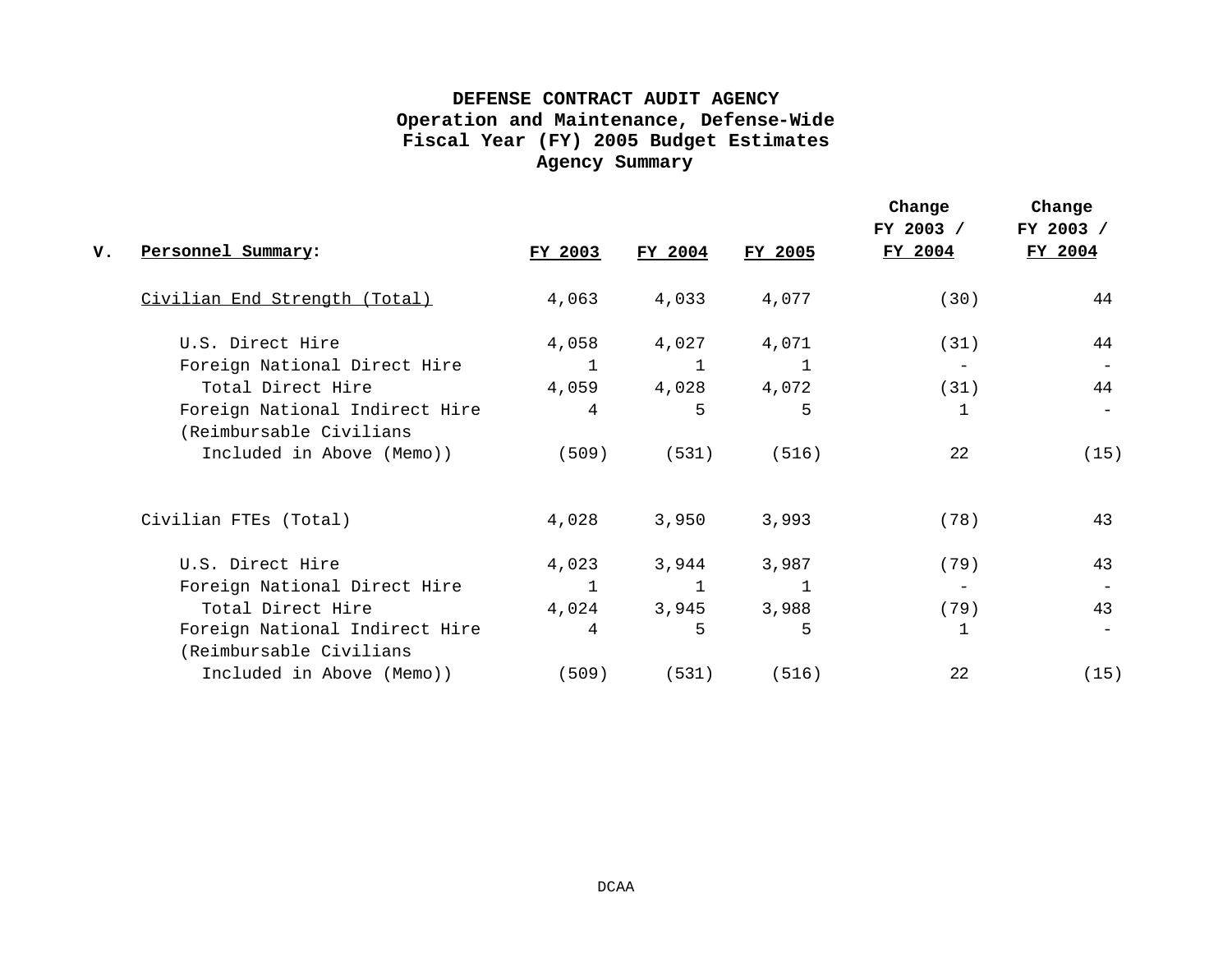| VI. | Outyear Summary:                                          | FY 2006     | FY 2007      | <b>FY 2008</b> | FY 2009        |
|-----|-----------------------------------------------------------|-------------|--------------|----------------|----------------|
|     | Civilian End Strength (Total)                             | 4,077       | 4,077        | 4,081          | 4,081          |
|     | U.S. Direct Hire                                          | 4,071       | 4,071        | 4,075          | 4,075          |
|     | Foreign National Direct Hire                              | $\mathbf 1$ | $\mathbf{1}$ | 1              | $\overline{1}$ |
|     | Total Direct Hire                                         | 4,072       | 4,072        | 4,076          | 4,076          |
|     | Foreign National Indirect Hire<br>(Reimbursable Civilians | 5           | 5            | 5              | 5              |
|     | Included in Above (Memo))                                 | (516)       |              | $(516)$ (516)  | (516)          |
|     | Civilian FTES (Total)                                     | 3,995       | 3,995        | 3,999          | 3,999          |
|     | U.S. Direct Hire                                          | 3,989       | 3,989        | 3,993          | 3,993          |
|     | Foreign National Direct Hire                              | 1           |              | 1              | $\mathbf{1}$   |
|     | Total Direct Hire                                         | 3,990       | 3,990        | 3,994          | 3,994          |
|     | Foreign National Indirect Hire<br>(Reimbursable Civilians | 5           | 5            | 5              | 5              |
|     | Included in Above (Memo))                                 | (516)       | (516)        | (516)          | (516)          |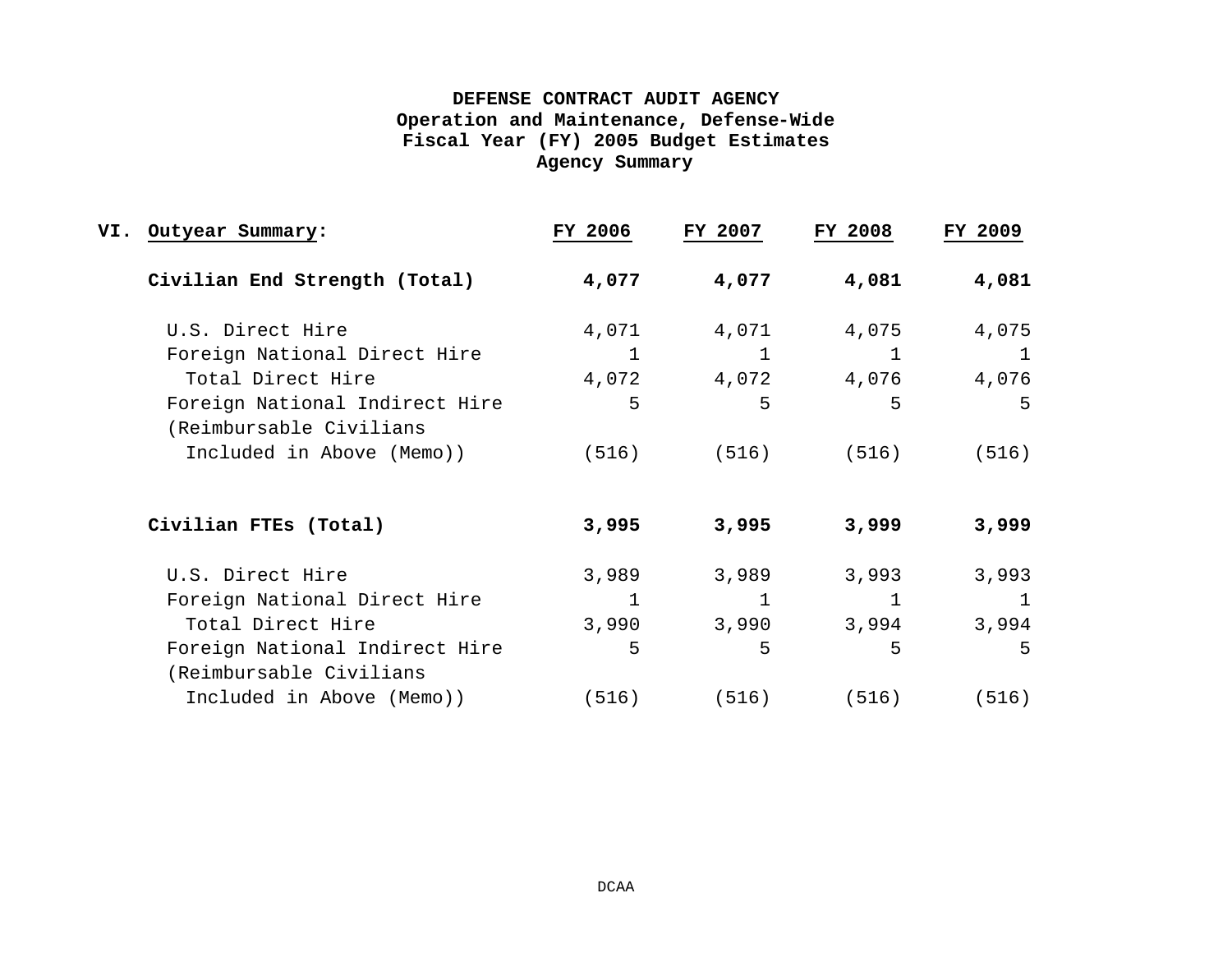#### **VII. OP 32 Line Items as Applicable (Dollars in Thousands):**

|                                         |         | Change From<br>FY 2003 - FY 2004 |          |          | Change From<br>FY 2004 - FY 2005 |         |          |
|-----------------------------------------|---------|----------------------------------|----------|----------|----------------------------------|---------|----------|
|                                         | FY 2003 | Price                            | Program  | FY 2004  | Price                            | Program | FY 2005  |
|                                         | Actuals | Growth                           | Growth   | Estimate | Growth                           | Growth  | Estimate |
| CIVILIAN DERSONNEL COMPENSATION         |         |                                  |          |          |                                  |         |          |
| Executive, General & Special Schedules  | 298,059 | 14,336                           | (6, 577) | 305,818  | 8,929                            | 4,241   | 318,988  |
| Wage Board                              | 82      | 5                                |          | 87       | 1                                |         | 88       |
| Foreign National Direct Hire (FNDH)     | 49      | $\overline{a}$                   |          | 51       | $\mathbf{1}$                     |         | 52       |
| Benefits to Former Employees            | 58      | 3                                | (61)     |          |                                  |         |          |
| Voluntary Separation Incentive Payments | 15      |                                  | 52       | 67       |                                  | (67)    |          |
| Disability Compensation                 | 1.516   |                                  | 55       | 1.571    |                                  | 191     | 1,762    |
| Total Civilian Personnel Compensation   | 299,779 | 14,346                           | (6, 531) | 307,594  | 8,931                            | 4,365   | 320,890  |
| TRAVEL                                  |         |                                  |          |          |                                  |         |          |
| Travel of Persons                       | 11,577  | 139                              | (629)    | 11,087   | 182                              | 445     | 11,714   |
| Total Travel                            | 11,577  | 139                              | (629)    | 11,087   | 182                              | 445     | 11,714   |
| OTHER FUND PURCHASES                    |         |                                  |          |          |                                  |         |          |
| Defense Financing & Accounting Service  | 1.944   | 276                              | (1)      | 2,219    | 95                               |         | 2,314    |
| Total Purchases                         | 1,944   | 276                              | (1)      | 2,219    | 95                               |         | 2,314    |
| TRANSPORTATION                          |         |                                  |          |          |                                  |         |          |
| Commercial Transportation               | 534     | 7                                | 55       | 596      | 8                                | (1)     | 603      |
| Total Transportation                    | 534     | 7                                | 55       | 596      | 8                                | (1)     | 603      |
| OTHER PURCHASES                         |         |                                  |          |          |                                  |         |          |
| Rental Payments to GSA (SLUC)           | 8,655   | 161                              |          | 8,816    | 132                              | 1       | 8,949    |
| Purchased Utilities (Non-Fund)          | 53      | $\mathbf{1}$                     | (22)     | 32       | $\mathbf{1}$                     |         | 33       |
| Purchased Communications (Non-Fund)     | 4,056   | 51                               | (18)     | 4,089    | 54                               | 100     | 4,243    |
| Rents (Non-GSA)                         | 893     | 12                               | 166      | 1,071    | 13                               |         | 1,084    |
| Postal Services (U.S.P.S.)              | 55      | $\mathbf{1}$                     | 64       | 120      | 2                                |         | 122      |
| Supplies & Materials (Non-Fund)         | 4,739   | 62                               | 1,269    | 6,070    | 80                               | (2,034) | 4,116    |
| Equipment Maintenance by Contract       | 52      | $\mathbf{1}$                     | 39       | 92       | $\mathbf{1}$                     |         | 93       |
| Equipment Purchases (Non-Fund)          | 4,512   | 59                               | (4, 114) | 457      | 7                                | 11      | 475      |
| Other Contracts                         | 15,151  | 200                              | 1,991    | 17,342   | 222                              | (88)    | 17,476   |
| Other Costs                             | 953     |                                  | 350      | 1.303    |                                  |         | 1,303    |
| Total Other Purchases                   | 39,119  | 548                              | (275)    | 39,392   | 512                              | (2,010) | 37,894   |
| TOTAL                                   | 352,953 | 15,316                           | (7, 381) | 360,888  | 9,728                            | 2,799   | 373,415  |

Fiscal Year (FY) 2003 includes \$2,207.0 thousand for Operation Iraqi Freedom.

Fiscal Year (FY) 2004 excludes Operation Iraqi Freedom Supplemental funding of \$8,009.0 thousand.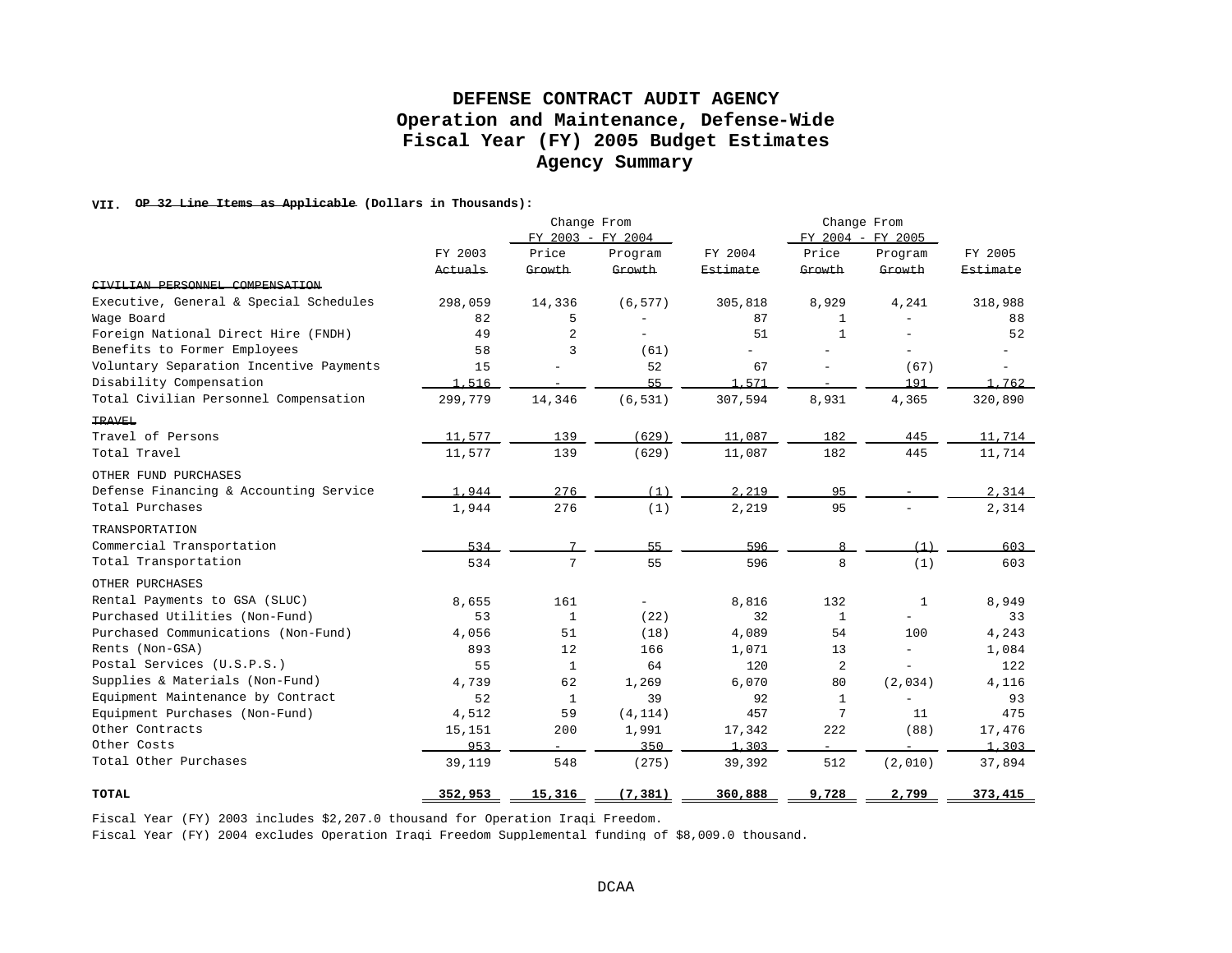#### **I. Description of Operations Financed:**

The Defense Contract Audit Institute (DCAI), an element of the Defense Contract Audit Agency, develops and delivers training for approximately 3,400 auditors in the contract auditing field and is an affiliated member of the Defense Acquisition University. The Institute:

- directs and controls the development and delivery of classroom courses, one and two-day seminars, and computer based self-study courses. Development of new classroom courses, seminars, and self-study courses, as well as maintenance of established courses, is a key responsibility.
- has program management responsibility for training and career development in the Defense Contract Audit Agency. It assures that programs of instruction, courses, and training materials meet DoD standards and Generally Accepted Government Auditing Standards (GAGAS).
- provides policy guidance to the regional offices and field audit offices, where appropriate, regarding training and education, and provides overall monitoring and evaluation of Agency training not conducted by the Institute.
- produces videos to support training and for the Agency to provide basic information or highlight current events.

The Institute, located on the south campus of the University of Memphis, also serves as a meeting center for DCAA. The Institute is co-located with the DCAA Information Technology Division and Technical Audit Services Center in Memphis, Tennessee.

#### **II. Force Structure Summary:** N/A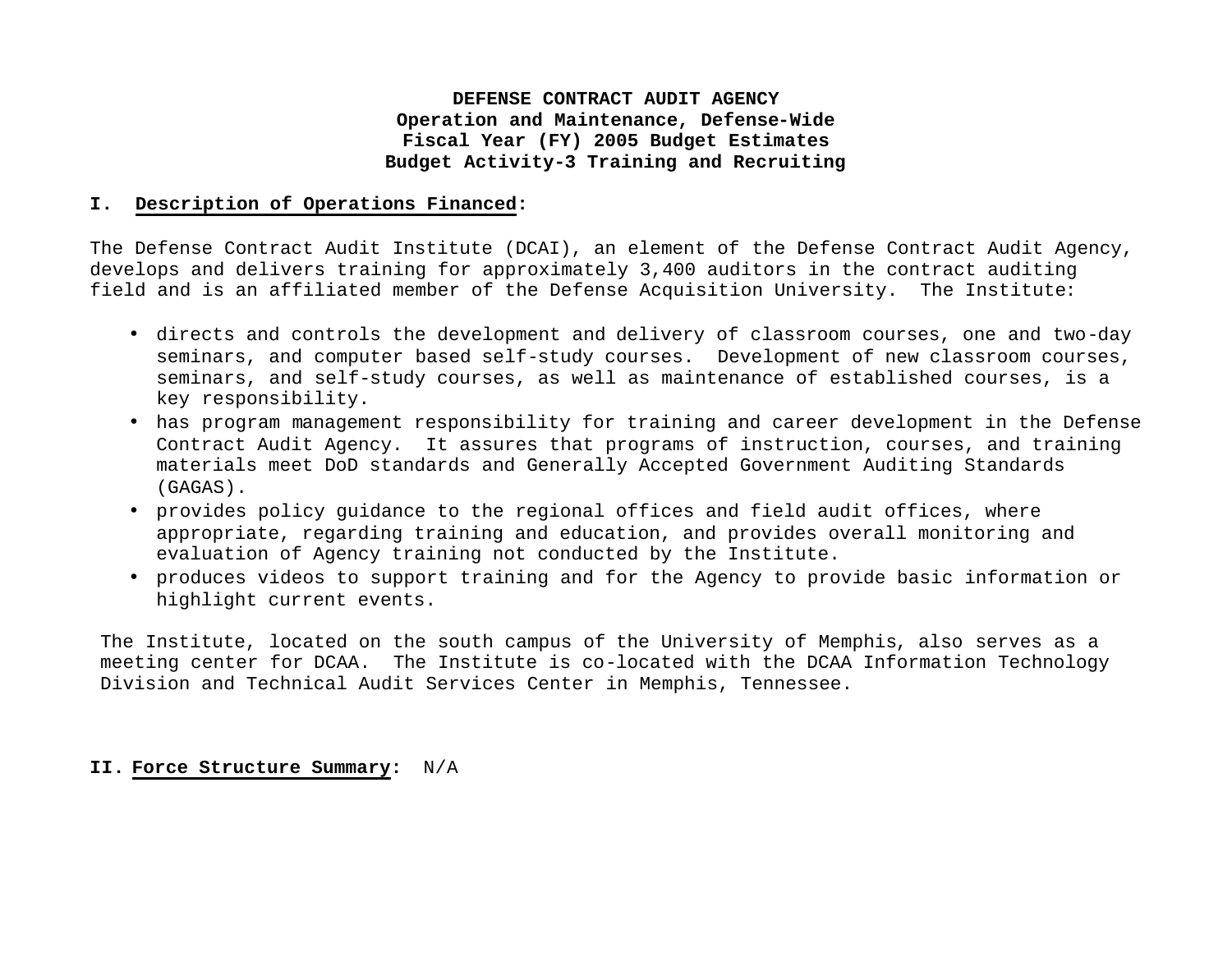#### **III. Financial Summary (O&M: Dollars in Thousands):**

|    |                       |         | FY 2004 |               |          |          |  |  |  |
|----|-----------------------|---------|---------|---------------|----------|----------|--|--|--|
|    |                       | FY 2003 | Budget  |               | Current  | FY 2005  |  |  |  |
| А. | Budget Activity Group | Actuals | Request | Appropriation | Estimate | Estimate |  |  |  |
|    | DCAA Operations       | 5,086   | 5,502   | 5,502         | 5,182    | 5,278    |  |  |  |
|    | DCAA Communications   | 18      | 15      | 15            | 18       | 18       |  |  |  |
|    | DCAA Major HQ         |         |         |               |          | $\Omega$ |  |  |  |
|    | TOTAL                 | 5,104   | 5,517   | 5,517         | 5,200    | 5,296    |  |  |  |

|                                     | Change            | Change                      |
|-------------------------------------|-------------------|-----------------------------|
|                                     | FY 2004 / FY 2004 | <b>FY 2005</b><br>FY 2004 / |
| B. Reconciliation Summary           |                   |                             |
| Baseline Funding                    | 5,517             | 5,200                       |
| Congressional Adjustments (Dist.)   |                   |                             |
| Congressional Adjustments (Undist.) |                   |                             |
| Cong. Adj. (General Provisions)     |                   |                             |
| Congressional Earmarks              |                   |                             |
| Subtotal Appropriated Amount        | 5,517             | 5,200                       |
| FY 2004 Emergency Sup. Appns. Act   |                   |                             |
| Fact-of-Life Changes                | $-317$            |                             |
| Subtotal Baseline Funding           | 5,200             | 5,200                       |
| Reprogrammings                      |                   |                             |
| Less: Emergency Supplemental        |                   |                             |
| Price Changes                       |                   | 99                          |
| Functional Transfers                |                   |                             |
| Program Changes                     |                   | $-3$                        |
| Current Estimate                    | 5,200             | 5,296                       |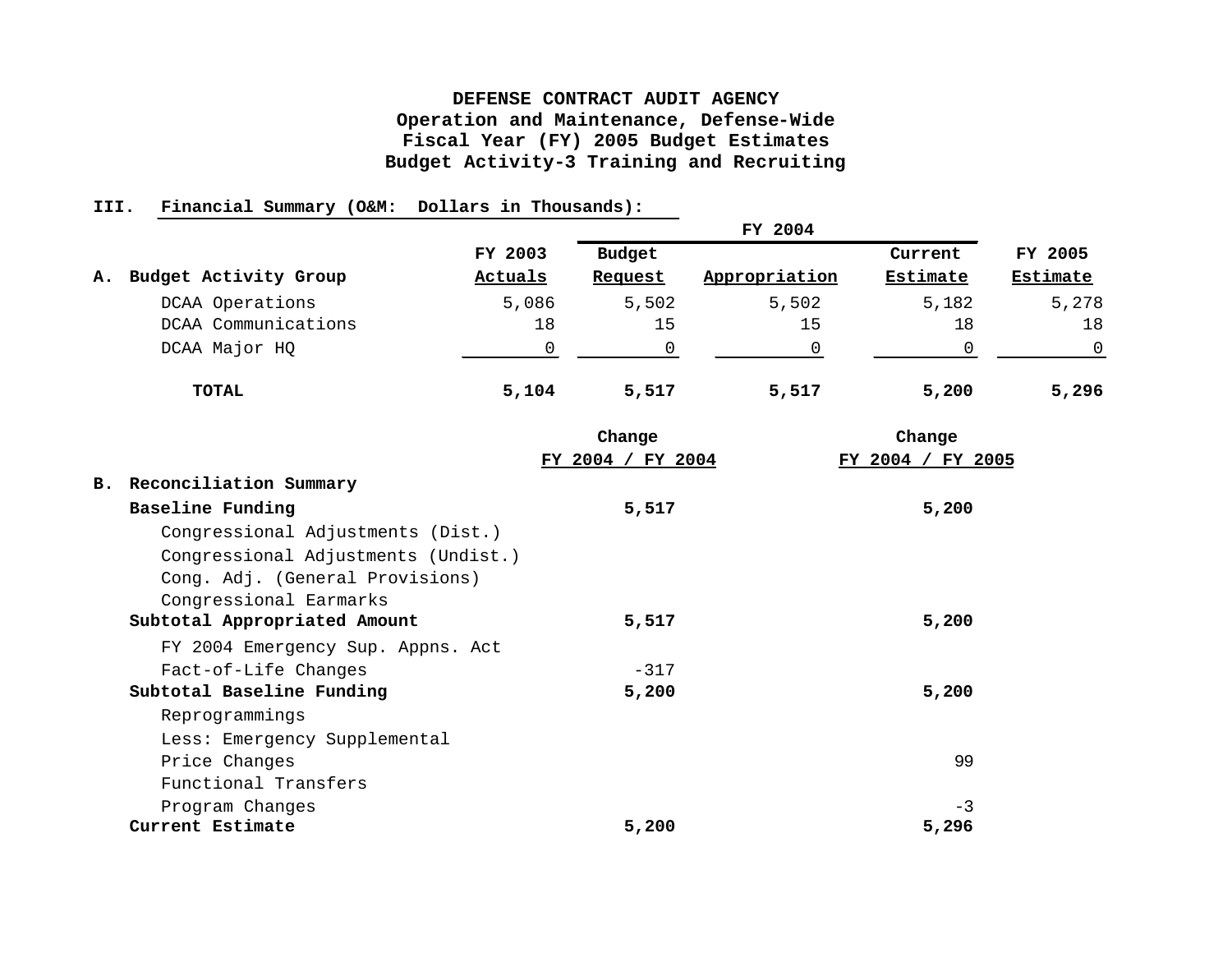| Financial Summary (O&M: Dollars in Thousands):<br>III.<br>C. Reconciliation of Increases and Decreases             |        |
|--------------------------------------------------------------------------------------------------------------------|--------|
| FY 2004 President's Budget Request<br>1. Congressional Adjustment(s)                                               | 5,517  |
| FY 2004 Appropriated Amount (subtotal)                                                                             | 5,517  |
| 2. Emergency Supplemental                                                                                          |        |
| a) Emergency Supplemental Funding Carryover<br>b) FY 2004 Emergency Supplemental Appropriations Act (P.L. 108-106) |        |
| 3. Fact-of-Life Changes                                                                                            | $-317$ |
| a) Functional Transfers                                                                                            |        |
| $-317$<br>b) Technical Adjustments                                                                                 |        |
| Increases<br>1)                                                                                                    |        |
| a) Price Change for change to pay raise (FY 03: $3.1\text{*}-4.1\text{*}$ )<br>29                                  |        |
| b) Price Change for change to pay raise (FY 04: 2.0%-4.1%)<br>50                                                   |        |
| c) One additional workyear - increase in number of instructors<br>100<br>to handle training for new hires.         |        |
| 2)<br>Decreases                                                                                                    |        |
| a) Reduction for change in pay raise - supplies and materials<br>$-79$                                             |        |
| b) Decrease in other support costs to fund workyear increase<br>$-100$                                             |        |
| c) Transfer from Budget Activity 3 to adjust for FY 2003 actuals<br>$-317$<br>and revised FY 2004 requirements     |        |
| c) Emergent Requirements                                                                                           |        |
| Baseline Funding                                                                                                   | 5,200  |

**4. Reprogrammings (Requiring 1415 Actions)**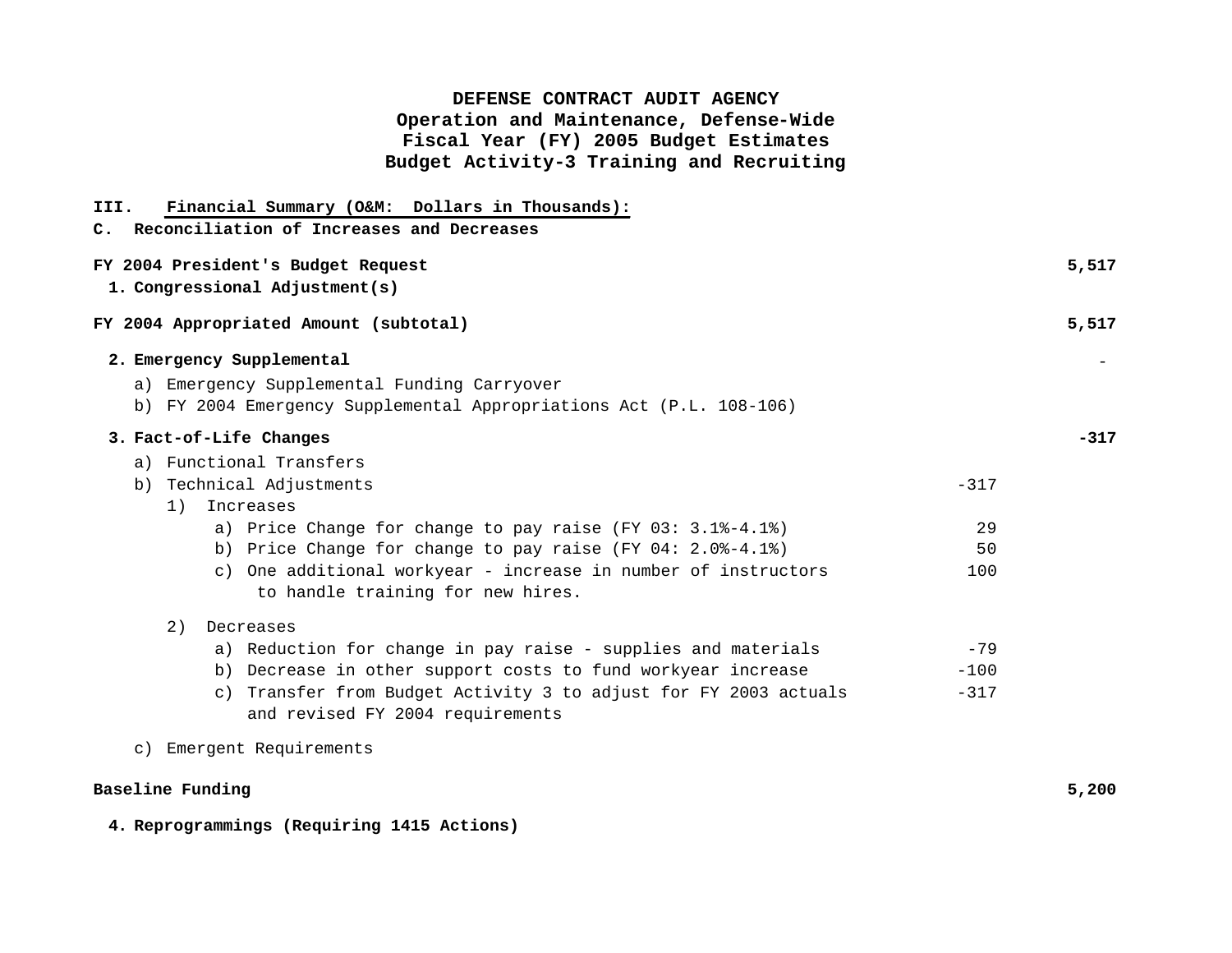| Financial Summary (O&M: Dollars in Thousands): (Continued)<br>III. |       |       |
|--------------------------------------------------------------------|-------|-------|
| C. Reconciliation of Increases and Decreases (Continued)           |       |       |
| Revised FY 2004 Estimate                                           |       | 5,200 |
| 5. Less: Emergency Supplemental Funding                            |       |       |
| Normalized Current Estimate for FY 2004                            |       | 5,200 |
| 6. Price Change                                                    |       | 99    |
| 7. Functional Transfers                                            |       |       |
| 8. Other Transfers (Non-Functional Transfers):                     |       |       |
| Program Increases<br>9.                                            |       | 10    |
| a) Annualization of New FY 2004 Program                            |       |       |
| b) One-Time FY 2005 Costs                                          |       |       |
| c) Program Growth in FY 2005                                       |       |       |
| 1) Increase in supplies and materials and other support costs      | 10    |       |
| 10. Program Decreases                                              |       | $-13$ |
| a) One-Time FY 2005 Costs                                          |       |       |
| b) Program Decreases in FY 2005                                    |       |       |
| 1) One less paid day                                               | $-13$ |       |
| FY 2005 Budget Request                                             |       | 5,296 |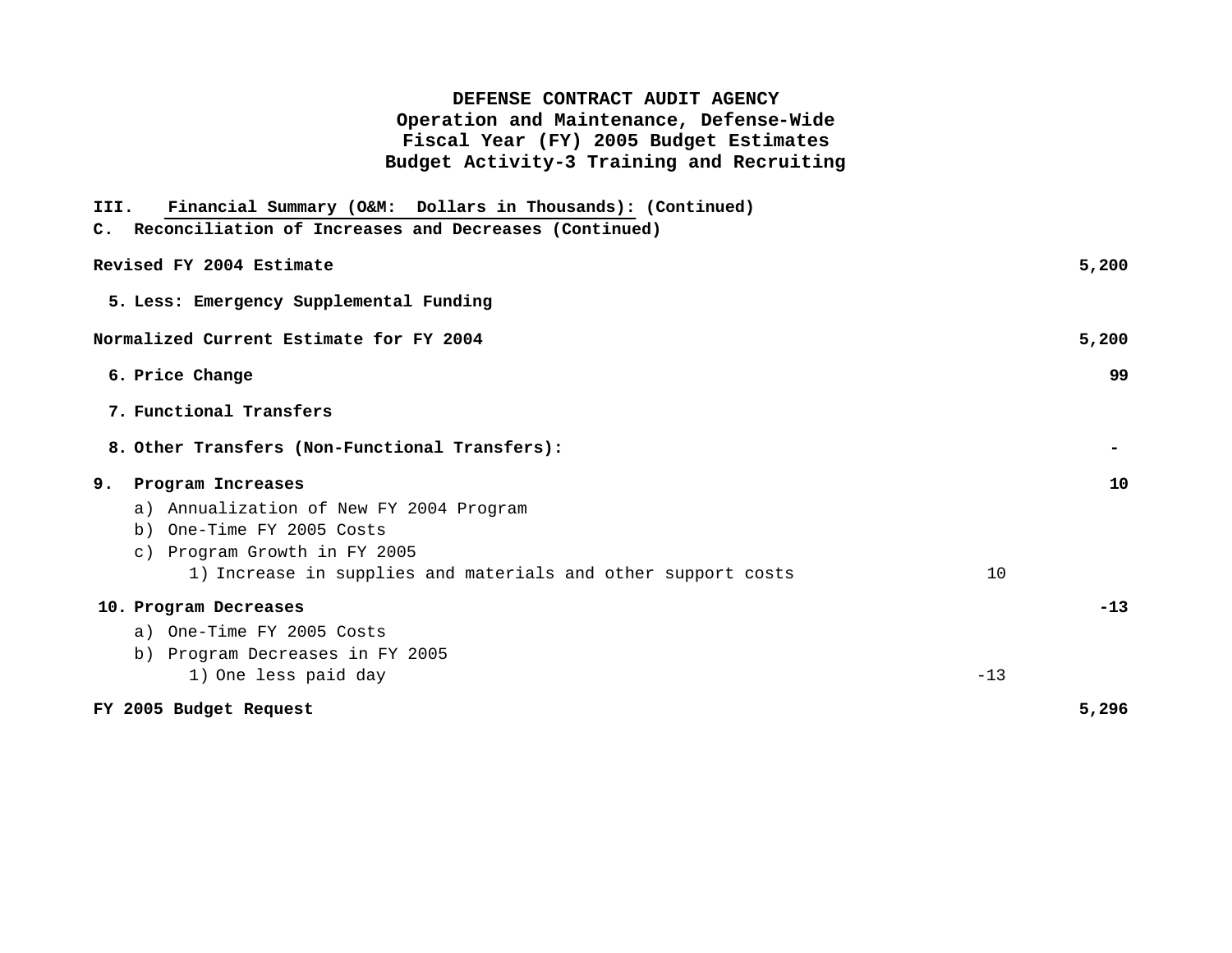#### **IV. Performance Criteria and Evaluation Summary:**

The Defense Contract Audit Institute's primary mission is to design, develop, and deliver courses for essential contract audit training. DCAI:

- assures appropriate technical content of the courses, instructional methods, and techniques;
- performs cost effectiveness analyses for new or existing training to include identifying the selection of an appropriate training delivery system;
- gathers training requirements and prepares an annual training plan and budget;
- monitors accomplishment of training programs within the approved training budget; and
- conducts on-site surveys of regional training programs to evaluate program effectiveness and ensure compliance with Agency policies, plans, and objectives.

Administration of a training attendance program and maintenance of an Agency-wide database of completed training assists in monitoring the Institute's evaluation criteria.

Metrics include:

- number of personnel trained;
- number of resident and on-site courses offered;
- number of self-study courses taken;
- average instructor platform hours;
- average hours of training per employee;
- training expenditures per employee;
- number of courses revised and/or developed; and
- cost per training hour.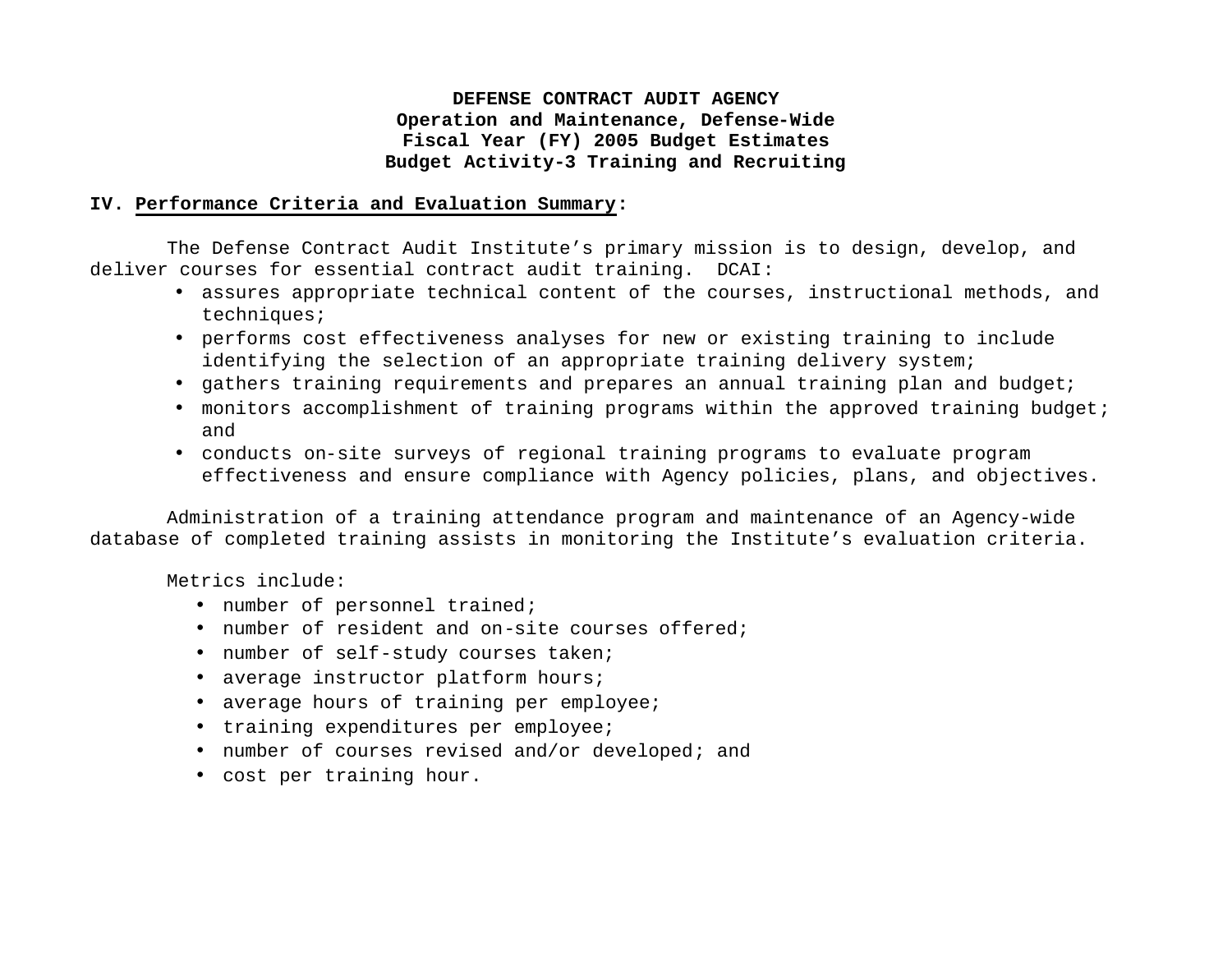|    |                                |              |          |          | Change                          | Change          |
|----|--------------------------------|--------------|----------|----------|---------------------------------|-----------------|
| v. | Personnel Summary:             | FY 2003      |          |          | FY 2004 FY 2005 FY 2003/FY 2004 | FY 2004/FY 2005 |
|    | Civilian End Strength (Total)  | 37           | 38       | 38       |                                 |                 |
|    | U.S. Direct Hire               | 37           | 38       | 38       |                                 |                 |
|    | Foreign National Direct Hire   | <sup>0</sup> | $\Omega$ | $\Omega$ |                                 |                 |
|    | Total Direct Hire              | 37           | 38       | 38       |                                 |                 |
|    | Foreign National Indirect Hire | $\Omega$     | $\cap$   | $\Omega$ | <sup>n</sup>                    |                 |
|    | (Reimbursable Civilians        |              |          |          |                                 |                 |
|    | Included in Above (Memo))      | $\Omega$     | $\Omega$ | $\Omega$ | $\Omega$                        |                 |
|    | Civilian FTES (Total)          | 39           | 38       | 38       | $-1$                            |                 |
|    | U.S. Direct Hire               | 39           | 38       | 38       | $-1$                            |                 |
|    | Foreign National Direct Hire   | $\Omega$     | $\Omega$ | $\Omega$ |                                 |                 |
|    | Total Direct Hire              | 39           | 38       | 38       | $-1$                            |                 |
|    | Foreign National Indirect Hire | $\Omega$     | $\Omega$ | $\Omega$ | $\Omega$                        |                 |
|    | (Reimbursable Civilians        |              |          |          |                                 |                 |
|    | Included in Above (Memo))      | 0            | $\Omega$ | $\Omega$ | O                               |                 |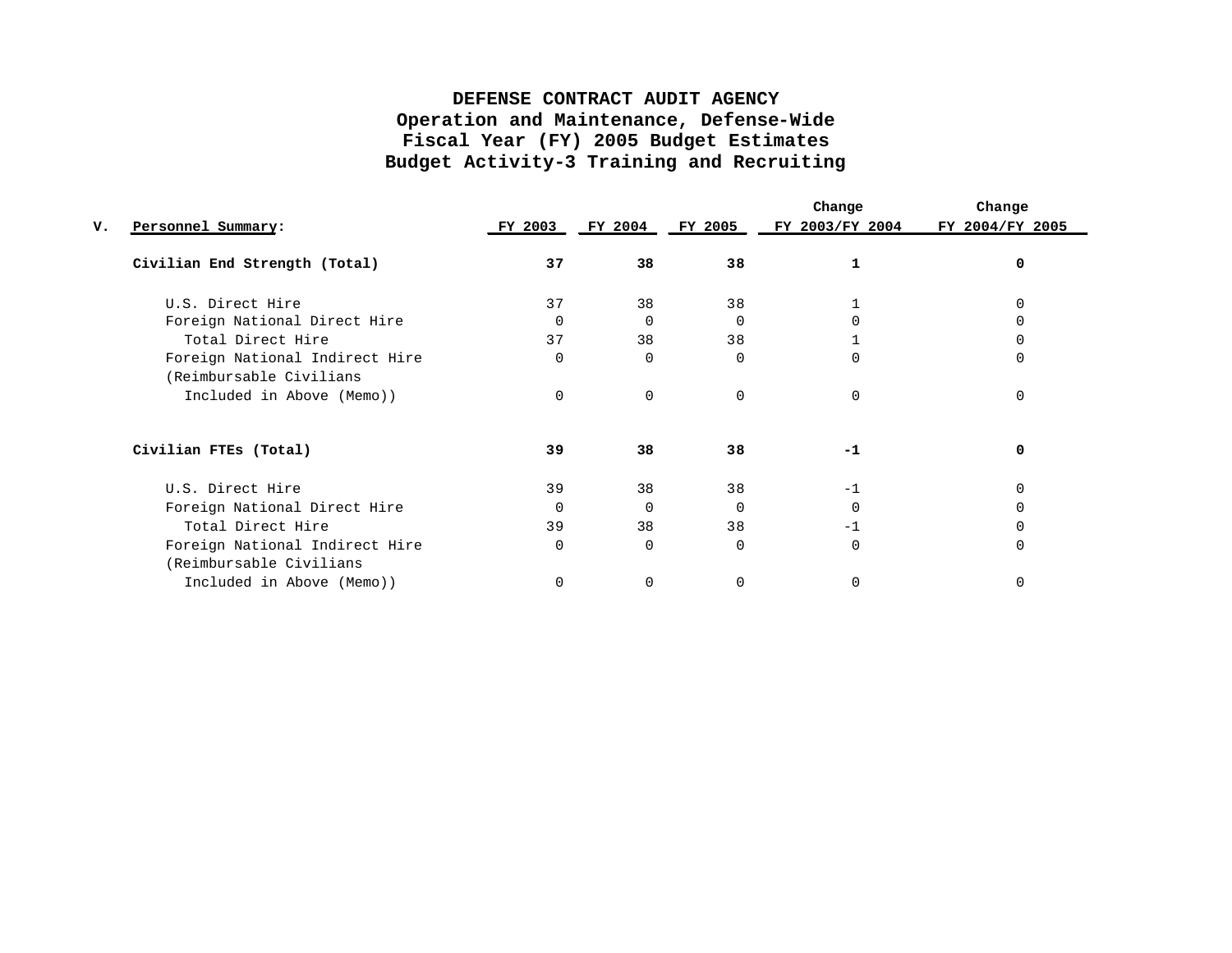| VI. Outyear Summary:                                      | FY.<br>2006    | <b>FY</b><br>2007 | <b>FY</b><br>2008 | FY.<br>2009 |
|-----------------------------------------------------------|----------------|-------------------|-------------------|-------------|
| Civilian End Strength (Total)                             | 38             | 38                | 38                | 38          |
| U.S. Direct Hire                                          | 38             | 38                | 38                | 38          |
| Foreign National Direct Hire                              | $\Omega$       | 0                 | $\Omega$          | $\Omega$    |
| Total Direct Hire                                         | 38             | 38                | 38                | 38          |
| Foreign National Indirect Hire<br>(Reimbursable Civilians | $\mathbf 0$    | 0                 | $\Omega$          | 0           |
| Included in Above (Memo))                                 | $\Omega$       | $\Omega$          | $\Omega$          | $\Omega$    |
| Civilian FTES (Total)                                     | 38             | 38                | 38                | 38          |
| U.S. Direct Hire                                          | 38             | 38                | 38                | 38          |
| Foreign National Direct Hire                              | $\Omega$       | $\Omega$          | $\Omega$          | $\Omega$    |
| Total Direct Hire                                         | 38             | 38                | 38                | 38          |
| Foreign National Indirect Hire<br>(Reimbursable Civilians | $\overline{0}$ | 0                 | $\Omega$          | $\Omega$    |
| Included in Above (Memo))                                 | 0              | 0                 | 0                 | $\Omega$    |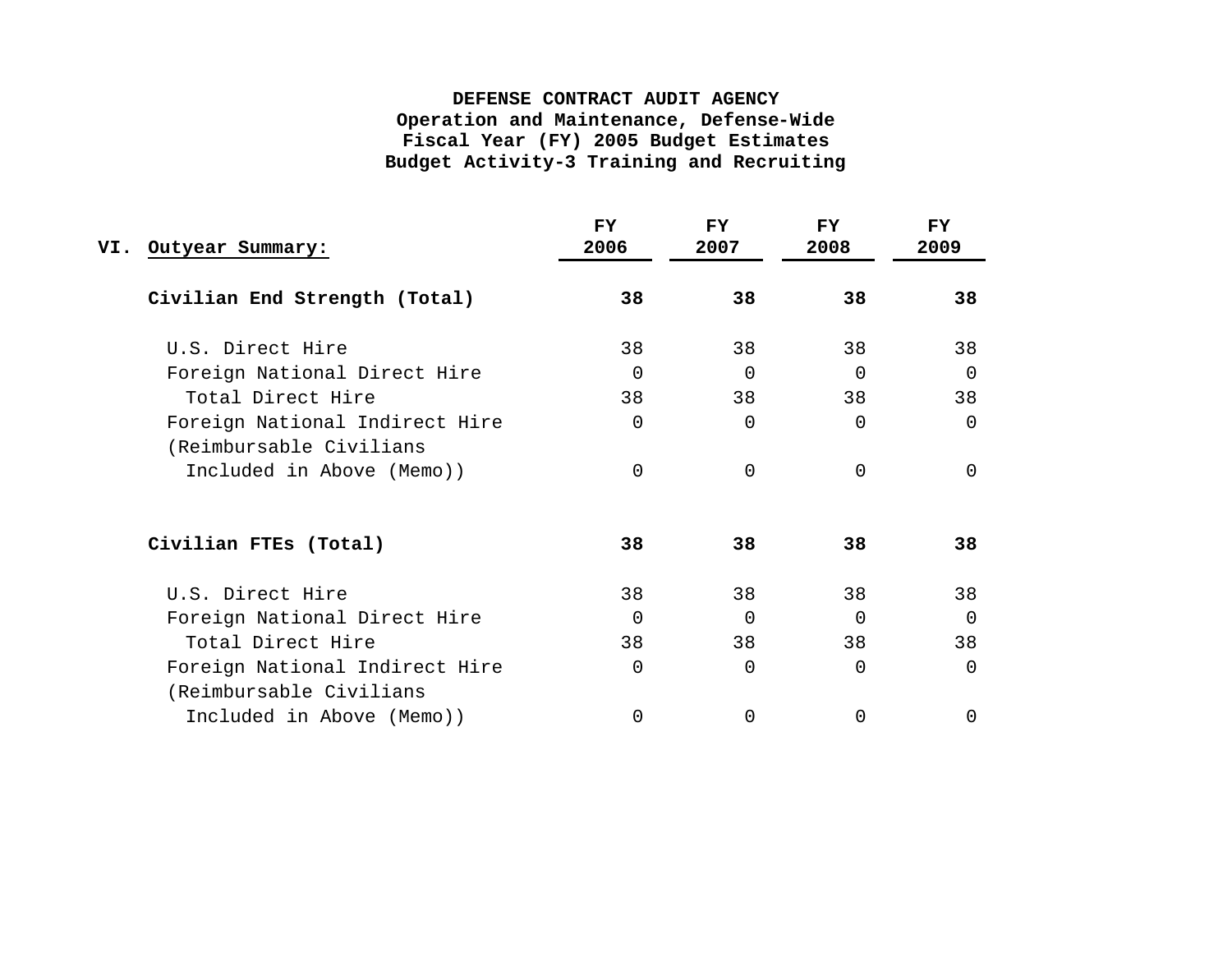#### **VII. OP 32 Line Items as Applicable (Dollars in Thousands):**

|                                        |              | Change            |              |              | Change            |                          |          |
|----------------------------------------|--------------|-------------------|--------------|--------------|-------------------|--------------------------|----------|
|                                        |              | FY 2003 - FY 2004 |              |              | FY 2004 - FY 2005 |                          |          |
|                                        | FY 2003      | Price             | Program      | FY 2004      | Price             | Program                  | FY 2005  |
|                                        | Actuals      | Growth            | Growth       | Estimate     | Growth            | Growth                   | Estimate |
| CIVILIAN PERSONNEL COMPENSATION        |              |                   |              |              |                   |                          |          |
| Executive, General & Special Schedules | 3,192        | 129               | 119          | 3,440        | 71                | (13)                     | 3,498    |
| Wage Board                             | 40           | 2                 | $\equiv$     | 42           | $\mathbf{1}$      | $\overline{\phantom{0}}$ | 43       |
| Total Civilian Personnel Compensation  | 3,232        | 131               | 119          | 3,482        | 72                | (13)                     | 3,541    |
| TRAVEL                                 |              |                   |              |              |                   |                          |          |
| Travel of Persons                      | 274          | 4                 | 2            | 280          | 4                 |                          | 284      |
| Total Travel                           | 274          | $\overline{4}$    | 2            | 280          | $\overline{4}$    |                          | 284      |
| OTHER FUND PURCHASES                   |              |                   |              |              |                   |                          |          |
| Defense Financing & Accounting Service | 28           | 4                 | (1)          | 31           | $\mathbf{1}$      |                          | 32       |
| Total Purchases                        | 28           | 4                 | (1)          | 31           | $\mathbf{1}$      |                          | 32       |
| TRANSPORTATION                         |              |                   |              |              |                   |                          |          |
| Commercial Transportation              | 4            |                   | 12           | 16           |                   |                          | 16       |
| Total Transportation                   | 4            |                   | 12           | 16           |                   |                          | 16       |
| OTHER PURCHASES                        |              |                   |              |              |                   |                          |          |
| Rental Payments to GSA (SLUC)          | 456          | 21                |              | 477          | 7                 | 1                        | 485      |
| Purchased Communications (Non-Fund)    | 18           |                   |              | 18           |                   |                          | 18       |
| Postal Services (U.S.P.S.)             | $\mathbf{1}$ |                   |              | $\mathbf{1}$ |                   |                          | 1        |
| Supplies & Materials (Non-Fund)        | 676          | 9                 | $\mathbf{1}$ | 686          | 9                 | 9                        | 704      |
| Equipment Purchases (Non-Fund)         | 137          | 2                 | (3)          | 136          | 2                 |                          | 138      |
| Other Contracts                        | 278          | 1                 | (206)        | 73           | 4                 |                          | 77       |
| Total Other Purchases                  | 1,566        | 33                | (208)        | 1,391        | 22                | 10                       | 1,423    |
| TOTAL                                  | 5,104        | 172               | (76)         | 5,200        | 99                | (3)                      | 5,296    |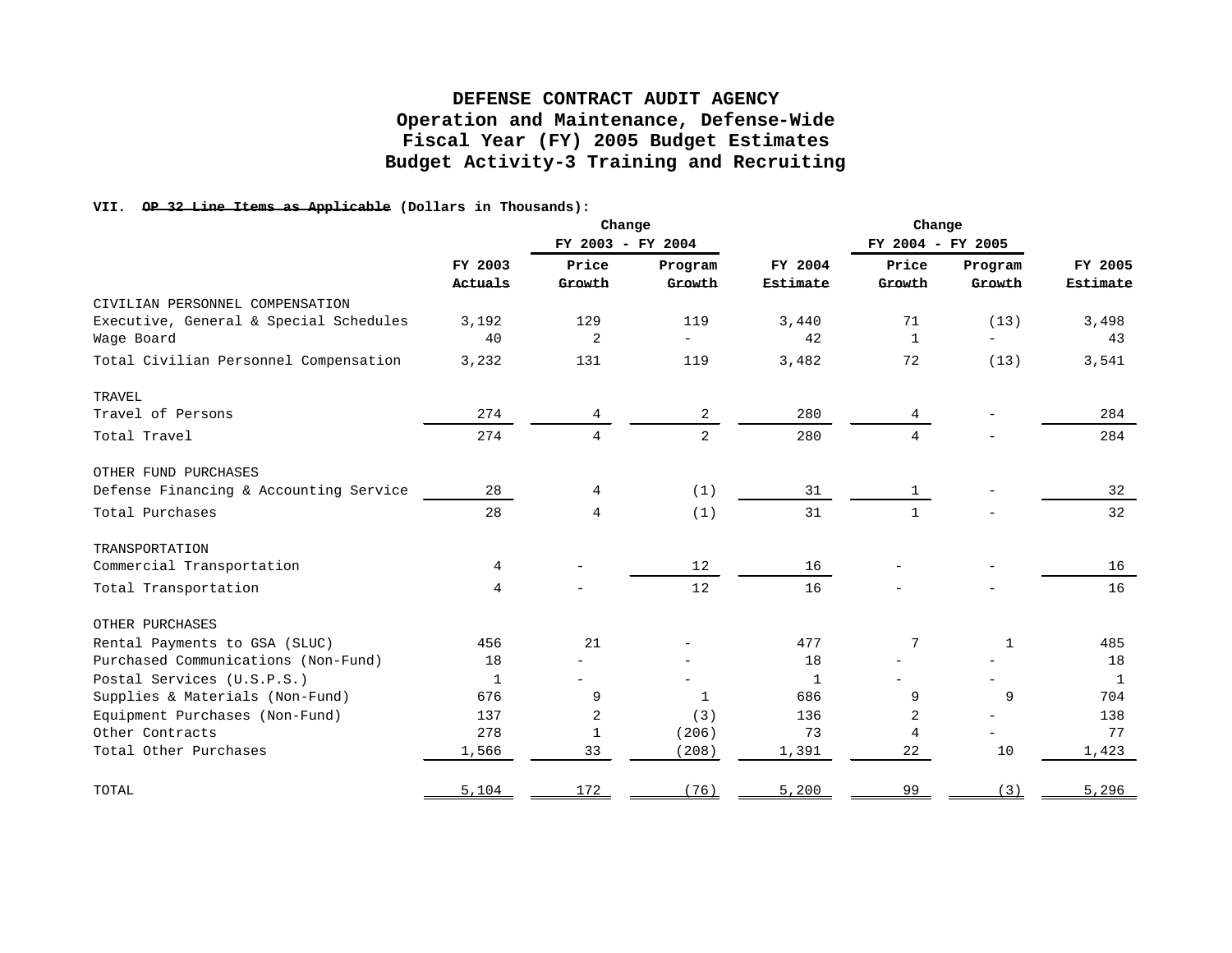#### **I. Description of Operations Financed:**

**Narrative Description**: The Defense Contract Audit Agency (DCAA) provides audit services and financial advice to all Department of Defense (DoD) acquisition officials to assist them in achieving fair and reasonable contract prices and assuring compliance with contractual terms and conditions. DCAA responds to specific acquisition official requests for services across the entire spectrum of contract financial and business matters and performs recurring audit work required to monitor cost performance and approve contract payments.

DCAA's workload originates primarily from the effort required to audit and monitor DoD's acquisitions of equipment, materials, and/or services from civilian contractors and universities using Procurement, and Research, Development, Test and Evaluation (RDT&E) funds appropriated by Congress each year. Other factors affecting contract audit workload are:

- DoD procurement policies;
- the implementation of existing Cost Accounting Standards (PL 100-679);
- audits performed for the military departments in connection with the Foreign Military Sales (FMS) Program;
- the interest by DoD officials and the Congress in the nature of costs charged to defense contracts;
- audits for economy and efficiency; and
- requests for contract audit support from the Defense Procurement Fraud Unit and U.S. attorneys during the conduct of investigations and prosecution of perpetrators of contract fraud.

Projected staffing requirements are commensurate with planned changes in DoD procurement levels, departmental acquisition streamlining initiatives, and required effort to complete audits of prior year contract expenditures. These staffing levels also reflect incorporation of previous Quadrennial Defense Review recommendations, Major Headquarters reductions, and related DoD initiatives.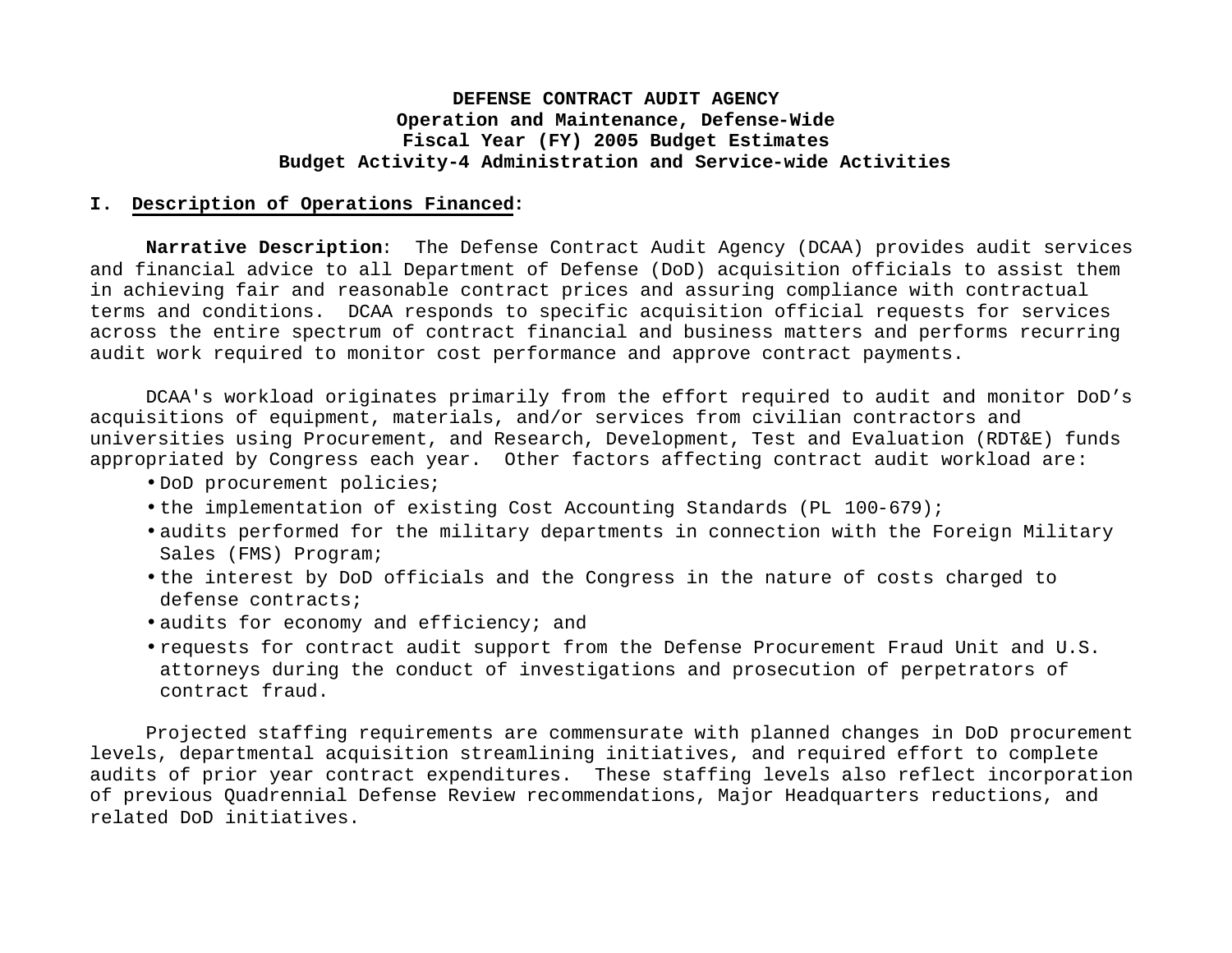#### **Description of Operations Financed: (Continued)**

**Budget/Performance Integration**: DCAA has agreed to a Performance Plan/Balanced Scorecard with the Under Secretary of Defense (Comptroller) that links our performance standards to the President's Management Agenda and the DoD Balanced Scorecard Concept/Risk Management Framework. The Budget/Performance Integration Goal focuses on DCAA's two major product lines, *forward pricing* and *incurred cost* audits. The plan includes deliverables of the *average cost per million dollars* and *customer responsiveness*. The goals are designed to meet contracting office needs for awarding and closing out contracting actions. DCAA's goals are to: (1) achieve an agency-wide average of 30 days or less audit cycle time on forward pricing audits, (2) complete the audits of at least 99% of adequate incurred cost submissions within 12 months of receipt at major contractors and corporate offices; and (3) complete the audits of 99% of all other adequate incurred cost submissions within 24 months of receipt. Agency management continuously reviews all metrics that are included in our Agency Performance Plan/Balanced Scorecard. The balanced scorecard also measures Human Capital, Competitive Sourcing, Financial Management, and E-Government**.**

Contract audit services produce savings to the Government that far exceed the cost of DCAA operations. In FY 2003, DCAA reported \$2.234 billion in net savings resulting from audits of \$98.5 billion of incurred cost and reviews of forward pricing proposals (9,829 proposals valued at \$120.4 billion), yielding **\$5.50 in return on taxpayers' investment for each dollar** of DCAA's operating costs (\$405 million).

This submission results in the following values for the scorecard metrics.

| Cost per million audited FY 2003 FY 2004 FY 2005 FY 2006 FY 2007 FY 2008 FY 2009 |                                                                                                                               |  |  |  |
|----------------------------------------------------------------------------------|-------------------------------------------------------------------------------------------------------------------------------|--|--|--|
| Forward Pricing:                                                                 | $\frac{1}{5}$ 472 $\frac{1}{5}$ 632 $\frac{1}{5}$ 649 $\frac{1}{5}$ 648 $\frac{1}{5}$ 649 $\frac{1}{5}$ 642 $\frac{1}{5}$ 641 |  |  |  |
| Incurred Cost:                                                                   | $$1,214$ $$1,237$ $$1,350$ $$1,361$ $$1,376$ $$1,374$ $$1,387$                                                                |  |  |  |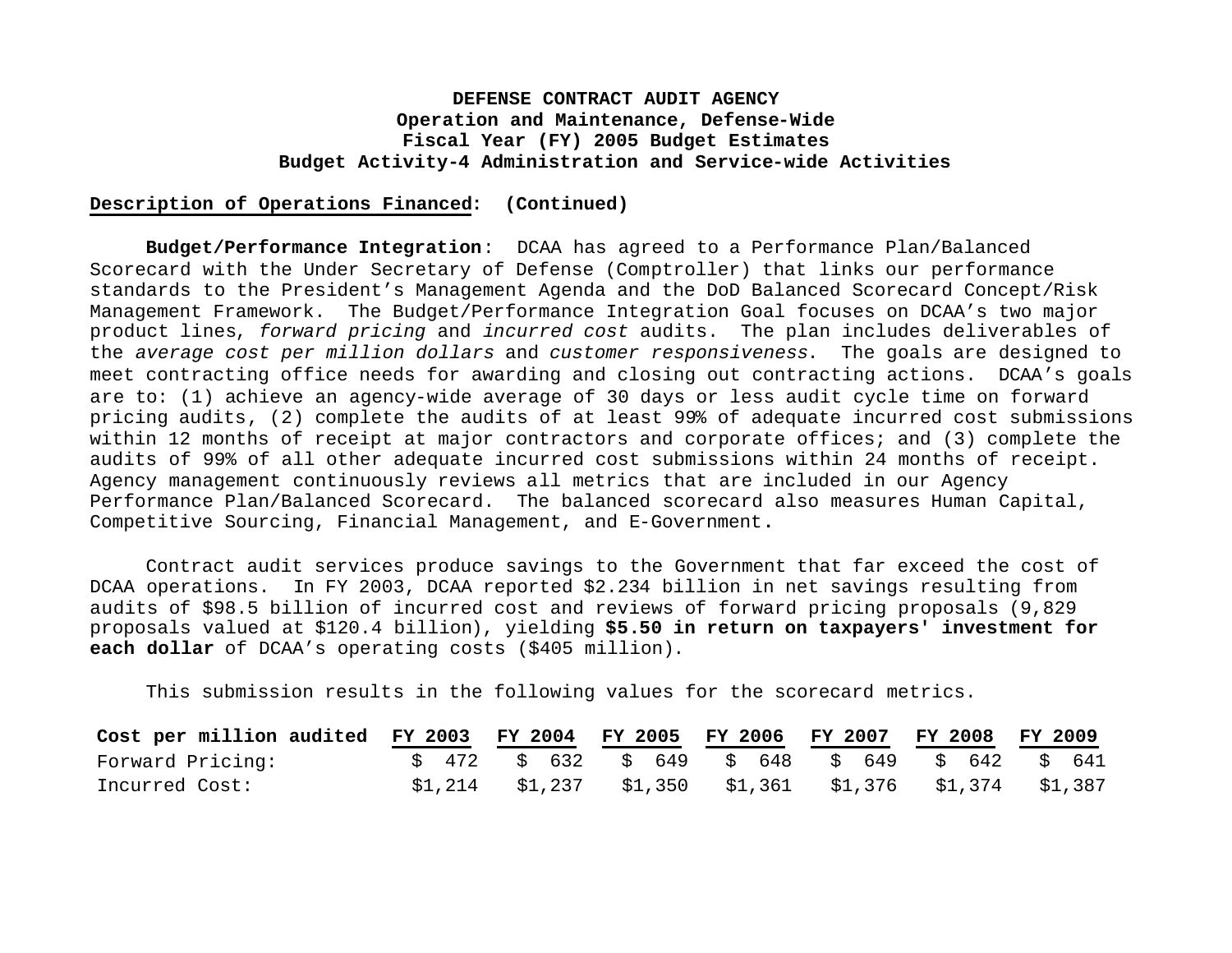**II. Force Structure Summary:** These major functional categories comprise DCAA's workload:

1. *Forward Pricing Effort* assists contracting officers in determining and negotiating fair and reasonable prices for negotiated Government contracts. The Federal Acquisition Regulations (FAR) and Public Law 100-679, Cost Accounting Standards (CAS) require DoD procurement officials to comply with various administrative procedures before entering into contracts. These procedures include obtaining pertinent accounting and financial advice before making decisions related to prospective contract prices. Preaward services furnished to contracting officers by DCAA include:

a. Price Proposal Audits to determine the reasonableness of contractors' price proposals submitted in anticipation of negotiating Government contracts. Contracting officers specifically request them and DCAA must complete them within a short period to avoid delaying the procurement process. DCAA has no control over the number or timing of price proposal audits and must respond to each audit request.

b. Could Cost or Should Cost Studies are initiated by procuring activities who organize a team of specialists, including DCAA auditors, to review a contractor's price proposal to determine what a particular procurement could or should cost, depending on which study is being performed. Such studies usually involve large major weapon system procurements. DCAA auditors also participate on Integrated Product Teams (IPTs) that include representatives from all appropriate organizations and functional disciplines (normally DCAA, the buying activities, Defense Contract Management Agency, and the contractor). The team's objective is to identify problems and find potential solutions at the earliest possible point in the procurement process to avoid rework at the end of process.

c. Forward Pricing Rate Reviews determine the reasonableness of projected labor, overhead, and other indirect expense rates submitted by a contractor prior to submission of price proposals. The contracting officer usually negotiates these rates separately; the contractor then uses the rates in subsequent price proposals. Since FY 2000, DCAA has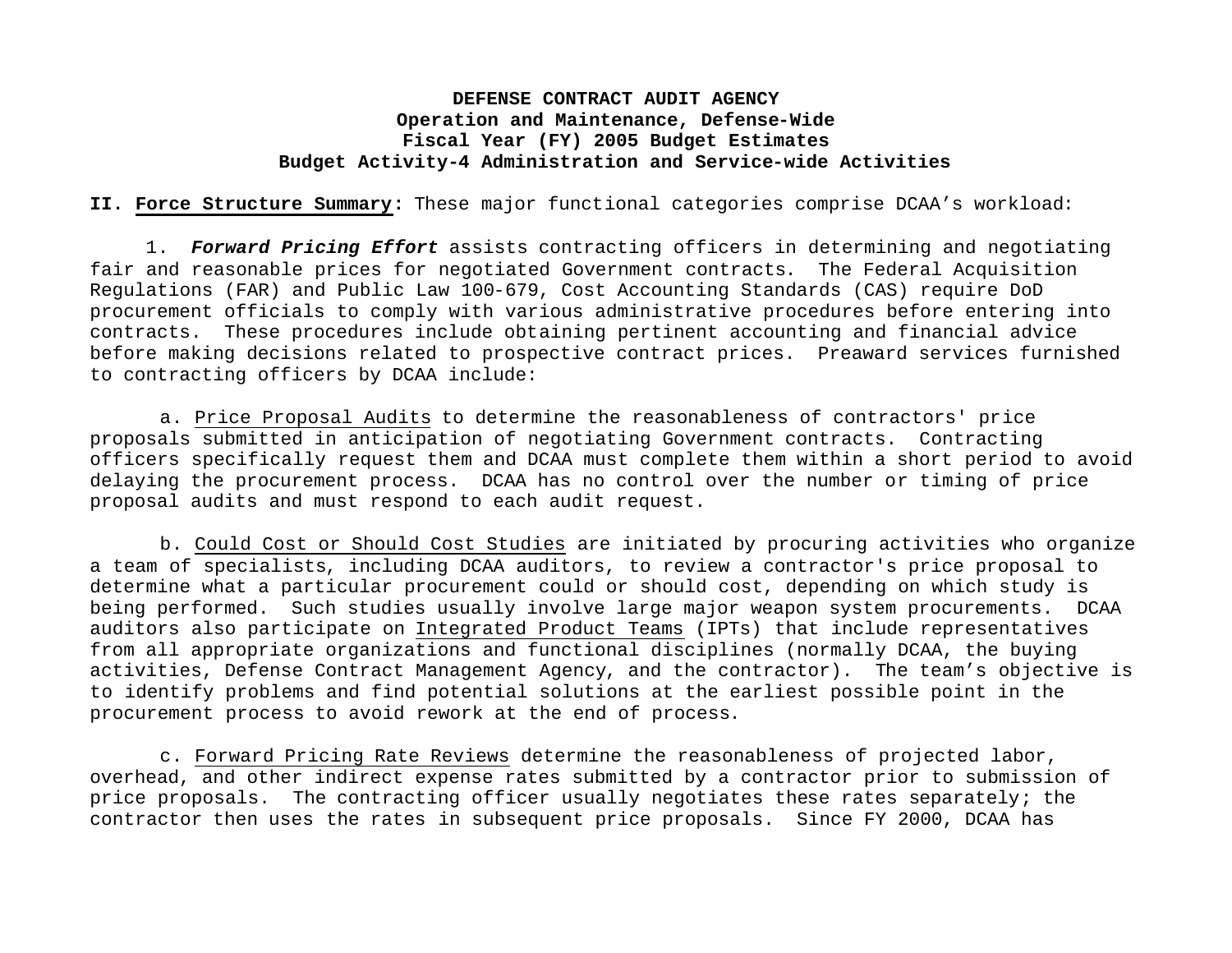#### **II. Force Structure Summary (Continued):**

provided "rapid rates" to major buying commands for contractors that are expected to do business with the Government. The DCAA proactively seeks out and audits rate information from prospective Government contractors so that buying offices can use the rates within hours of a request. This initiative supports the Department's Civil-Military Integration/Commercial Buying activities and both reduces the procurement cycle time and provides better data within the time available for decision making.

d. Audits of Parts of Proposals and Agreed Upon Procedures are audits of specific cost elements within a proposal (e.g., only proposed material or labor costs, or overhead rates). Applications of agreed-upon procedures include cost realism reviews and all reviews of information other than cost or pricing data submitted in support of a price proposal.

e. System Surveys are performed to determine the reliability, propriety, and accuracy of contractors' estimating, accounting, internal control, and other systems relating to or providing the basis for Government contract costs or pricing. Systems surveys may be *comprehensive reviews* performed solely by auditors or *joint team reviews* combining the experience and capabilities of the auditor and technical specialist. Additionally, these reviews include recommendations for corrective actions on conditions that cause deficiencies identified in price proposal evaluations or other audit areas that require immediate reporting and resolution. This also includes follow up on the status of corrective actions taken by contractors on previously-identified deficiencies.

f. Other efforts include providing verbal information to procurement officials on labor rates, overhead rates, and similar factors for smaller procurements.

2. *Incurred Cost Effort*. The FAR requires DCAA to perform audits of claimed costs incurred and submitted by contractors for reimbursement under cost reimbursable, fixed price incentive, and other types of flexibly priced contracts to determine if the costs are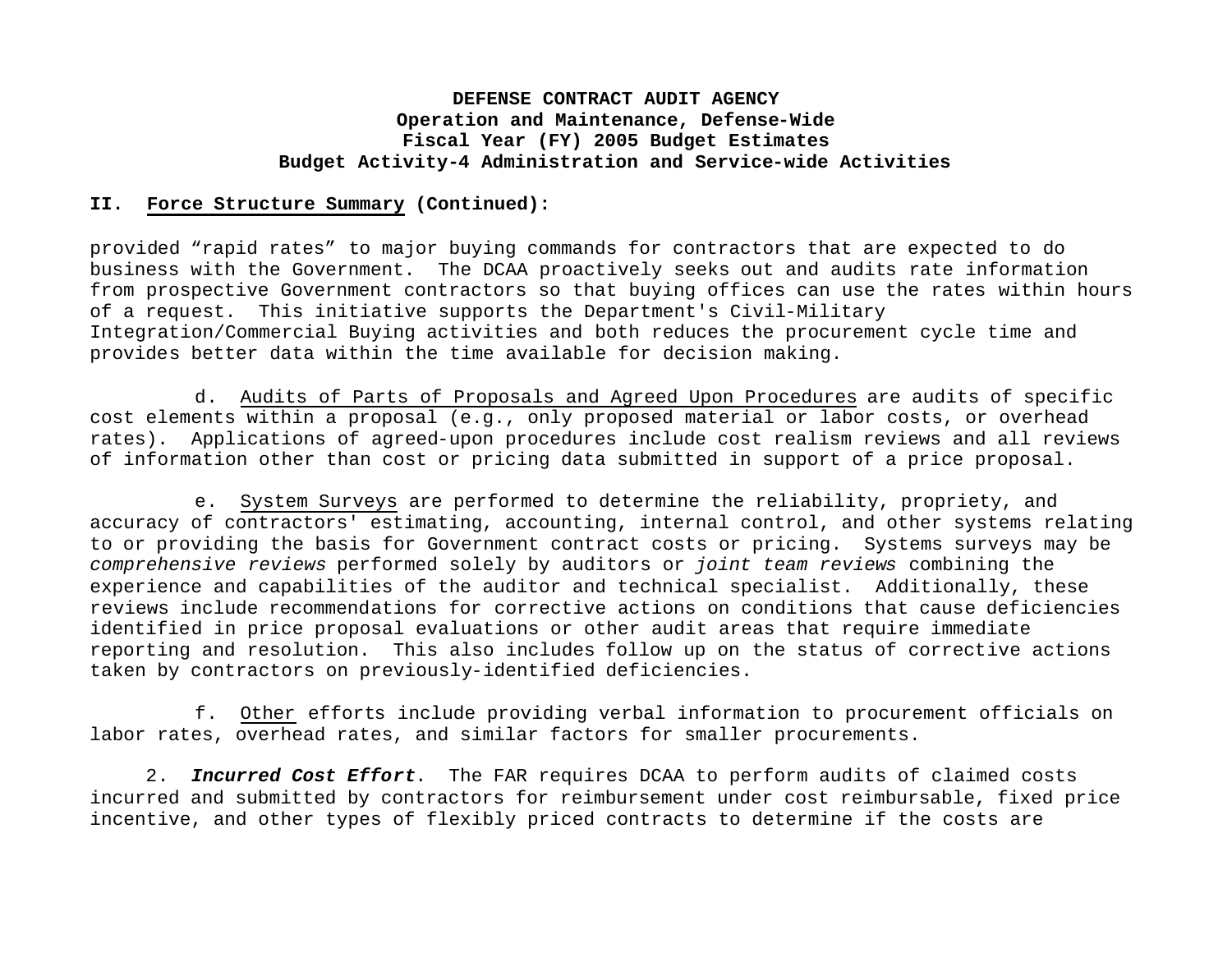#### **II. Force Structure Summary (Continued):**

acceptable in accordance with contract terms, FAR, and CAS rules and regulations, if applicable. Incurred cost and CAS compliance audits, which are normally self-initiated, must be accomplished for the Government to make final payment to the contractor. They include reviews of direct labor and material, indirect expenses, and performance and financial controls. Although the primary purpose of incurred cost audits is to express an opinion on the acceptability of costs claimed under Government contracts, knowledge of contractors' accounting, estimating, and internal control systems gained during these audits is invaluable to the evaluation of contractors' price proposals.

3. *Operations Audits*. DCAA also performs a variety of economy and efficiency audits of contractor operations. Operations audits are systematic reviews of contractor organizational units and functions to evaluate the reasonableness of methods and practices used on Government contracts.

4. *Special Audits* include reviews of termination claims, progress payment requests, equitable adjustment claims, hardship claims, escalation claims, and contractor financial capability requested by the contracting officer. DCAA must complete these audits quickly to avoid adverse effects such as additional claims for interest on amounts due or contractor financial failure. DCAA has little control over the number or timing of these reviews and must respond to all such requests.

5. *Defective Pricing Reviews*. The Truth in Negotiations Act (TINA) (10 USC §2306a) requires contracting officers to obtain cost or pricing data from contractors before awarding a contract unless an exception applies. Under TINA the Government has the right to examine these records to evaluate the accuracy, completeness, and currentness of the cost or pricing data required to be submitted. These reviews assist in determining whether a contract or subcontract price was unduly increased because the contractor failed to furnish accurate, complete, or current cost or pricing information in negotiating a contract.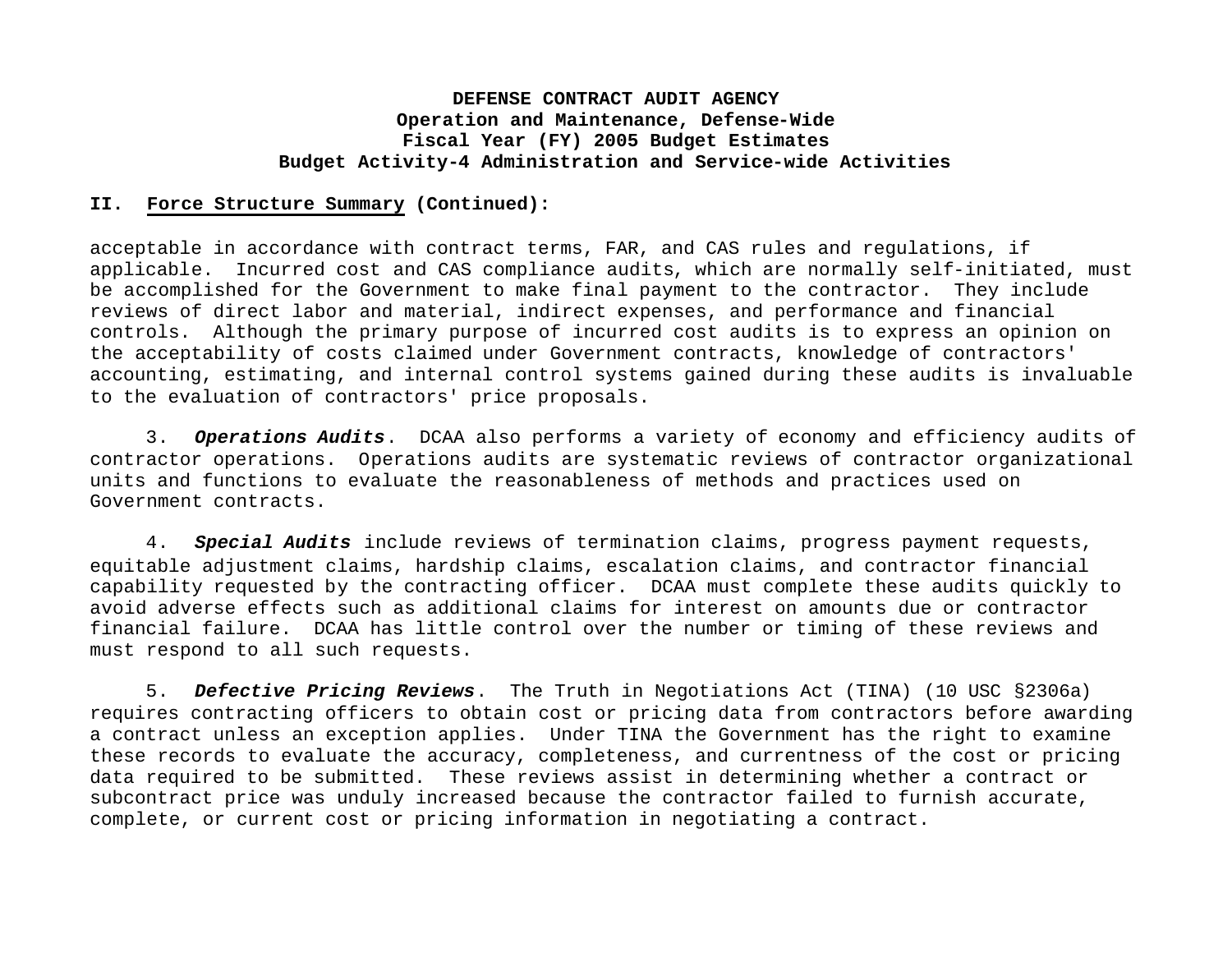#### **II. Force Structure Summary (Continued):**

6. *Cost Accounting Standards*. Contracts and subcontracts not qualifying for an exemption are subject to CAS coverage as a condition of Government contracting. DCAA reviews contractors' implementation and compliance with the CAS rules and regulations.

7. *Other Direct Audit Effort* includes on-site assistance to procurement and contract administration offices, contract audit coordinator programs, and negotiation support. Testing performed during development of Agency policies and procedures, and follow-up effort related to Congressional, General Accounting Office (GAO), DoD Inspector General (DoD IG), and other external requests, surveys, and reports are also a part of this activity. The major items within this activity are further described below:

a. Procurement Liaison. DCAA establishes and maintains liaison auditors, as appropriate, at major procuring and contract administration offices. These auditors:

- facilitate effective communication and coordination between procurement officers and auditors;
- provide on-the-spot personal consultation and advice in connection with contractors' cost representations and related matters;
- provide information to DCAA management on specific awards, trends in type and volume of awards, and other data impacting on immediate or long range DCAA responsibilities; and
- provide information to DCAA management on the adequacy, responsiveness and timeliness of audit services rendered to procurement and contract administration offices.

b. Financial Advisory Service Centers provide on-site financial analysis and professional auditing advice to contracting officers at buying command locations. DCAA established these centers to meet the changing needs of the procurement community as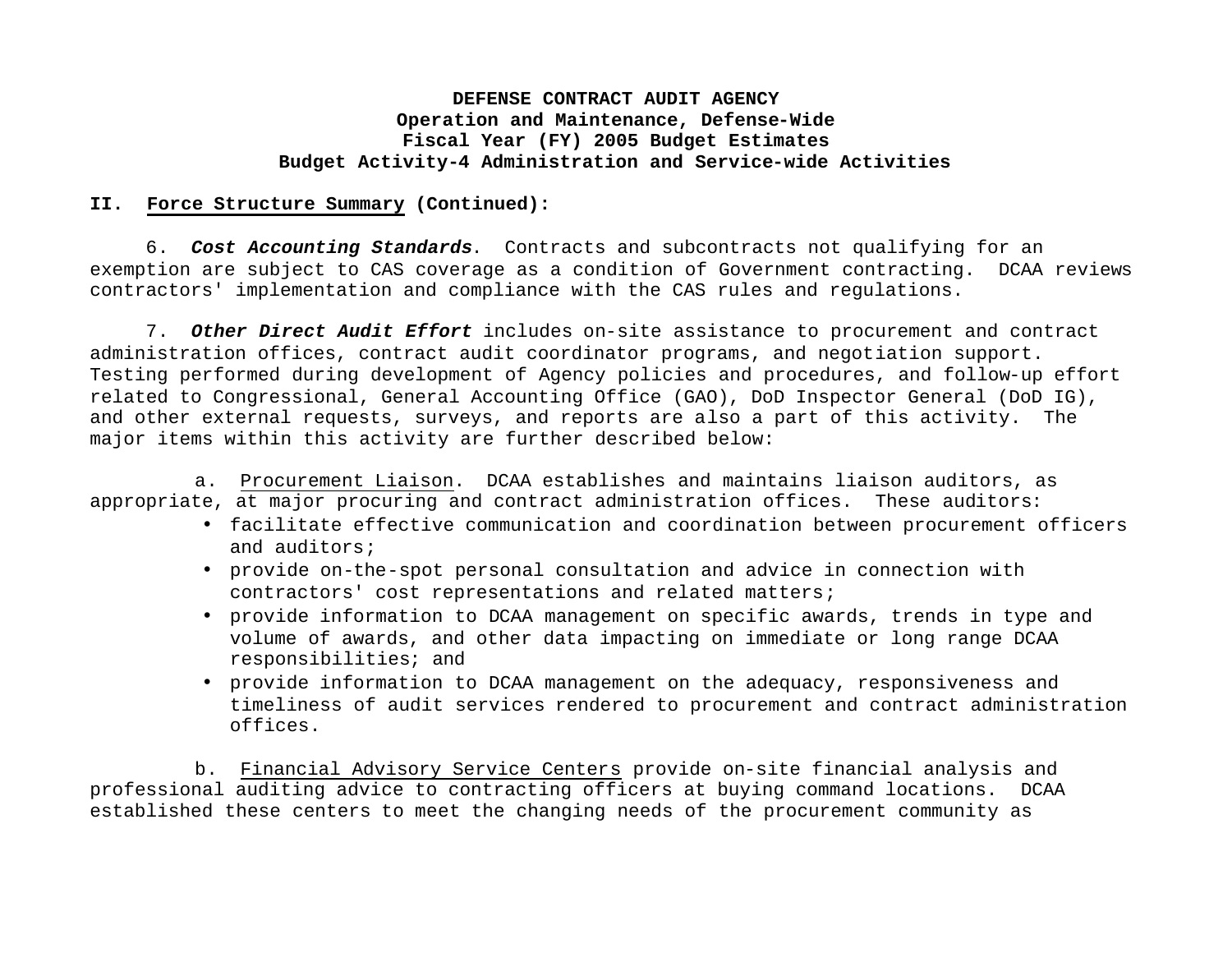#### **II. Force Structure Summary (Continued):**

acquisition reform changed the face of Government contracting and auditing. The shift to commercial pricing practices has caused a decrease in the use of audits performed at contractor locations in favor of analysis of financial data available at the procurement offices.

c. Contract Audit Coordinator (CAC) Programs have been established at the largest DoD contractors whose accounting functions, operations, and contract performance occur at multiple locations under the audit cognizance of multiple DCAA field offices. The CAC program is designed to maintain effective communications and audit coordination at these contractor locations. The CAC program includes effort to (i) disseminate information; (ii) monitor and track problem areas to assure uniform resolution; (iii) arrange and attend CAC conferences; and (iv) coordinate with other DCAA personnel, contractor representatives, and cognizant procurement officials on CAC problems.

d. Negotiation Conferences. Audit results often involve complex accounting issues and/or quantitative analyses that dispute contractors' cost estimates or representations. On these occasions, the best interests of the Government are served by having auditors present at negotiations to explain the audit position, perform analyses of additional contractor data presented at the negotiation table, and provide any other accounting and/or financial assistance the contracting officer may require during the negotiation process.

e. External Audit Interface includes developing information and commenting on reports from the GAO, DoD IG, or other government inspector general offices, plus discussions and conferences, and any interface involving another government audit organization.

f. Suspected Irregular Conduct (SIC) includes SIC referrals and responses to requests from investigative agencies or the Department of Justice regarding fraud or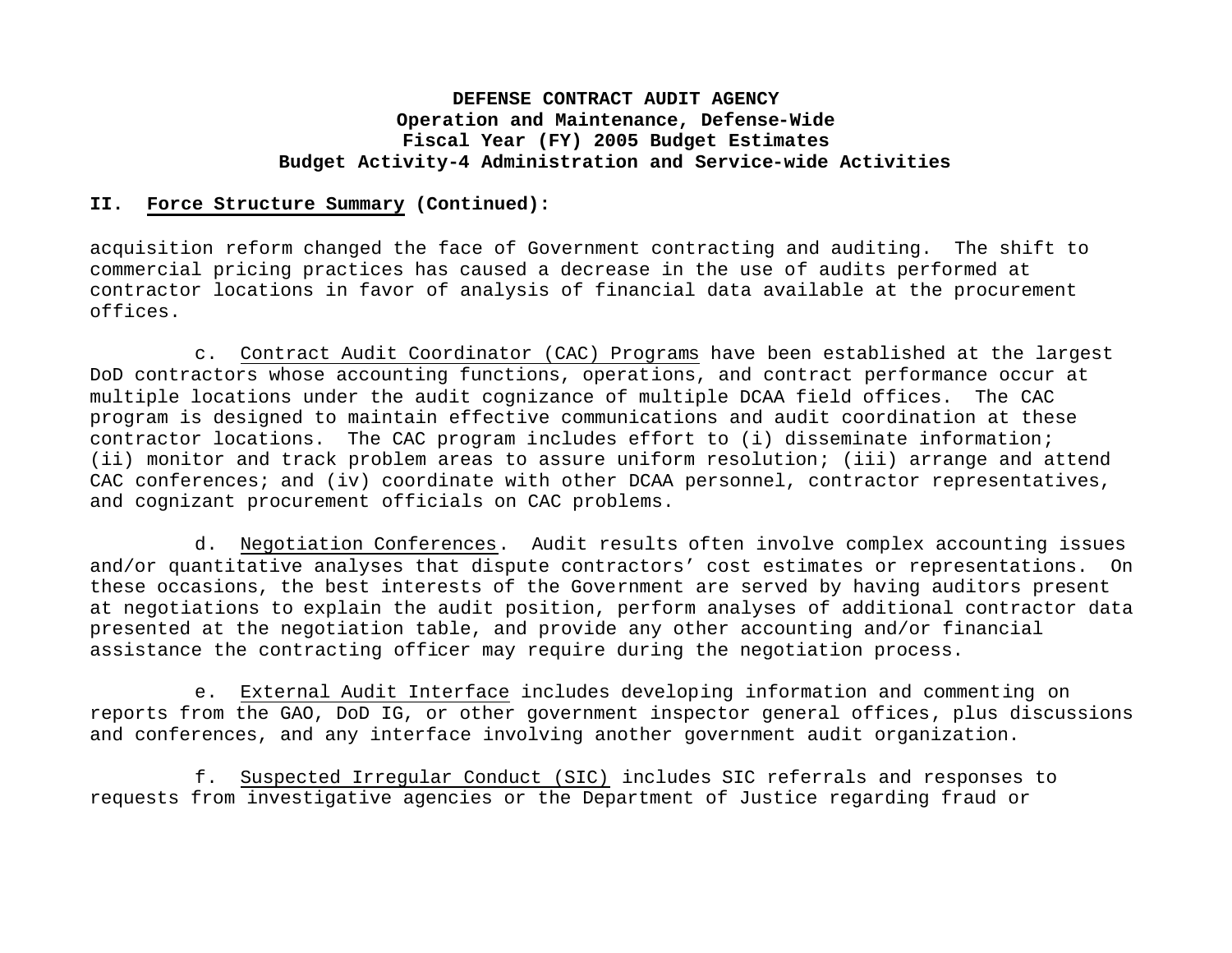#### **II. Force Structure Summary (Continued):**

other irregular practices. It also includes the development of evidence for presentation to an U.S. attorney or a grand jury, and/or for use at a trial.

g. Audit Support and Planning is the effort expended by the field to prepare annual audit program plan information as well as effort expended on projects and studies requested by the regions or Headquarters. The projects normally relate to new and/or innovative ways of performing DCAA's audit mission, and often add to the body of knowledge needed to enhance Agency mission accomplishment through the development and application of improved audit and/or audit management technology and techniques.

8. *Field Support* includes support personnel in the five regional offices, the Information Technology Division, Technical Audit Services Division, and Defense Legal Services.

a. Regional Offices provide technical audit management and supervision, and logistical support in the form of personnel services, payroll, budgeting and accounting, and travel services to field office personnel.

b. Information Technology Division (OIT) is responsible for the development, maintenance, and enhancement of DCAA's management information system hardware and software to meet management, administrative, and audit requirements. It is also responsible for operating the Agency-wide telecommunications network, and defining and controlling data management standards.

c. Technical Audit Services Division (OTS) conducts research and distributes information to the field on operations audits, quantitative audit techniques, computerassisted audit techniques, and other auditing topics that have Agency-wide application.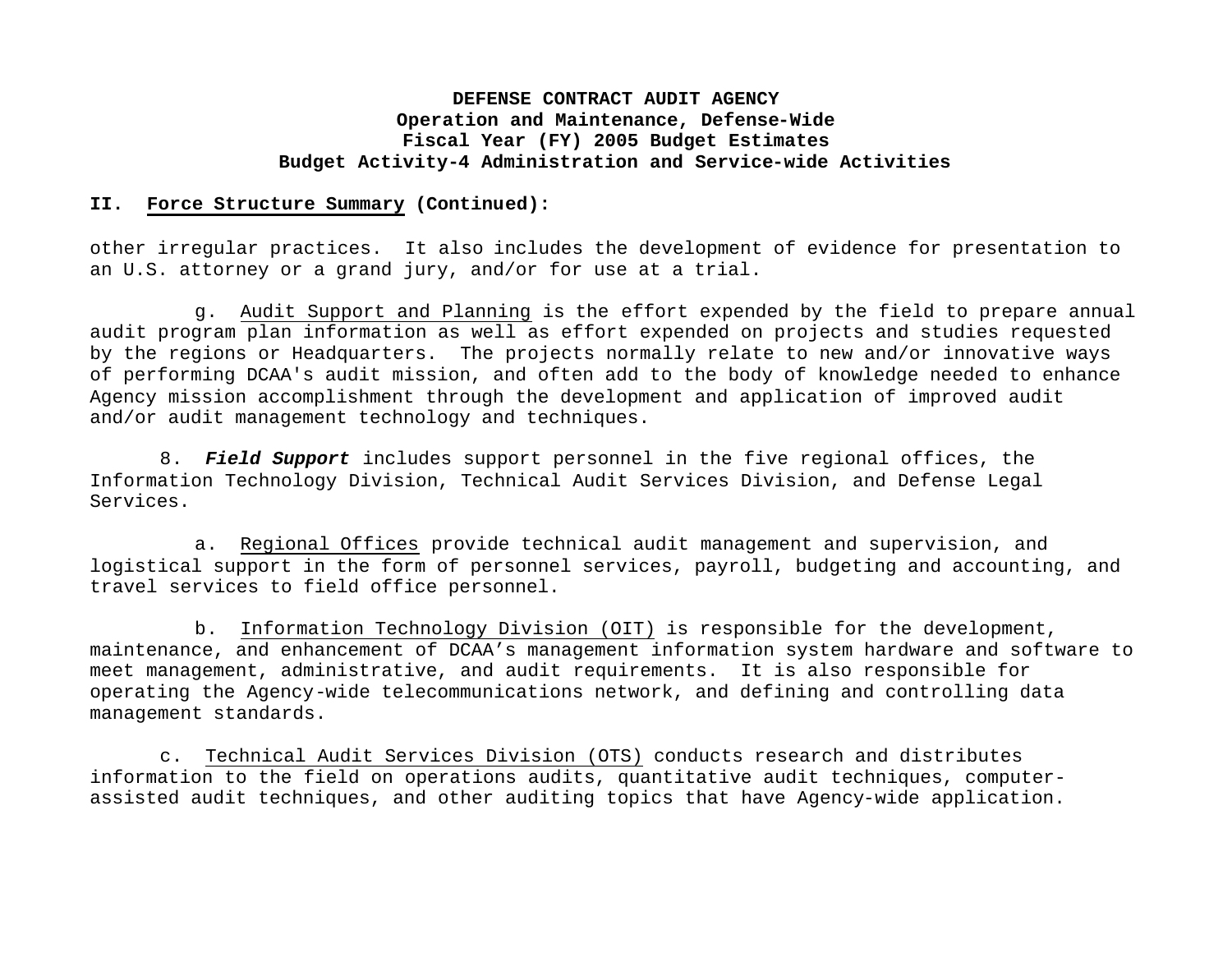#### **II. Force Structure Summary (Continued):**

OTS also provides technical assistance to auditors in planning reviews of contractor's electronic data processing systems and engineering operations.

d. Field Administrative Support. Field administrative support personnel provide administrative and resource management services to the Field Detachment, the Defense Contract Audit Institute, and the Defense Legal Services staff assigned to DCAA.

e. Other. This category includes personnel from the Defense Legal Service.

9. *Headquarters* develops policy and promulgates instructions and operating directives needed to perform the Agency mission. It performs oversight reviews of regional and field office operations, and advises regional offices on resource management, including the recruitment and training of personnel. In addition, Headquarters personnel work with other DoD components, Government agencies and Congressional committees on contract audit matters.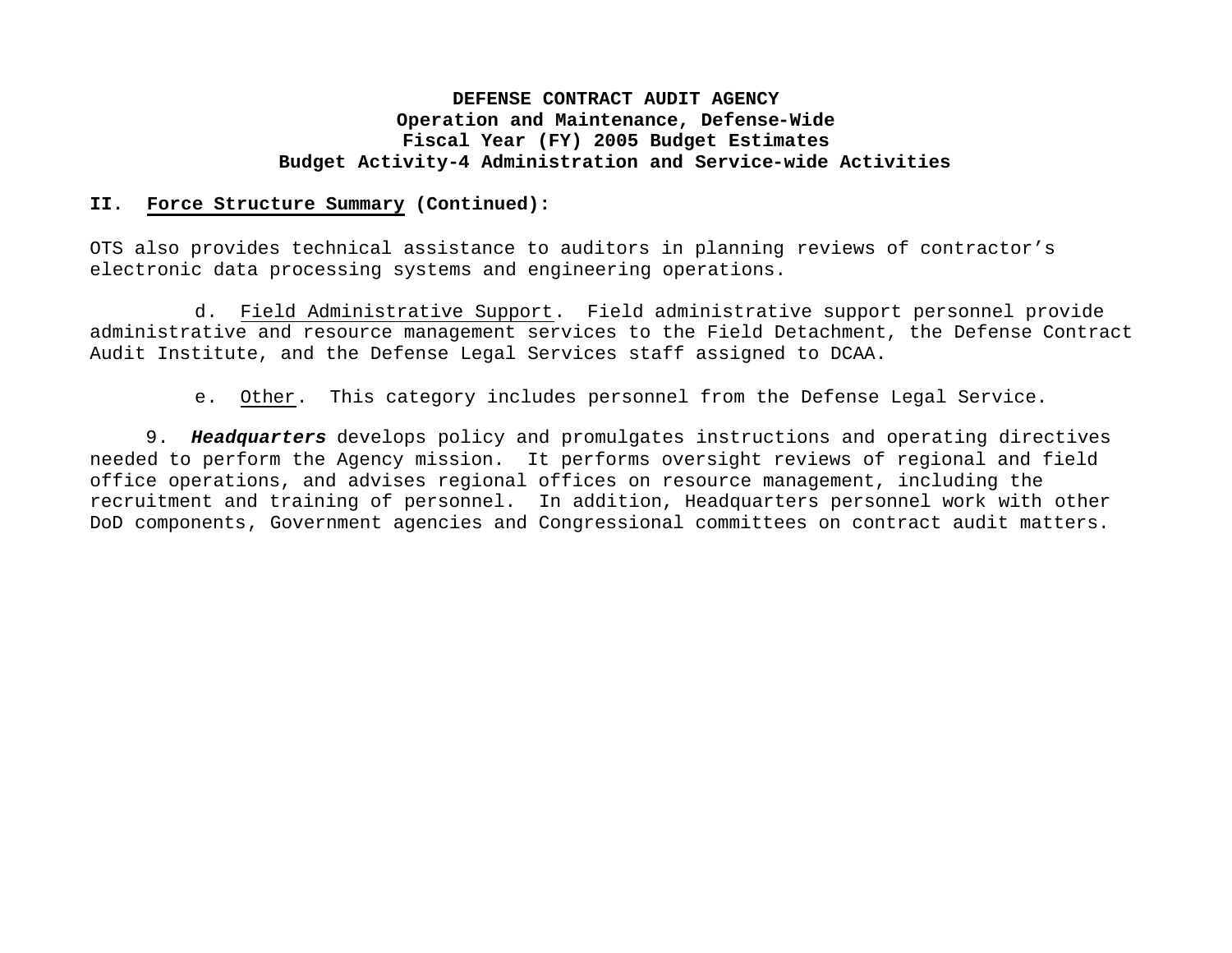#### **III. Financial Summary (O&M: Dollars in Thousands):**

|    |                                                                                                |         |         | FY 2004       |                 |                 |  |  |
|----|------------------------------------------------------------------------------------------------|---------|---------|---------------|-----------------|-----------------|--|--|
|    |                                                                                                |         |         |               | Normalized      |                 |  |  |
|    |                                                                                                | FY 2003 | Budget  |               | Current         | FY 2005         |  |  |
| А. | <b>Budget Activity Group</b>                                                                   | Actuals | Request | Appropriation | <b>Estimate</b> | <b>Estimate</b> |  |  |
|    | DCAA Operations                                                                                | 332,082 | 341,021 | 336,831       | 339,177         | 351,307         |  |  |
|    | DCAA Communications                                                                            | 4,038   | 5,458   | 5,458         | 4,071           | 4,225           |  |  |
|    | DCAA Major HQ                                                                                  | 11,729  | 12,532  | 12,532        | 12,440          | 12,587          |  |  |
|    | <b>TOTAL</b>                                                                                   | 347,849 | 359,011 | 354,821       | 355,688         | 368,119         |  |  |
|    | FY 2003 "DCAA Operations" Actuals includes \$2,207.0 thousand Operation Iraqi Freedom<br>Note: |         |         |               |                 |                 |  |  |

Supplemental Funding.

|                                     | Change                   | Change            |  |
|-------------------------------------|--------------------------|-------------------|--|
|                                     | <u>FY 2004 / FY 2004</u> | FY 2004 / FY 2005 |  |
| Reconciliation Summary<br>в.        |                          |                   |  |
| Baseline Funding                    | 359,011                  | 355,688           |  |
| Congressional Adjustments (Dist.)   | $\Omega$                 |                   |  |
| Congressional Adjustments (Undist.) | $\Omega$                 |                   |  |
| Cong. Adj. (General Provisions)     | $-3,966$                 |                   |  |
| Congressional Earmarks              | $-224$                   |                   |  |
| Subtotal Appropriated Amount        | 354,821                  | 355,688           |  |
| FY 2004 Emergency Sup. Appns. Act   | 8,009                    |                   |  |
| Fact-of-Life Changes                | 867                      |                   |  |
| Subtotal Baseline Funding           | 363,697                  | 355,688           |  |
| Reprogrammings                      |                          |                   |  |
| Less: Emergency Supplemental        | $-8,009$                 |                   |  |
| Price Change                        |                          | 9,629             |  |
| Functional Transfers                |                          |                   |  |
| Program Changes                     |                          | 2,802             |  |
| Current Estimate                    | 355,688                  | 368,119           |  |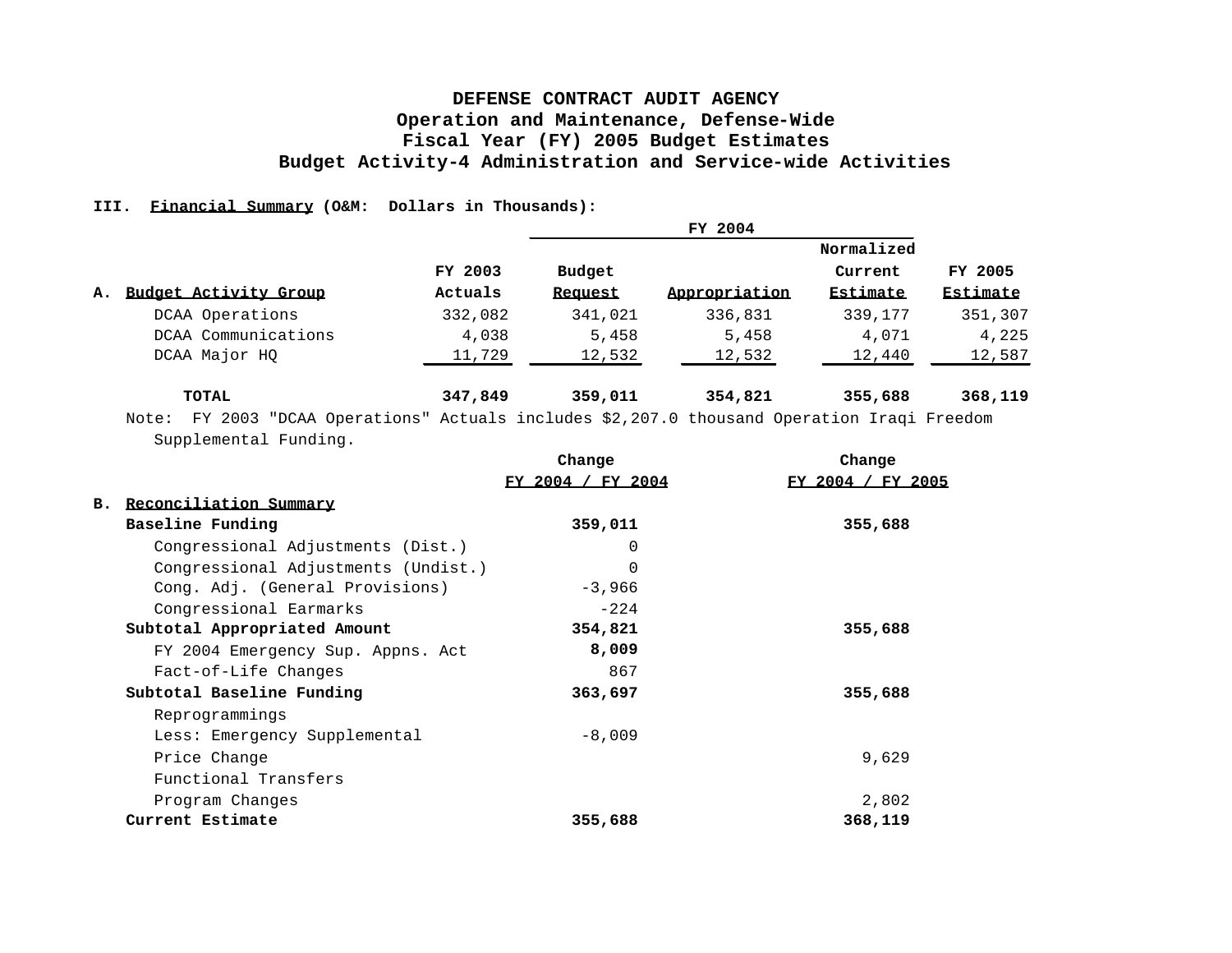#### **III. Financial Summary (O&M: Dollars in Thousands): (Continued)**

#### **C. Reconciliation of Increases and Decreases**

| FY 2004 President's Budget Request                                    |          | 359,011 |
|-----------------------------------------------------------------------|----------|---------|
| 1. Congressional Adjustment(s)                                        |          |         |
| a) Distributed Adjustment                                             |          |         |
| b) Undistributed Adjustment(s)                                        |          |         |
| c) General Provisions                                                 |          |         |
| Section 8094 - Support Services<br>i)                                 | $-2,044$ |         |
| ii) Section 8101 - Cost Growth IT                                     | $-180$   |         |
| iii) Section 8126 - Management Efficiencies                           | $-1,742$ |         |
| d) Congressional Earmarks - Indian Lands Environmental Impact         | $-224$   |         |
|                                                                       |          |         |
| FY 2004 Appropriated Amount (subtotal)                                |          | 354,821 |
| 2. Emergency Supplemental                                             |          | 8,009   |
| a) Emergency Supplemental Funding Carryover                           |          |         |
| b) FY 2004 Emergency Supplemental Appropriations Act (P.L. 108-106)   | 8,009    |         |
| DCAA is providing contract audit support on reconstruction and        |          |         |
| humanitarian efforts to all DoD components, as well as US AID and the |          |         |
| Army Corps of Engineers.                                              |          |         |
|                                                                       |          |         |
| 3. Fact-of-Life Changes                                               |          | 867     |

- a) Functional Transfers
	- 1) Transfers In
	- 2) Transfers Out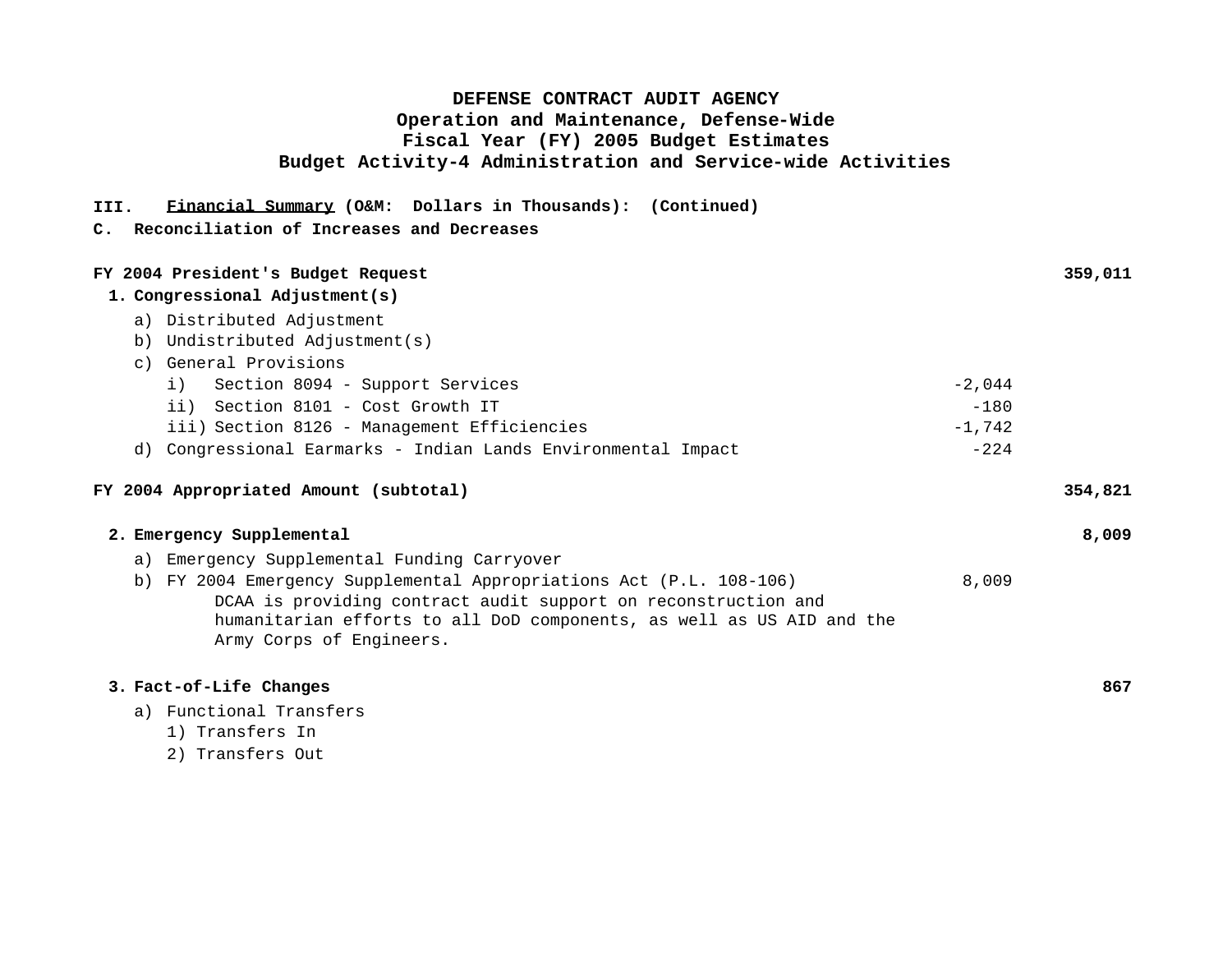#### **III. Financial Summary (O&M: Dollars in Thousands): (Continued)**

#### **C. Reconciliation of Increases and Decreases (Continued)**

| b) Technical Adjustments                                                                             | 867      |          |
|------------------------------------------------------------------------------------------------------|----------|----------|
| Increases<br>1)                                                                                      |          |          |
| a) Price Change for change to pay raise $(FY 03: 3.18-4.18)$                                         | 2,843    |          |
| b) Price Change for change to pay raise (FY 04: 2.0%-4.1%)                                           | 4,590    |          |
| c) Transfer from Budget Activity 3 to adjust for FY 2003 actuals<br>and revised FY 2004 requirements | 317      |          |
| d) Internal reprogramming from RDT&E                                                                 | 550      |          |
| 2)<br>Decreases                                                                                      |          |          |
| Reduction for change in pay raise - communications, supplies                                         | $-7,433$ |          |
| and materials, equipment and other support costs                                                     |          |          |
| c) Emergent Requirements                                                                             |          |          |
| 1) One-Time Costs                                                                                    |          |          |
| 2) Program Growth                                                                                    |          |          |
| 3) Program Reductions                                                                                |          |          |
| <b>Baseline Funding</b>                                                                              |          | 363,697  |
| 4. Reprogrammings (Requiring 1415 Actions)                                                           |          |          |
| a) Increases                                                                                         |          |          |
| b) Decreases                                                                                         |          |          |
| Revised FY 2004 Estimate                                                                             |          | 363,697  |
| 5. Less: Emergency Supplemental Funding                                                              |          | $-8,009$ |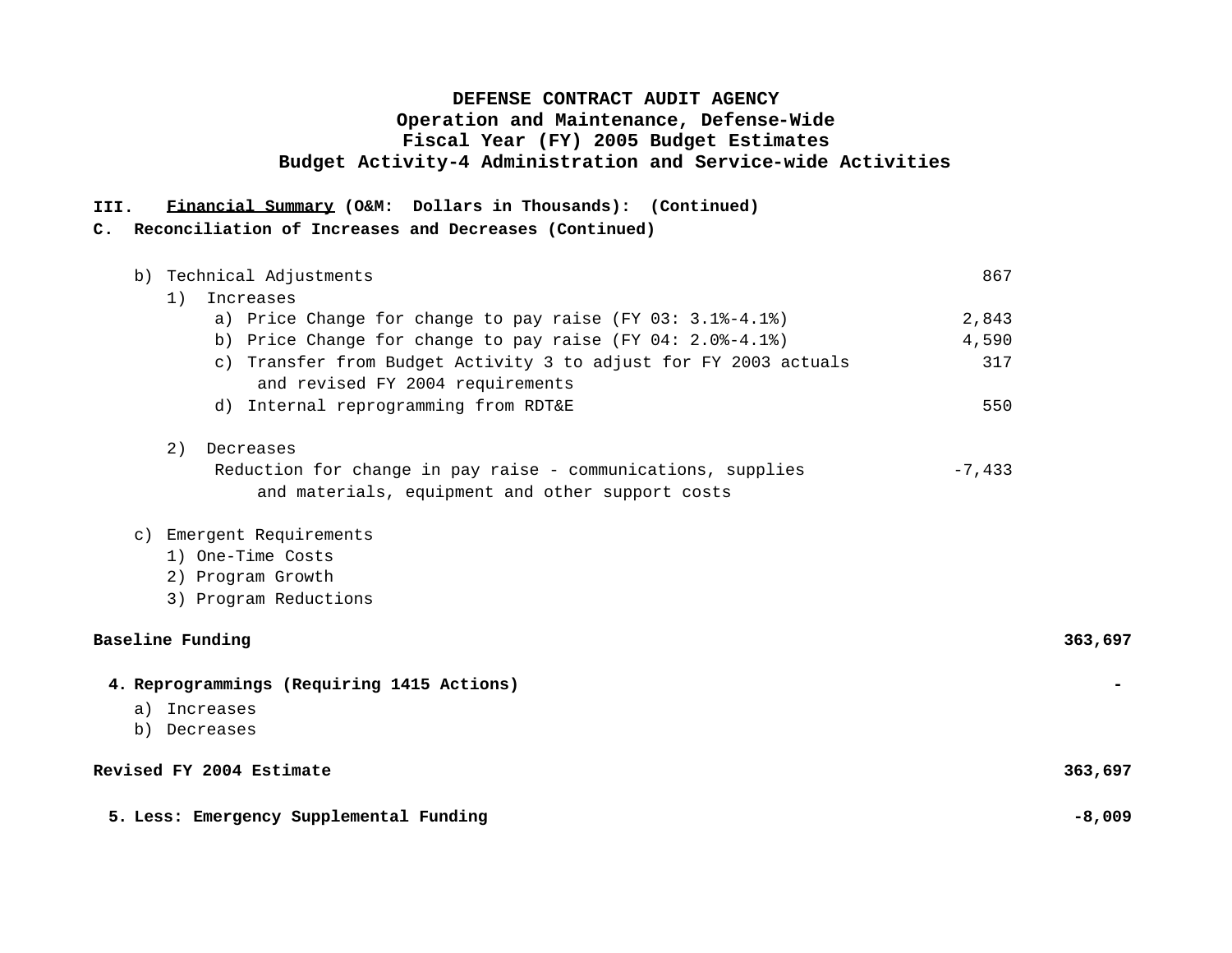| III. | Financial Summary (O&M: Dollars in Thousands): (Continued)                                      |            |           |
|------|-------------------------------------------------------------------------------------------------|------------|-----------|
| c.   | Reconciliation of Increases and Decreases (Continued)                                           |            |           |
|      | Normalized Current Estimate for FY 2004                                                         |            | 355,688   |
|      | 6. Price Change                                                                                 |            | 9,629     |
|      | 7. Functional Transfers                                                                         |            |           |
|      | a) Transfers In                                                                                 |            |           |
|      | b) Transfers Out                                                                                |            |           |
|      | 8. Other Transfers (Non-Functional Transfers):                                                  |            |           |
|      | a) Transfers In                                                                                 |            |           |
|      | b) Transfers Out                                                                                |            |           |
| 9.   | Program Increases                                                                               |            | 6,076     |
|      | a) Annualization of New FY 2004 Program                                                         |            |           |
|      | b) One-Time FY 2005 Costs                                                                       |            |           |
|      | c) Program Growth in FY 2005                                                                    |            |           |
|      | 1) Increase of 32 Direct workyears previously dedicated to                                      | 2,780      |           |
|      | Iraq support                                                                                    |            |           |
|      | 2) Increase of 26 Direct workyears - this includes overall workyear                             | 2,259      |           |
|      | increase of 11 from 3982 to 3993 plus 15 workyears                                              |            |           |
|      | previously dedicated to reimbursable workload                                                   |            |           |
|      | 3) Increase in DoL Worker's Compensation Estimate                                               | 191        |           |
|      | 4) Increase in Travel                                                                           | 445        |           |
|      | 5) Increase in Communications requirements                                                      | 100<br>301 |           |
|      | 6) Other program growth                                                                         |            |           |
|      | 10. Program Decreases                                                                           |            | $-3, 274$ |
|      | a) One-Time FY 2005 Costs                                                                       |            |           |
|      | b) Program Decreases in FY 2005                                                                 |            |           |
|      | 1) One less paid day                                                                            | $-1,143$   |           |
|      | 2) Decrease in planned IT purchases and other support costs to<br>support workyear requirements | $-2,131$   |           |
|      |                                                                                                 |            |           |
|      | FY 2005 Budget Request                                                                          |            | 368,119   |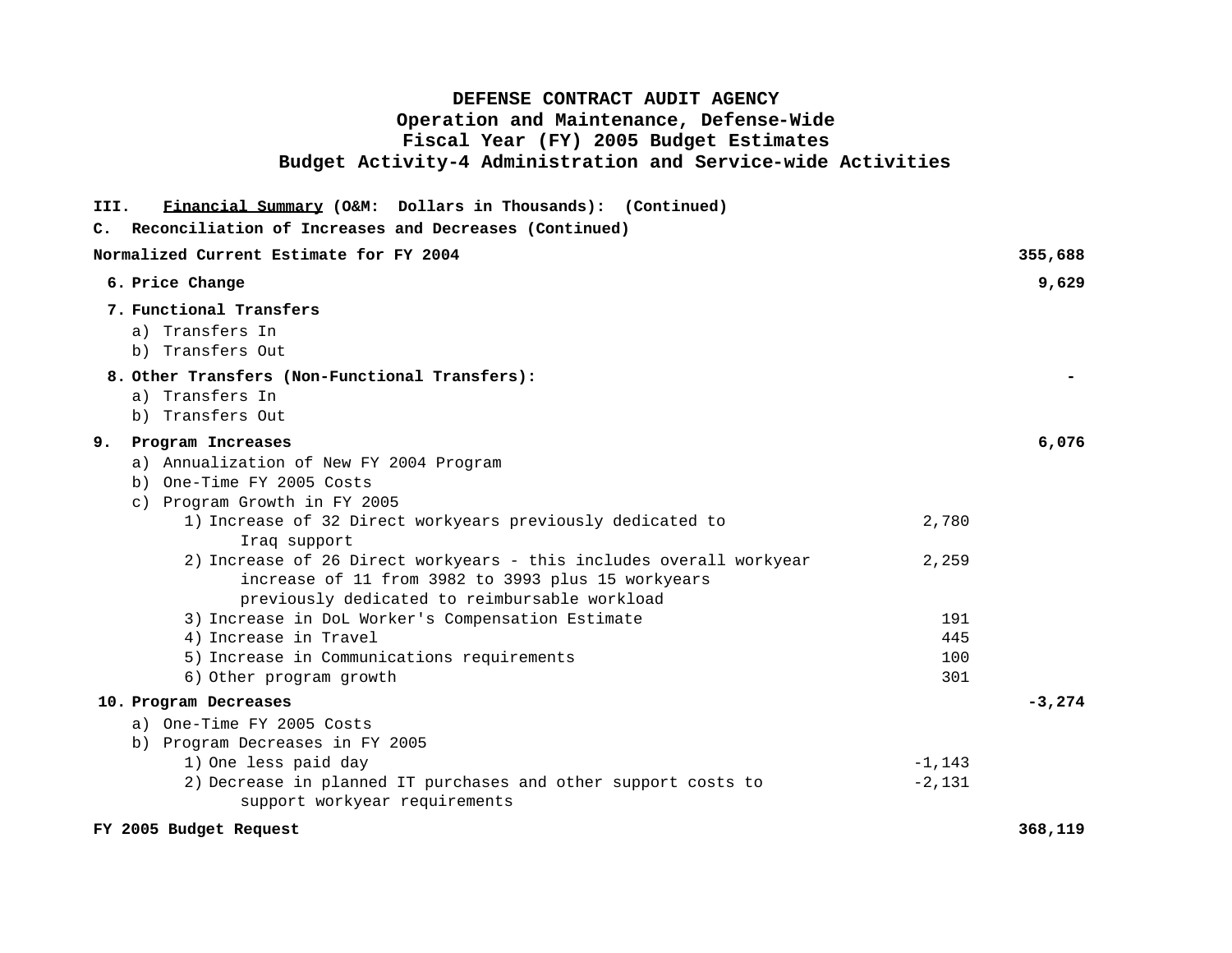#### **IV. Performance Criteria and Evaluation Summary:**

|                                                                                                     | FY 2003              |                      | FY 2004 FY 2005      |                      |                      | FY 2006 FY 2007 FY 2008 | FY 2009 Notes        |        |
|-----------------------------------------------------------------------------------------------------|----------------------|----------------------|----------------------|----------------------|----------------------|-------------------------|----------------------|--------|
| Forward Pricing                                                                                     | 669                  | 628                  | 663                  | 658                  | 663                  | 651                     | 638                  | 1      |
| Incurred Cost Effort:<br>Reqular Incurred Cost<br>CAS Compliance Audits<br>Total Incurred Cost      | 1,339<br>83<br>1,422 | 1,349<br>73<br>1,422 | 1,321<br>73<br>1,394 | 1,331<br>72<br>1,403 | 1,333<br>70<br>1,403 | 1,354<br>69<br>1,423    | 1,371<br>68<br>1,439 | 2      |
| Operations Audits                                                                                   | 50                   | 61                   | 60                   | 60                   | 60                   | 60                      | 60                   | 3      |
| Special Audits                                                                                      | 555                  | 537                  | 546                  | 553                  | 560                  | 567                     | 573                  | 4      |
| Defective Pricing                                                                                   | 86                   | 87                   | 87                   | 86                   | 84                   | 83                      | 82                   | 5      |
| Cost Accounting Standards:<br>Disclosure Statements,<br>Cost Impact Audits, Etc.                    | 102                  | 107                  | 105                  | 104                  | 102                  | 100                     | 99                   | 6      |
| Other Direct Audit Effort:<br>Procurement Support<br>Audit Support & Planning<br>Total Other Direct | 318<br>324<br>642    | 306<br>321<br>627    | 342<br>316<br>658    | 339<br>312<br>651    | 336<br>307<br>643    | 333<br>302<br>635       | 330<br>298<br>628    | 7<br>8 |
| Field Support:<br>Regional Offices<br>Field Support<br>Total Field Support                          | 289<br>71<br>360     | 289<br>71<br>360     | 288<br>71<br>359     | 288<br>71<br>359     | 288<br>71<br>359     | 288<br>71<br>359        | 288<br>71<br>359     | 9      |
| Headquarters                                                                                        | 81                   | 83                   | 83                   | 83                   | 83                   | 83                      | 83                   | 10     |
| Total Workyears                                                                                     | 3,967                | 3,912                | 3,955                | 3,957                | 3,957                | 3,961                   | 3,961                | 11     |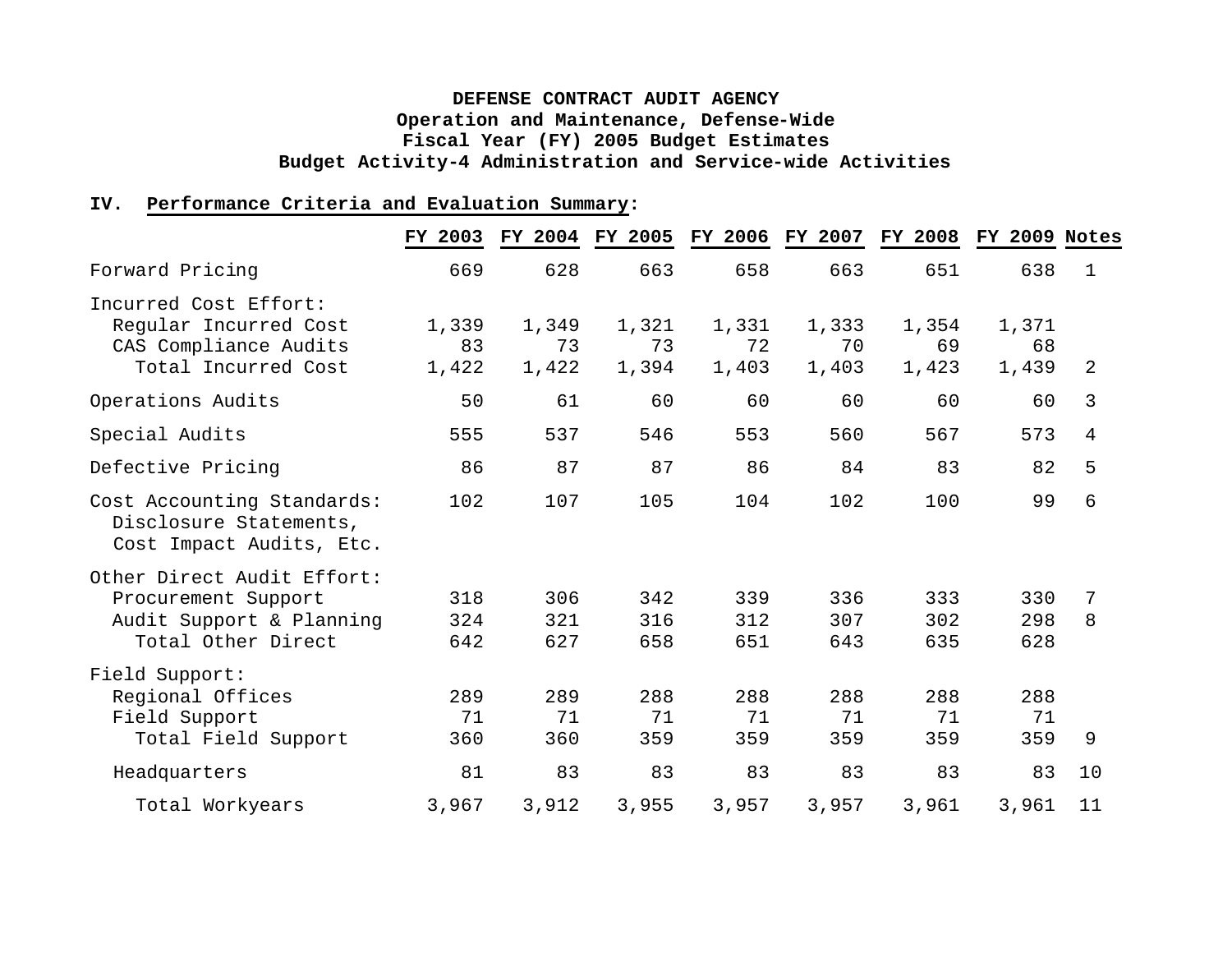#### **IV. Performance Criteria and Evaluation Summary (Continued):**

Note 1 - The estimated forward pricing audit effort is based on an assessment of contracting officials' demand requirements for forward pricing assistance. This assessment includes an analysis of the actual workload accomplishments during the past several years, adjusted for anticipated productivity improvements, published changes in the DoD Procurement and RDT&E budget authority, and the estimated impact of applicable acquisition reform initiatives

Note 2 - The FAR requires an audit of contractor costs incurred under flexibly priced contracts to determine if the costs are acceptable in accordance with contract terms, the FAR, and CAS rules and applicable regulations. While the performance of these incurred cost audits is normally self-initiated, they must be accomplished to facilitate the Government's final contract payment to contractors on flexibly priced contracts. However, since the incurred cost area is essentially the only major audit area for which DCAA has any control over the initiation of audit performance, budget constraints impact this area more severely than other areas.

The Agency's performance plan includes a goal of completing the audits of at least 99% of adequate incurred cost submissions within 12 months of receipt at major contractors and corporate offices; and 99% of all other adequate incurred cost submissions within 24 months of receipt. Delay in performing these incurred cost audits adversely affects DCAA's ability to provide timely support to the Department's expedited and paperless Contract Closeout Initiative and increases the probability of expiring funds.

Workload statistics for incurred cost audits are based on historical data, current field audit requirements, annual field risk assessments, productivity factors, and anticipated changes in the DoD Procurement and RDT&E outlays. The incurred cost inventory follows: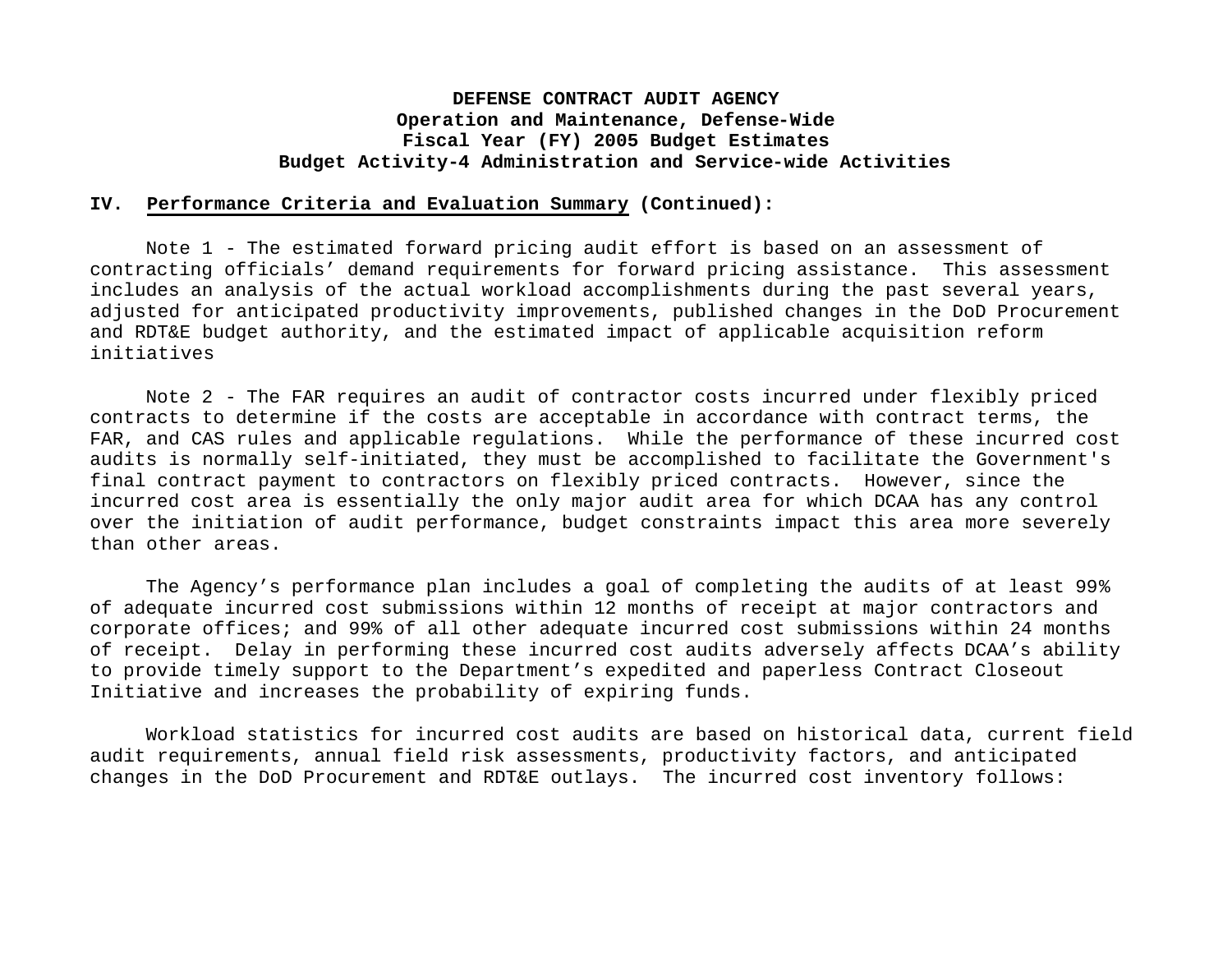#### **IV. Performance Criteria and Evaluation Summary (Continued):**

|                            | (Dollars in Millions) |         |         |         |         |                |         |  |
|----------------------------|-----------------------|---------|---------|---------|---------|----------------|---------|--|
|                            | FY 2003               | FY 2004 | FY 2005 | FY 2006 | FY 2007 | <b>FY 2008</b> | FY 2009 |  |
| On Hand Beginning Of Year  | 69,070                | 68,494  | 77,170  | 82,370  | 88,070  | 93,670         | 97,970  |  |
| Received During Year (ADV) | 97,987                | 101,970 | 98,600  | 101,500 | 103,400 | 105,500        | 106,500 |  |
| Dollars Subject To Audit   | 167,057               | 170,464 | 175,770 | 183,870 | 191,470 | 199,170        | 204,470 |  |
| Examined During Year       | 98,563                | 90,600  | 93,400  | 95,800  | 97,800  | 101,200        | 104,300 |  |
| Ending Inventory           | 68,494                | 79,864  | 82,370  | 88,070  | 93,670  | 97,970         | 100,170 |  |

Note 3 - DCAA's operations audits are designed, in part, to evaluate the economy and efficiency of contractor functions or operations, the costs of which are reimbursed through the contractors' overhead expense rates. Because of the continuing interest in reducing the risk that excessive contractor overhead costs are priced into or reimbursed on DoD contracts, projected work years provide staffing levels that allow DCAA to perform required reviews.

Note 4 – DCAA performs special audit activity in response to requests from contracting officials. Special requests range from simple verification of costs to analyzing complex accounting issues. Contractor claims for contract price adjustments frequently involve accounting issues requiring significant audit expertise and substantial audit effort. Oversight of DoD contract costs during contract performance by DoD management and Congressional inquiry, contract terminations, progress payment requests, financial capability audits, earned value management system reviews and other contract claims represent a substantial portion of this workload. Our estimates reflect consideration of historical experience as well as expectations for productivity improvements. We have projected several work years of new business for each fiscal year. As procurement practices change within the Government, we become involved in new areas outside of our traditional forward pricing and incurred cost audit activity. For example, we conducted a pilot project for the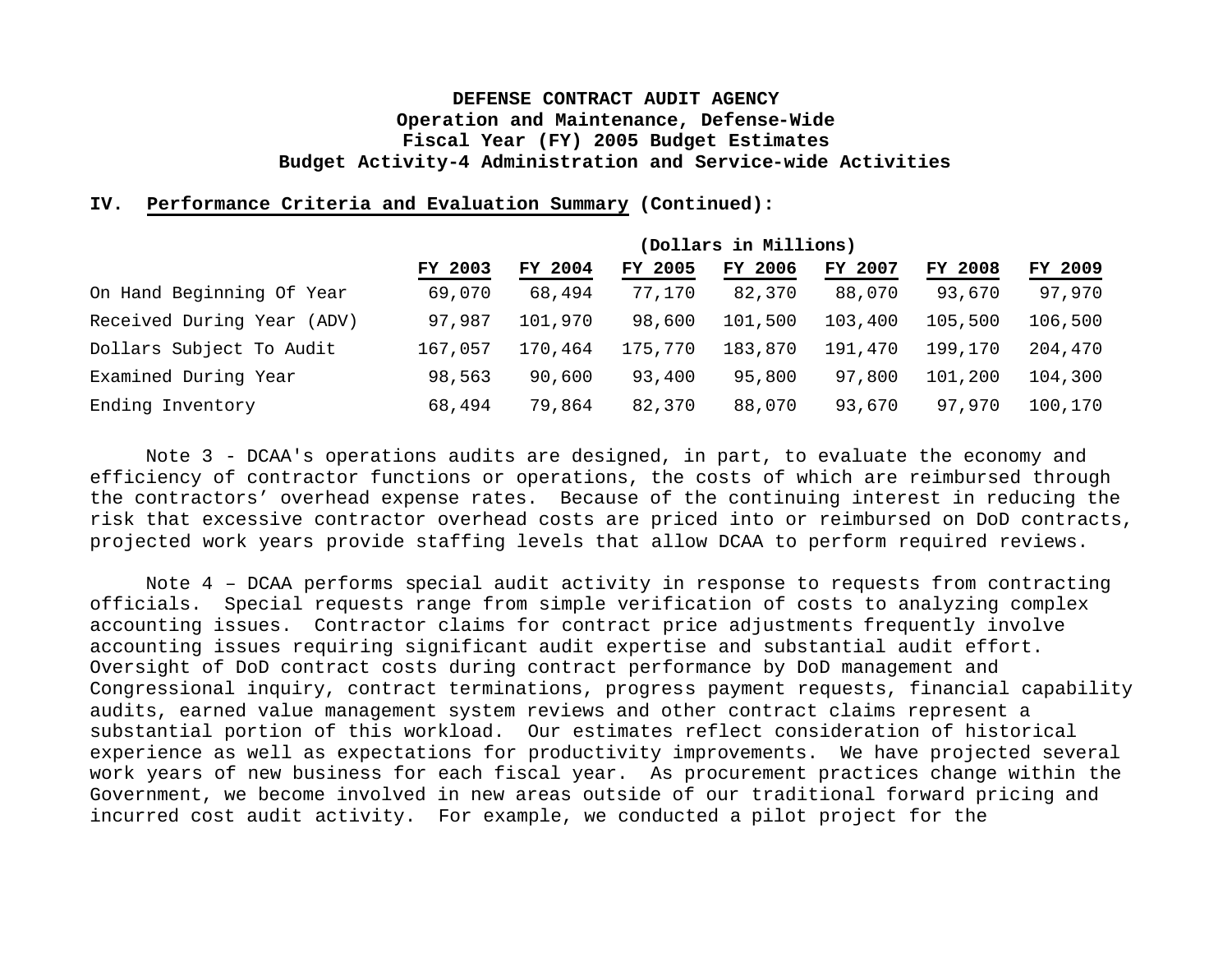#### **IV. Performance Criteria and Evaluation Summary (Continued):**

Reconciliation of Contracts in the Mechanization of Contract Administration Services (MOCAS) System (23 Mar 2000), in which we reviewed reconciliations between contractor and Defense Finance and Accounting (DFAS) records, thus allowing DFAS to close these contracts. We expanded our assistance to DFAS during FY 2003 and will continue to provide these services.

Note 5 - The Truth in Negotiations Act (TINA)(10 USC §2306a) requires contracting officers to obtain cost or pricing data from contractors before awarding a contract unless an exception applies. Under TINA the Government has the right to examine these records to evaluate the accuracy, completeness, and currentness of the cost or pricing data required to be submitted. DCAA performs these reviews which assist in determining whether a contract or subcontract price was unduly increased because the contractor failed to furnish accurate, complete, or current cost or pricing information in negotiating the contract. Contracts and subcontracts are selected for defective pricing review based on established selection criteria that consider contract types, dollar amounts, contractor estimating and accounting systems, historical experience, and audit leads. The projected work years will allow DCAA to perform defective pricing reviews at the required levels of effort. Our estimates reflect consideration of current required audits as adjusted for anticipated productivity improvements.

Note 6 - Public Law 100-679 requires contractors to comply with Cost Accounting Standards (CAS). Contractors subject to full CAS-coverage are required to submit disclosure statements describing their significant accounting practices. In addition, any voluntary or required changes in accounting practices require DCAA to review their propriety and cost impact on negotiated Government contracts. Projected work years reflect an anticipated level of activity required to perform reviews of disclosure statements for adequacy and audits of cost impact statements during times of a transforming defense industrial base with increased corporate mergers and acquisitions.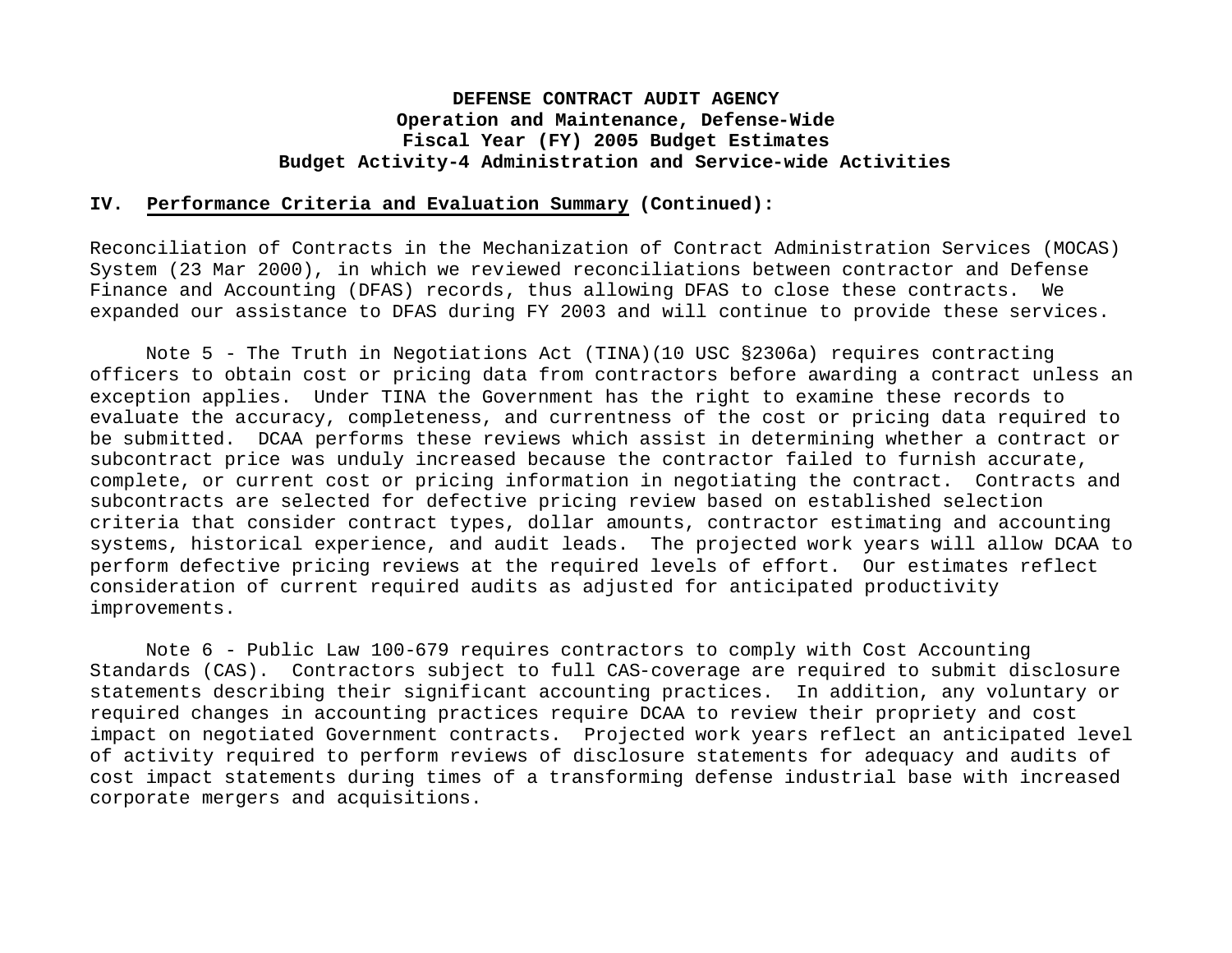#### **IV. Performance Criteria and Evaluation Summary (Continued):**

Note 7 - Major activities within procurement support include negotiation assistance, investigative support, the contract audit coordinator program, financial advisory service centers, and procurement liaison auditor effort. Government contracting representatives frequently ask auditors to attend contract negotiation conferences to provide accounting and financial advice. Investigative organizations from all branches of the Government frequently ask DCAA to provide contract audit assistance in the battle to combat fraud, waste, and mismanagement. Required staffing levels are based on historical performance levels adjusted for additional financial advisory services and anticipated productivity improvements.

We have located Financial Advisory Service Centers at our major customer sites since FY 1999 and continue to fill additional positions based on requests from our customers. DCAA established financial advisory service positions to provide on-site financial analysis and professional auditing advice to contracting officers, to meet the changing needs of the procurement community as acquisition reform changed the face of Government contracting and auditing. The shift to commercial pricing practices has caused a decrease in the use of audits performed at contractor locations in favor of analysis of financial data available at the procurement offices.

Note 8 - The audit support and planning effort includes the development of DCAA's audit program plans for the assigned audit mission at contractor locations. This planning effort enhances audit coverage and the quality of information available to DCAA management and DoD officials responsible for making resource/staffing decisions. The category also includes effort associated with performing process improvement projects and studies and the processing and approval of contract payments. Work years required for special projects and studies, and requirements and program planning represent the Agency's continuing efforts to improve audit quality and audit management oversight through data analyses, surveys, and the testing of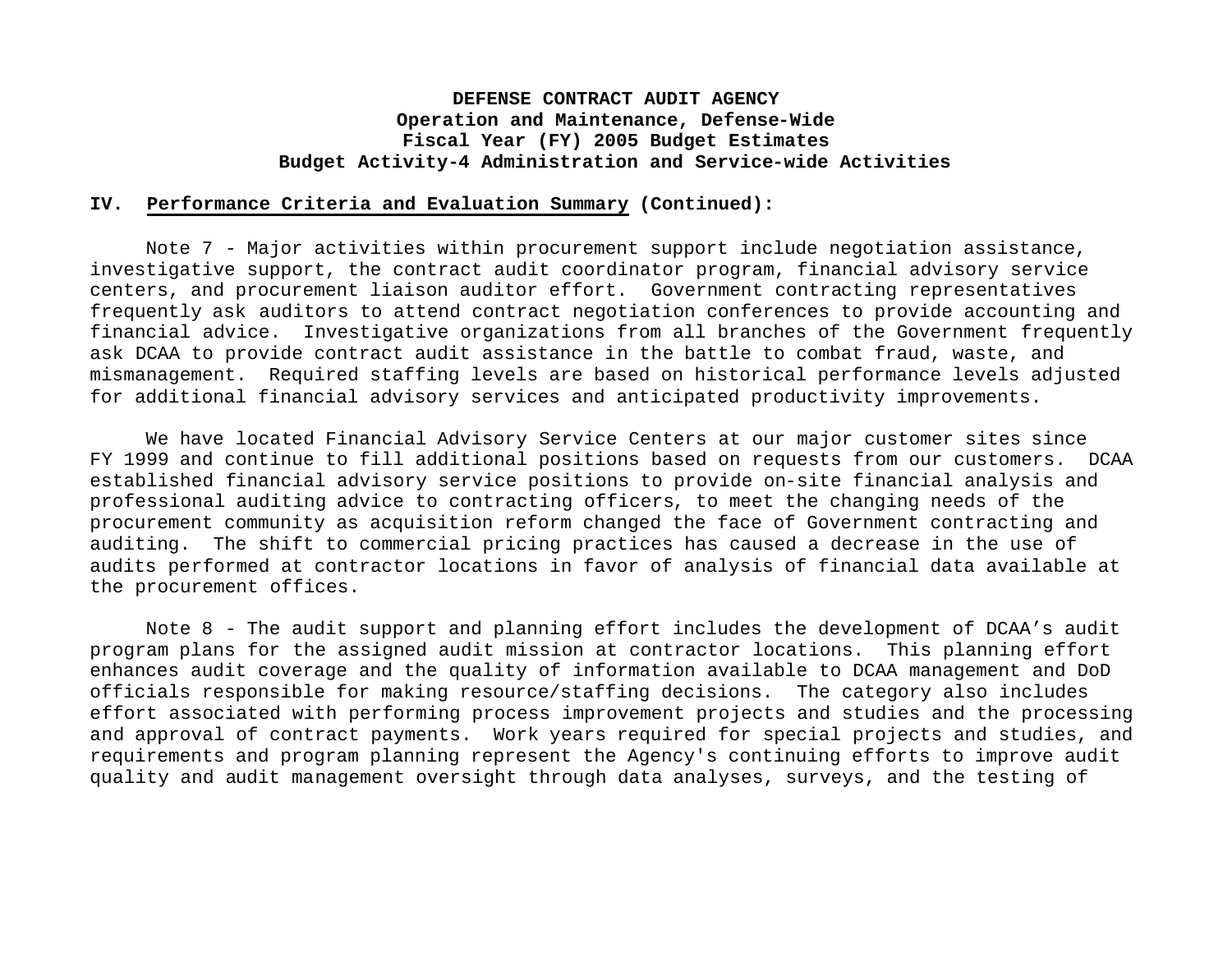#### **IV. Performance Criteria and Evaluation Summary (Continued):**

new policies and operating procedures. The estimated staffing levels are based on historical performance levels adjusted for anticipated productivity improvements.

Note 9 - Estimated staffing levels for DCAA Field Support include those required for the Agency's regional offices, the Information Technology and Technical Audit Services divisions, and other field support units.

Note 10 - Estimated staff levels for DCAA Headquarters reflect the 15% reduction in major headquarters personnel required by the FY 2000 National Defense Authorization Act. The work years reflect the definition of major headquarters contained the Department of Defense Directive 5100.73, entitled "Major Department of Defense Headquarters Activities."

Note 11 – Estimated staff levels included in the overall workload distribution above do not include work years for the newly formed DCAA Iraq branch office and Iraq reconstruction effort. The FY 2003 and FY 2004 work years associated with Iraq were reported in the DCAA Contingency Operations Justifications OP-5 Exhibit.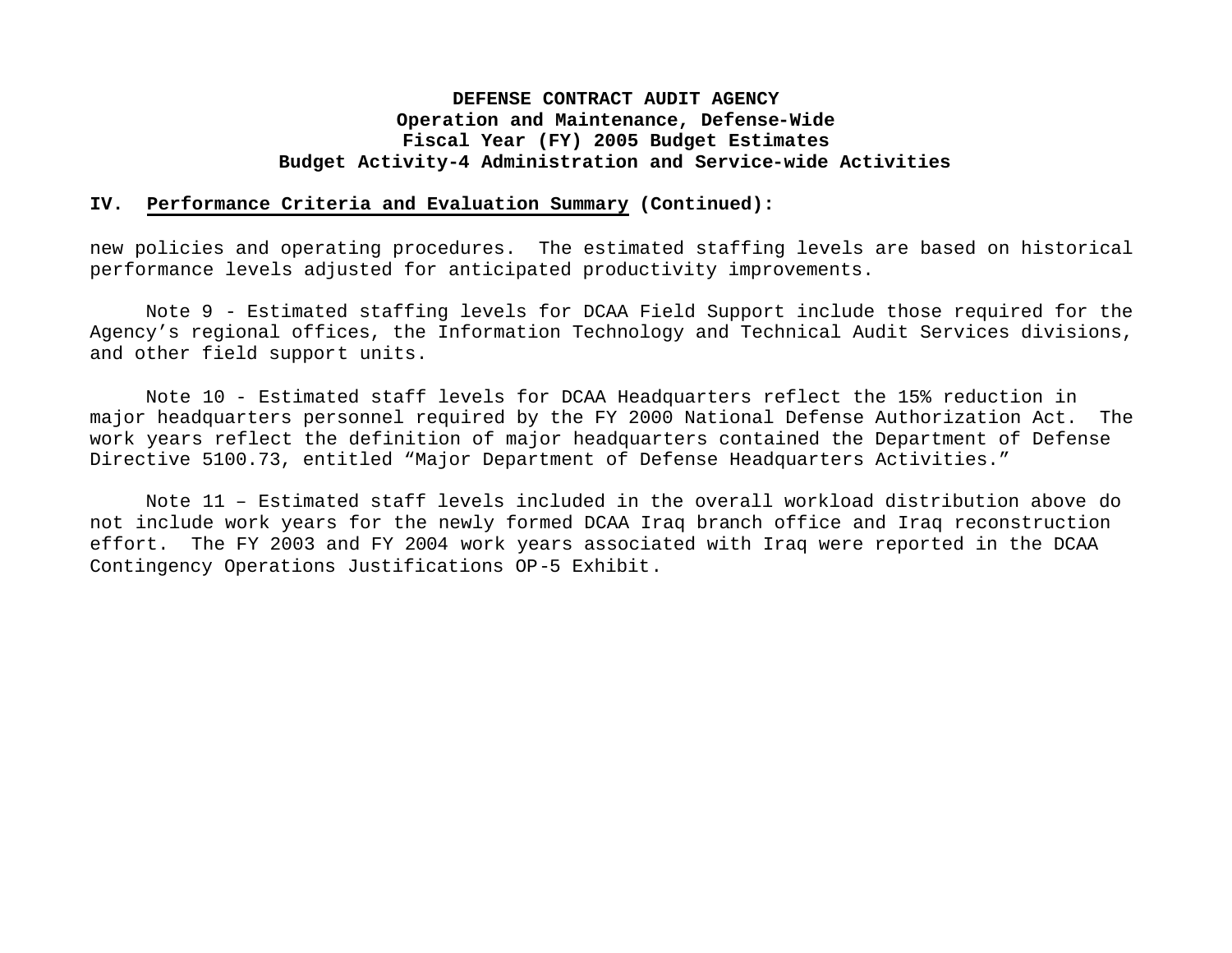|    |                                                           |         |              |              | Change          | Change          |
|----|-----------------------------------------------------------|---------|--------------|--------------|-----------------|-----------------|
| v. | Personnel Summary:                                        | FY 2003 | FY 2004      | FY 2005      | FY 2003/FY 2004 | FY 2004/FY 2005 |
|    | Civilian End Strength (Total)                             | 4,026   | 3,995        | 4,039        | (31)            | 44              |
|    | U.S. Direct Hire                                          | 4,021   | 3,989        | 4,033        | (32)            | 44              |
|    | Foreign National Direct Hire                              |         | $\mathbf{1}$ | $\mathbf{1}$ | $\Omega$        | $\Omega$        |
|    | Total Direct Hire                                         | 4,022   | 3,990        | 4,034        | (32)            | 44              |
|    | Foreign National Indirect Hire<br>(Reimbursable Civilians | 4       | 5            | 5            | $\mathbf{1}$    | $\Omega$        |
|    | Included in Above (Memo))                                 | (509)   | (531)        | (516)        | 22              | (15)            |
|    | Civilian FTEs (Total)                                     | 3,989   | 3,912        | 3,955        | (77)            | 43              |
|    | U.S. Direct Hire                                          | 3,984   | 3,906        | 3,949        | (78)            | 43              |
|    | Foreign National Direct Hire                              |         |              | 1            | $\Omega$        | $\Omega$        |
|    | Total Direct Hire                                         | 3,985   | 3,907        | 3,950        | (78)            | 43              |
|    | Foreign National Indirect Hire<br>(Reimbursable Civilians | 4       | 5            | 5            | $\mathbf 1$     | $\Omega$        |
|    | Included in Above (Memo))                                 | (509)   | (531)        | (516)        | 22              | (15)            |
|    |                                                           |         |              |              |                 |                 |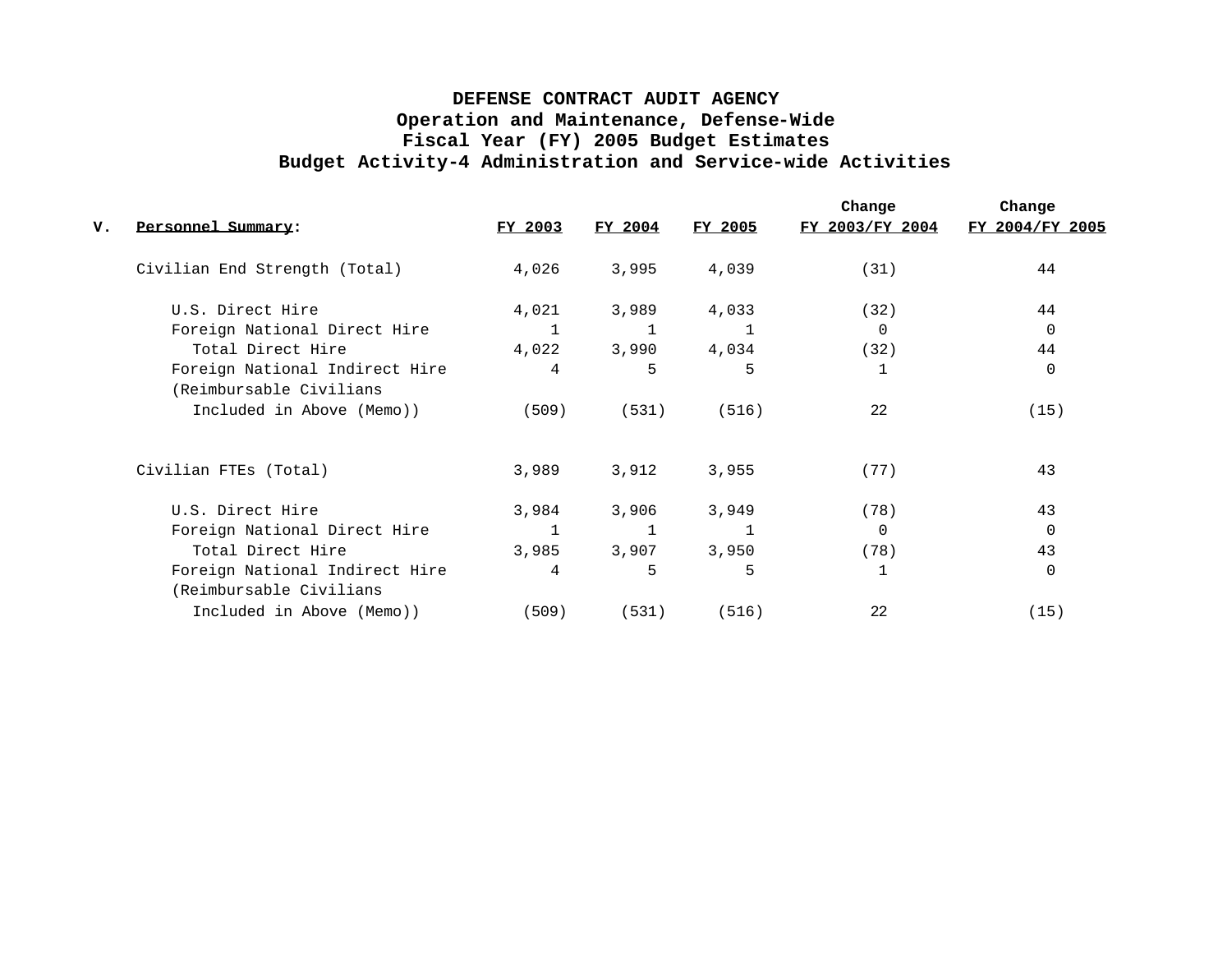| Outyear Summary:                                          | FY 2006      | FY 2007 | <b>FY 2008</b>                   | FY 2009                                               |  |
|-----------------------------------------------------------|--------------|---------|----------------------------------|-------------------------------------------------------|--|
| Civilian End Strength (Total)                             |              |         | 4,043                            | 4,043                                                 |  |
| U.S. Direct Hire                                          | 4,033        | 4,033   | 4,037                            | 4,037                                                 |  |
| Foreign National Direct Hire                              | $\mathbf{1}$ | 1       | $\mathbf{1}$                     | $\mathbf{1}$                                          |  |
| Total Direct Hire                                         |              |         |                                  | 4,038                                                 |  |
| Foreign National Indirect Hire<br>(Reimbursable Civilians | 5            | 5       | 5                                | 5                                                     |  |
| Included in Above (Memo))                                 |              |         | (516)                            | (516)                                                 |  |
| Civilian FTES (Total)                                     |              | 3,957   | 3,961                            | 3,961                                                 |  |
| U.S. Direct Hire                                          | 3,951        | 3,951   | 3,955                            | 3,955                                                 |  |
| Foreign National Direct Hire                              |              | 1       |                                  |                                                       |  |
| Total Direct Hire                                         |              |         | 3,956                            | 3,956                                                 |  |
| Foreign National Indirect Hire                            | 5            | 5       | 5                                | 5                                                     |  |
| (Reimbursable Civilians                                   |              |         |                                  |                                                       |  |
| Included in Above (Memo))                                 | (516)        |         | (516)                            | (516)                                                 |  |
|                                                           |              |         | 4,039<br>(516)<br>3,957<br>3,952 | 4,039<br>4,034 4,034 4,038<br>(516)<br>3,952<br>(516) |  |